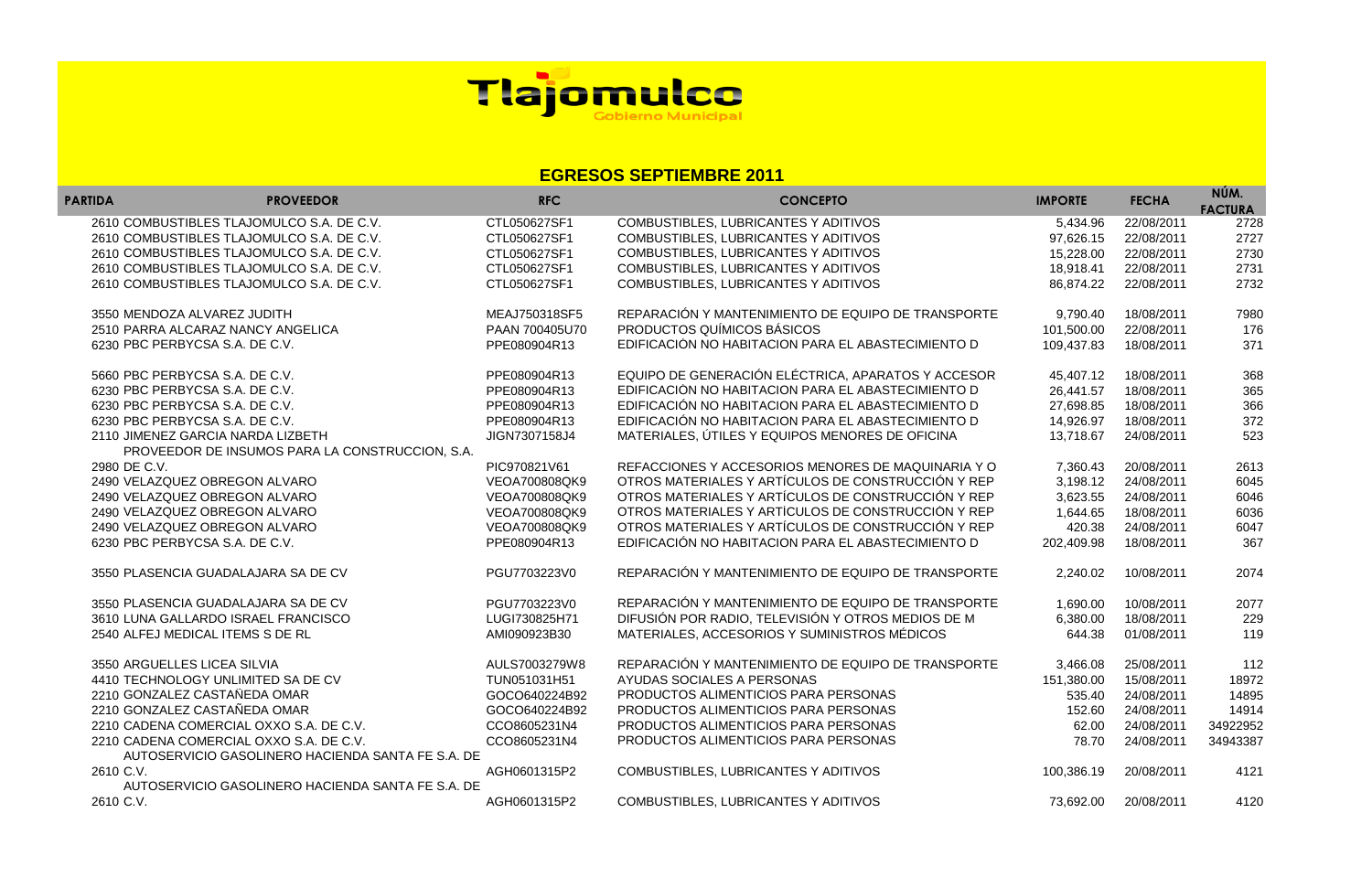| AUTOSERVICIO GASOLINERO HACIENDA SANTA FE S.A. DE                                         |                               |                                                                              |                         |                          |               |
|-------------------------------------------------------------------------------------------|-------------------------------|------------------------------------------------------------------------------|-------------------------|--------------------------|---------------|
| 2610 C.V.                                                                                 | AGH0601315P2                  | COMBUSTIBLES, LUBRICANTES Y ADITIVOS                                         | 30,237.11               | 20/08/2011               | 4119          |
| AUTOSERVICIO GASOLINERO HACIENDA SANTA FE S.A. DE                                         |                               |                                                                              |                         |                          |               |
| 2610 C.V.                                                                                 | AGH0601315P2                  | COMBUSTIBLES, LUBRICANTES Y ADITIVOS                                         | 64,868.40               | 20/08/2011               | 4122          |
| CIE CONSTRUCCION DE INFRAESTRUCTURA Y                                                     |                               |                                                                              |                         |                          |               |
| 6130 EDIFICACION S. DE R.L. DE C.V.                                                       | CCI080418IH5                  | CONSTRUCCIÓN DE OBRAS PARA ABASTECIMIENTO DE AGUA,                           | 275,662.73              | 26/08/2011               | 869           |
| 2610 EFECTIVALE S.A. DE C.V.<br>2210 ROMERO HERNANDEZ CARLOS HUMBERTO                     | EFE8908015L3<br>ROHC520315FH1 | COMBUSTIBLES, LUBRICANTES Y ADITIVOS<br>PRODUCTOS ALIMENTICIOS PARA PERSONAS | 100,406.00<br>16,694.72 | 25/08/2011<br>29/08/2011 | 28763<br>9342 |
|                                                                                           |                               |                                                                              |                         |                          |               |
| 2960 VILLASEÑOR BALLESTEROS Y COMPAÑÍA SA DE CV                                           | <b>VBA040611LUA</b>           | REFACCIONES Y ACCESORIOS MENORES DE EQUIPO DE TRAN                           | 19,517.86               | 25/08/2011               | 1222          |
| 6230 MARTINEZ PACAS ESTEBAN                                                               | MAPE7405088P2                 | EDIFICACIÓN NO HABITACION PARA EL ABASTECIMIENTO D                           | 5,463.60                | 22/08/2011               | 187           |
| 3610 LA COVACHA GABINETE DE COMUNICACIÓN S.A. DE C.V.                                     | CGC110225LU6                  | DIFUSIÓN POR RADIO, TELEVISIÓN Y OTROS MEDIOS DE M                           | 116,000.00              | 23/08/2011               | 20            |
| 2160 DIPROVIC DE MEXICO S DE RL DE CV                                                     | DME100421FS8                  | MATERIAL DE LIMPIEZA                                                         |                         | 26/08/2011               | 4155          |
| 3220 CABI OUTLET GUADALAJARA SA DE CV                                                     | COGO30110B72                  | ARRENDAMIENTO DE EDIFICIOS                                                   | 8,864.72                |                          | 314644        |
| 3220 CABI OUTLET GUADALAJARA SA DE CV                                                     | COGO30110B72                  | ARRENDAMIENTO DE EDIFICIOS                                                   | 10,086.95               | 01/08/2011               |               |
| 3220 CABI OUTLET GUADALAJARA SA DE CV                                                     |                               | ARRENDAMIENTO DE EDIFICIOS                                                   | 10,086.95               | 01/07/2011               | 309267        |
|                                                                                           | COGO30110B72                  | ARRENDAMIENTO DE EDIFICIOS                                                   | 10,086.95               | 01/06/2011               | 304427        |
| 3220 CABI OUTLET GUADALAJARA SA DE CV                                                     | COGO30110B72                  |                                                                              | 10,086.95               | 02/05/2011               | 298192        |
| 3220 CABI OUTLET GUADALAJARA SA DE CV                                                     | COGO30110B72                  | ARRENDAMIENTO DE EDIFICIOS                                                   | 10,086.95               | 04/04/2011               | 293256        |
| 3220 CABI OUTLET GUADALAJARA SA DE CV                                                     | COGO30110B72                  | ARRENDAMIENTO DE EDIFICIOS                                                   | 10,086.95               | 01/03/2011               | 14003         |
| 3220 CABI OUTLET GUADALAJARA SA DE CV                                                     | COGO30110B72                  | ARRENDAMIENTO DE EDIFICIOS                                                   | 10,086.95               | 01/02/2011               | 13805         |
| 3220 CABI OUTLET GUADALAJARA SA DE CV                                                     | COGO30110B72                  | ARRENDAMIENTO DE EDIFICIOS                                                   | 10,086.95               | 01/01/2011               | 13588         |
| 3220 CABI OUTLET GUADALAJARA SA DE CV<br>DESARROLLOS TECNOLOGICOS LAZMEX, S.A. DE R.L. DE | COGO30110B72                  | ARRENDAMIENTO DE EDIFICIOS                                                   | 39,304.33               | 19/08/2011               | 317956        |
| 3330 C.V.                                                                                 | DTL0110262Q1                  | SERVICIOS CONSULTORÍA ADMINISTRATIVA, PROCESOS, TÉ                           | 2,610,511.91            | 01/09/2011               | 1154          |
| 3150 IMPULSORA DE MERCADOS DE MEXICO SA DE CV                                             | IMM861215HH0                  | <b>TELEFONÍA CELULAR</b>                                                     | 7,500.00                | 29/08/2011               | 35241052      |
| 3550 SYC MOTORS SA DE CV                                                                  | SMO810623HI5                  | REPARACIÓN Y MANTENIMIENTO DE EQUIPO DE TRANSPORTE                           | 4,250.00                | 16/08/2011               | 10636         |
| 3550 SYC MOTORS SA DE CV                                                                  | SMO810623HI5                  | REPARACIÓN Y MANTENIMIENTO DE EQUIPO DE TRANSPORTE                           | 11,750.28               | 16/08/2011               | 10637         |
| 3550 SYC MOTORS SA DE CV                                                                  | SMO810623HI5                  | REPARACIÓN Y MANTENIMIENTO DE EQUIPO DE TRANSPORTE                           | 2,187.01                | 16/08/2011               | 10638         |
| 3550 SYC MOTORS SA DE CV                                                                  | SMO810623HI5                  | REPARACIÓN Y MANTENIMIENTO DE EQUIPO DE TRANSPORTE                           | 2,187.01                | 18/08/2011               | 10741         |
| 3550 SYC MOTORS SA DE CV                                                                  | SMO810623HI5                  | REPARACIÓN Y MANTENIMIENTO DE EQUIPO DE TRANSPORTE                           | 1,566.01                | 18/08/2011               | 10742         |
| 3550 SYC MOTORS SA DE CV                                                                  | SMO810623HI5                  | REPARACIÓN Y MANTENIMIENTO DE EQUIPO DE TRANSPORTE                           | 2,511.40                | 18/08/2011               | 10744         |
| 3550 SYC MOTORS SA DE CV                                                                  | SMO810623HI5                  | REPARACIÓN Y MANTENIMIENTO DE EQUIPO DE TRANSPORTE                           | 3,414.01                | 18/08/2011               | 10745         |
| 3550 SYC MOTORS SA DE CV                                                                  | SMO810623HI5                  | REPARACIÓN Y MANTENIMIENTO DE EQUIPO DE TRANSPORTE                           | 3,414.01                | 18/08/2011               | 10747         |
| 3550 SYC MOTORS SA DE CV                                                                  | SMO810623HI5                  | REPARACIÓN Y MANTENIMIENTO DE EQUIPO DE TRANSPORTE                           | 2,915.00                | 18/08/2011               | 10748         |
| 3550 SYC MOTORS SA DE CV                                                                  | SMO810623HI5                  | REPARACIÓN Y MANTENIMIENTO DE EQUIPO DE TRANSPORTE                           | 6,295.06                | 18/08/2011               | 10751         |
| 3550 SYC MOTORS SA DE CV                                                                  | SMO810623HI5                  | REPARACIÓN Y MANTENIMIENTO DE EQUIPO DE TRANSPORTE                           | 2,187.01                | 18/08/2011               | 10752         |
| 3550 SYC MOTORS SA DE CV                                                                  | SMO810623HI5                  | REPARACIÓN Y MANTENIMIENTO DE EQUIPO DE TRANSPORTE                           | 1,566.01                | 18/08/2011               | 10753         |

| 30,237.11                                                                                                                                   | 20/08/2011                                                                                                                                             | 4119                                                                                              |
|---------------------------------------------------------------------------------------------------------------------------------------------|--------------------------------------------------------------------------------------------------------------------------------------------------------|---------------------------------------------------------------------------------------------------|
| 64,868.40                                                                                                                                   | 20/08/2011                                                                                                                                             | 4122                                                                                              |
| 275,662.73<br>100,406.00<br>16,694.72                                                                                                       | 26/08/2011<br>25/08/2011<br>29/08/2011                                                                                                                 | 869<br>28763<br>9342                                                                              |
| 19,517.86<br>5,463.60                                                                                                                       | 25/08/2011<br>22/08/2011                                                                                                                               | 1222<br>187                                                                                       |
| 116,000.00<br>8,864.72<br>10,086.95<br>10,086.95<br>10,086.95<br>10,086.95<br>10,086.95<br>10,086.95<br>10,086.95<br>10,086.95<br>39,304.33 | 23/08/2011<br>26/08/2011<br>01/08/2011<br>01/07/2011<br>01/06/2011<br>02/05/2011<br>04/04/2011<br>01/03/2011<br>01/02/2011<br>01/01/2011<br>19/08/2011 | 20<br>4155<br>314644<br>309267<br>304427<br>298192<br>293256<br>14003<br>13805<br>13588<br>317956 |
| 2,610,511.91<br>7,500.00                                                                                                                    | 01/09/2011<br>29/08/2011                                                                                                                               | 1154<br>35241052                                                                                  |
| 4,250.00                                                                                                                                    | 16/08/2011                                                                                                                                             | 10636                                                                                             |
| 11,750.28                                                                                                                                   | 16/08/2011                                                                                                                                             | 10637                                                                                             |
| 2,187.01                                                                                                                                    | 16/08/2011                                                                                                                                             | 10638                                                                                             |
| 2,187.01                                                                                                                                    | 18/08/2011                                                                                                                                             | 10741                                                                                             |
| 1,566.01                                                                                                                                    | 18/08/2011                                                                                                                                             | 10742                                                                                             |
| 2,511.40                                                                                                                                    | 18/08/2011                                                                                                                                             | 10744                                                                                             |
| 3,414.01                                                                                                                                    | 18/08/2011                                                                                                                                             | 10745                                                                                             |
| 3,414.01                                                                                                                                    | 18/08/2011                                                                                                                                             | 10747                                                                                             |
| 2,915.00                                                                                                                                    | 18/08/2011                                                                                                                                             | 10748                                                                                             |
| 6,295.06                                                                                                                                    | 18/08/2011                                                                                                                                             | 10751                                                                                             |
| 2,187.01                                                                                                                                    | 18/08/2011                                                                                                                                             | 10752                                                                                             |
| 1,566.01                                                                                                                                    | 18/08/2011                                                                                                                                             | 10753                                                                                             |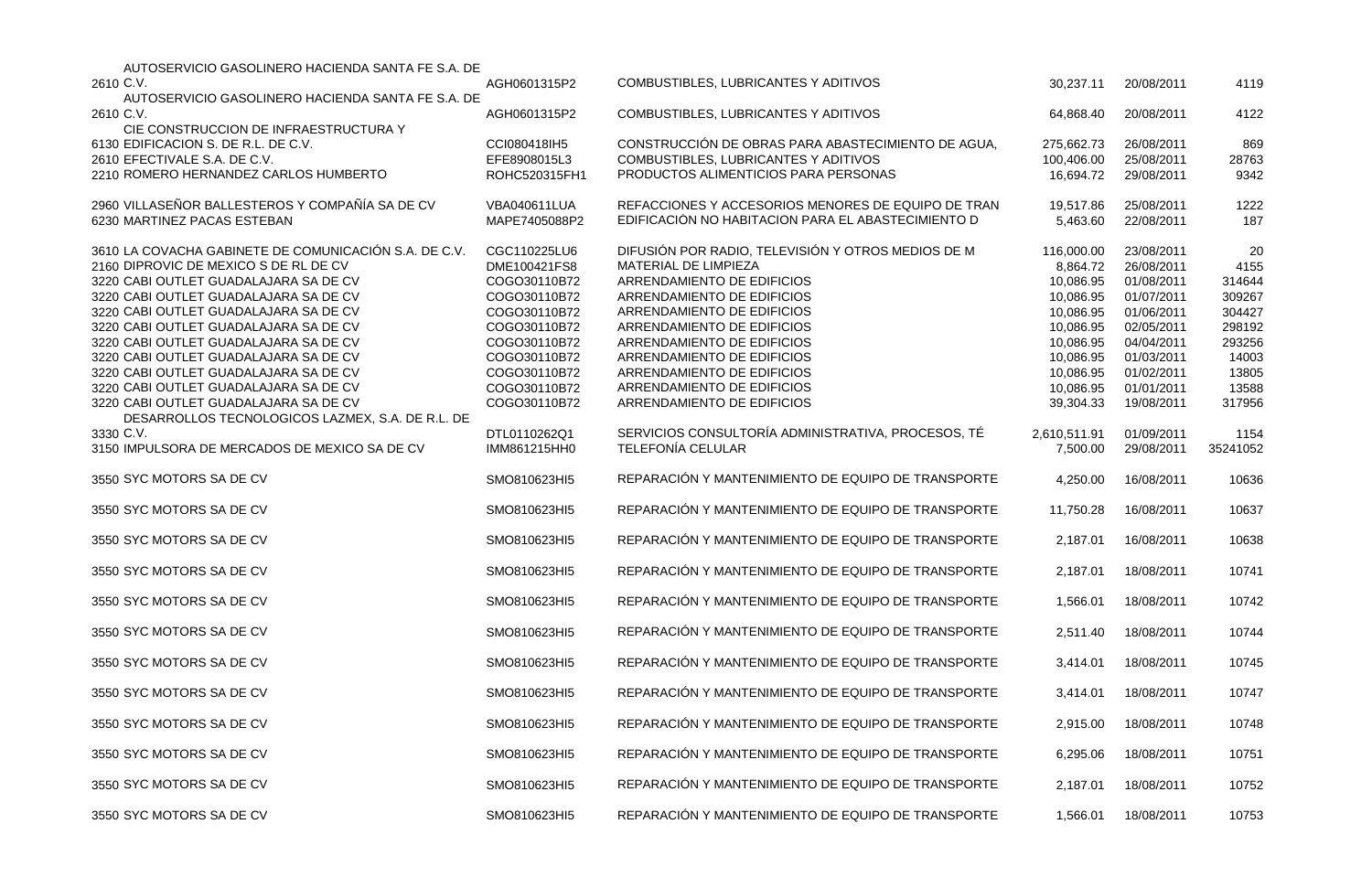| 3550 SYC MOTORS SA DE CV<br>3920 ORGANISTA ORDORICA LUIS | SMO810623HI5<br>OAOL110622C24 | REPARACIÓN Y MANTENIMIENTO DE EQUIPO DE TRANSPORTE<br><b>IMPUESTOS Y DERECHOS</b> | 5,041.80<br>6,071.42 | 18/08/2011<br>16/02/2011 | 168421<br>3889 |
|----------------------------------------------------------|-------------------------------|-----------------------------------------------------------------------------------|----------------------|--------------------------|----------------|
| 3550 PLASENCIA GUADALAJARA SA DE CV                      | PGU7703223V0                  | REPARACIÓN Y MANTENIMIENTO DE EQUIPO DE TRANSPORTE                                | 2,481.01             | 10/08/2011               | 2075           |
| 3550 PLASENCIA GUADALAJARA SA DE CV                      | PGU7703223V0                  | REPARACIÓN Y MANTENIMIENTO DE EQUIPO DE TRANSPORTE                                | 2,481.01             | 10/08/2011               | 2078           |
| 3180 DHL EXPRESS MEXICO SA DE CV                         | DEM8601152E9                  | SERVICIOS POSTALES Y TELEGRÁFICOS                                                 | 191.63               | 10/08/2011               | 12636          |
| 2110 PAPELERIA PROVIDENCIA PATRIA SA DE CV               | PPP980911MY0                  | MATERIALES, ÚTILES Y EQUIPOS MENORES DE OFICINA                                   | 4,901.00             | 12/08/2011               | 2993           |
| 2110 PAPELERIA PROVIDENCIA PATRIA SA DE CV               | PPP980911MY0                  | MATERIALES, ÚTILES Y EQUIPOS MENORES DE OFICINA                                   | 1,508.00             | 08/08/2011               | 2917           |
| 2110 PAPELERIA PROVIDENCIA PATRIA SA DE CV               | PPP980911MY0                  | MATERIALES, ÚTILES Y EQUIPOS MENORES DE OFICINA                                   | 542.88               | 23/08/2011               | 3165           |
| 2110 OFFICE DEPOT MEXICO S.A. DE C.V.                    | ODM950324V2A                  | MATERIALES, ÚTILES Y EQUIPOS MENORES DE OFICINA                                   | 638.00               | 10/08/2011               | 107            |
| 3110 COMISION FEDERAL DE ELECTRICIDAD                    | CFE370814QI0                  | <b>ENERGÍA ELÉCTRICA</b>                                                          | 89,085.99            | 25/08/2011               | <b>VARIAS</b>  |
| INSTITUTO DE CULTURA RECREACION Y DEPORTE DEL            |                               |                                                                                   |                      |                          |                |
| 4150 MUNICIPIO DE TLAJOMULCO DE ZUÑIGA                   | ICR100203SE8                  | TRANSFERENCIAS INTERNAS OTORGADAS A ENTIDADES PARA                                | 514,448.19           | 30/08/2011               | 48             |
| 6160 PLANEACION CONSTRUCTIVA SA DE CV                    | PCO821211BT2                  | OTRAS CONSTRUCCIONES DE IGENIERIA CIVIL U OBRA PES                                | 56,072.29            | 22/08/2011               | 230            |
|                                                          |                               |                                                                                   |                      |                          |                |
| 6130 GRUPO TAUBE DE MEXICO S.A. DE C.V.                  | GTM050418384                  | CONSTRUCCIÓN DE OBRAS PARA ABASTECIMIENTO DE AGUA,                                | 178,425.25           | 01/06/2011               | 314            |
| 6160 RODRIGUEZ TOSCANO ADRIAN                            | ROTA750615H6A                 | OTRAS CONSTRUCCIONES DE IGENIERIA CIVIL U OBRA PES                                | 307,151.61           | 02/08/2011               | 102            |
| 6160 BREYSA CONSTRUCTORA S.A. DE C.V.                    | BCO900423GC5                  | OTRAS CONSTRUCCIONES DE IGENIERIA CIVIL U OBRA PES                                | 1,064,130.50         | 13/07/2011               | 4752           |
| PROVEEDOR DE INSUMOS PARA LA CONSTRUCCION, S.A.          |                               |                                                                                   |                      |                          |                |
| 2470 DE C.V.                                             | PIC970821V61                  | ARTÍCULOS METÁLICOS PARA LA CONSTRUCCIÓN                                          | 88,548.39            | 23/08/2011               | 2636           |
| 3220 GRUAS Y MISCELANEAS TLAJOMULCO SA DE CV             | GMT0805157E3                  | ARRENDAMIENTO DE EDIFICIOS                                                        | 5,800.00             | 16/08/2011               | 1156           |
| 3110 COMISION FEDERAL DE ELECTRICIDAD                    | CFE370814QI0                  | <b>ENERGÍA ELÉCTRICA</b>                                                          | 8,731.00             | 02/09/2011               | <b>VARIAS</b>  |
| 3110 COMISION FEDERAL DE ELECTRICIDAD                    | CFE370814QI0                  | <b>ENERGÍA ELÉCTRICA</b>                                                          | 37,886.00            | 02/09/2011               | <b>VARIAS</b>  |
| 3110 COMISION FEDERAL DE ELECTRICIDAD                    | CFE370814QI0                  | <b>ENERGÍA ELÉCTRICA</b>                                                          | 85,306.00            | 02/09/2011               | <b>VARIAS</b>  |
| 3110 COMISION FEDERAL DE ELECTRICIDAD                    | CFE370814QI0                  | ENERGÍA ELÉCTRICA                                                                 | 4,126.00             | 30/08/2011               | <b>VARIAS</b>  |
| 1590 EFECTIVALE S.A. DE C.V.                             | EFE8908015L3                  | OTRAS PRESTACIONES SOCIALES Y ECONÓMICAS                                          | 1,018,800.00         | 30/08/2011               | 29006          |
| 1590 EFECTIVALE S.A. DE C.V.                             | EFE8908015L3                  | OTRAS PRESTACIONES SOCIALES Y ECONÓMICAS                                          | 6,927.84             | 01/09/2011               | 21145          |
| 3550 ELIZALDE MARTINEZ PEDRO                             | EIMP771025HU8                 | REPARACIÓN Y MANTENIMIENTO DE EQUIPO DE TRANSPORTE                                | 21,808.00            | 25/08/2011               | 1514           |
| 3550 ELIZALDE MARTINEZ PEDRO                             | EIMP771025HU8                 | REPARACIÓN Y MANTENIMIENTO DE EQUIPO DE TRANSPORTE                                | 1,392.00             | 25/08/2011               | 1513           |
| 3610 QUADRIMAG SA DE CV                                  | QUA981218CK6                  | DIFUSIÓN POR RADIO, TELEVISIÓN Y OTROS MEDIOS DE M                                | 1,160.00             | 29/08/2011               | 7635           |
| 3610 RUMBO PUBLICACIONES SC                              | RPU090130D81                  | DIFUSIÓN POR RADIO, TELEVISIÓN Y OTROS MEDIOS DE M                                | 79,999.99            | 25/08/2011               | 178            |
| PREYCO PROYECTO ELECTRICO AMBIENTAL Y                    |                               |                                                                                   |                      |                          |                |
| 6130 CONSTRUCCION OPTIMA SA DE CV                        | PPE0304127S5                  | CONSTRUCCIÓN DE OBRAS PARA ABASTECIMIENTO DE AGUA,                                | 151,069.57           | 27/06/2011               | 1115           |
| PURIFICADORA DE TLAJOMULCO LA PURISIMA, S.A. DE          |                               |                                                                                   |                      |                          |                |
| 2210 C.V.                                                | PTP900307RU5                  | PRODUCTOS ALIMENTICIOS PARA PERSONAS                                              | 10,490.00            | 31/08/2011               | 6393           |
| 2110 ESQUEDA APAGIAN JOSE LUIS                           | EUAL510601HW5                 | MATERIALES, ÚTILES Y EQUIPOS MENORES DE OFICINA                                   | 7,925.70             | 30/08/2011               | 4589           |
| 2110 ESQUEDA APAGIAN JOSE LUIS                           | EUAL510601HW5                 | MATERIALES, ÚTILES Y EQUIPOS MENORES DE OFICINA                                   | 20,300.00            | 30/08/2011               | 4590           |
| 3360 PAGINA TRES, S.A.                                   | PTR980813TT8                  | SERVICIOS APOYO ADMINISTRATIVO, FOTOCOPIADO E IMPR                                | 52,200.00            | 25/08/2011               | 29495          |
| 3360 PAGINA TRES, S.A.                                   | PTR980813TT8                  | SERVICIOS APOYO ADMINISTRATIVO, FOTOCOPIADO E IMPR                                | 90,012.81            | 30/08/2011               | 29526          |
| 3360 PAGINA TRES, S.A.                                   | PTR980813TT8                  | SERVICIOS APOYO ADMINISTRATIVO, FOTOCOPIADO E IMPR                                | 19,575.00            | 25/08/2011               | 29494          |
| 2210 MARISCAL RUIZ LAURA                                 | MARL871126FL2                 | PRODUCTOS ALIMENTICIOS PARA PERSONAS                                              | 4,600.00             | 28/08/2011               | 606            |
| 2160 MAS LIMPIO S.A. DE C.V.                             | MLI0306128K5                  | MATERIAL DE LIMPIEZA                                                              | 19,708.71            | 31/08/2011               | 3016           |
|                                                          |                               |                                                                                   |                      |                          |                |
| 3550 ARGUELLES LICEA SILVIA                              | AULS7003279W8                 | REPARACIÓN Y MANTENIMIENTO DE EQUIPO DE TRANSPORTE                                | 2,048.56             | 29/08/2011               | 118            |
| 3550 ARGUELLES LICEA SILVIA                              | AULS7003279W8                 | REPARACIÓN Y MANTENIMIENTO DE EQUIPO DE TRANSPORTE                                | 684.40               | 29/08/2011               | 124-25         |

| 5,041.80     | 18/08/2011 | 168421 |
|--------------|------------|--------|
| 6,071.42     | 16/02/2011 | 3889   |
| 2,481.01     | 10/08/2011 | 2075   |
| 2,481.01     | 10/08/2011 | 2078   |
| 191.63       | 10/08/2011 | 12636  |
| 4,901.00     | 12/08/2011 | 2993   |
| 1,508.00     | 08/08/2011 | 2917   |
| 542.88       | 23/08/2011 | 3165   |
| 638.00       | 10/08/2011 | 107    |
| 89,085.99    | 25/08/2011 | VARIAS |
| 514,448.19   | 30/08/2011 | 48     |
| 56,072.29    | 22/08/2011 | 230    |
| 178,425.25   | 01/06/2011 | 314    |
| 307,151.61   | 02/08/2011 | 102    |
| 1,064,130.50 | 13/07/2011 | 4752   |
| 88,548.39    | 23/08/2011 | 2636   |
| 5,800.00     | 16/08/2011 | 1156   |
| 8,731.00     | 02/09/2011 | VARIAS |
| 37,886.00    | 02/09/2011 | VARIAS |
| 85,306.00    | 02/09/2011 | VARIAS |
| 4,126.00     | 30/08/2011 | VARIAS |
| 1,018,800.00 | 30/08/2011 | 29006  |
| 6,927.84     | 01/09/2011 | 21145  |
| 21,808.00    | 25/08/2011 | 1514   |
| 1,392.00     | 25/08/2011 | 1513   |
| 1,160.00     | 29/08/2011 | 7635   |
| 79,999.99    | 25/08/2011 | 178    |
| 151,069.57   | 27/06/2011 | 1115   |
| 10,490.00    | 31/08/2011 | 6393   |
| 7,925.70     | 30/08/2011 | 4589   |
| 20,300.00    | 30/08/2011 | 4590   |
| 52,200.00    | 25/08/2011 | 29495  |
| 90,012.81    | 30/08/2011 | 29526  |
| 19,575.00    | 25/08/2011 | 29494  |
| 4,600.00     | 28/08/2011 | 606    |
| 19,708.71    | 31/08/2011 | 3016   |
| 2,048.56     | 29/08/2011 | 118    |
| 684.40       | 29/08/2011 | 124-25 |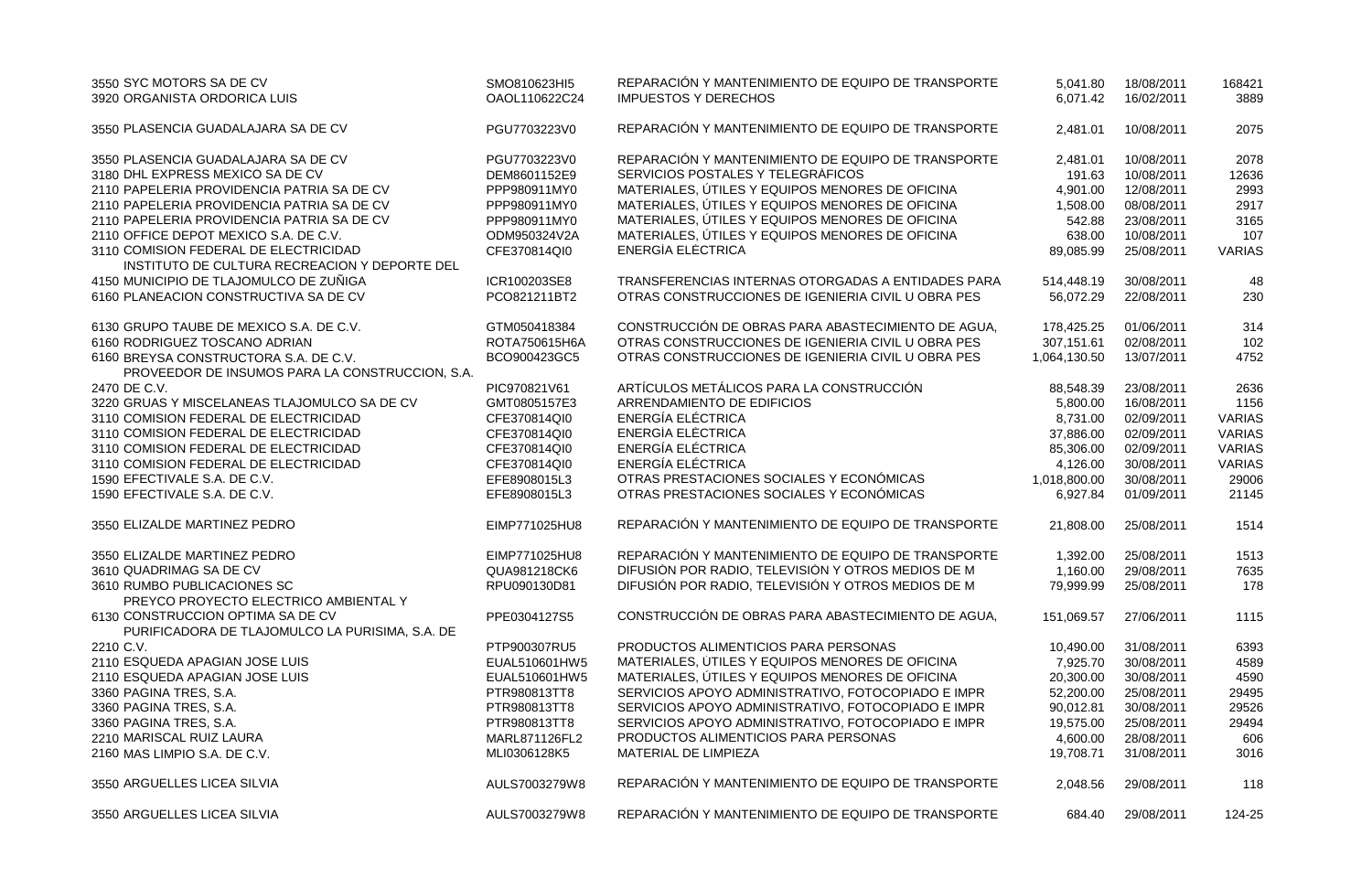| 3550 ARGUELLES LICEA SILVIA                                                                                                                                                                                                                                                                                                                           | AULS7003279W8                                                                                                                                                                    | REPARACIÓN Y MANTENIMIENTO DE EQUIPO DE TRANSPORTE                                                                                                                                                                                                                                                                                                                                                                                                                                           | 1,624.00                                                                                                                    | 29/08/2011                                                                                                                                             | 117                                                                                          |
|-------------------------------------------------------------------------------------------------------------------------------------------------------------------------------------------------------------------------------------------------------------------------------------------------------------------------------------------------------|----------------------------------------------------------------------------------------------------------------------------------------------------------------------------------|----------------------------------------------------------------------------------------------------------------------------------------------------------------------------------------------------------------------------------------------------------------------------------------------------------------------------------------------------------------------------------------------------------------------------------------------------------------------------------------------|-----------------------------------------------------------------------------------------------------------------------------|--------------------------------------------------------------------------------------------------------------------------------------------------------|----------------------------------------------------------------------------------------------|
| 3550 ARGUELLES LICEA SILVIA                                                                                                                                                                                                                                                                                                                           | AULS7003279W8                                                                                                                                                                    | REPARACIÓN Y MANTENIMIENTO DE EQUIPO DE TRANSPORTE                                                                                                                                                                                                                                                                                                                                                                                                                                           | 888.56                                                                                                                      | 29/08/2011                                                                                                                                             | 121                                                                                          |
| 3550 ARGUELLES LICEA SILVIA                                                                                                                                                                                                                                                                                                                           | AULS7003279W8                                                                                                                                                                    | REPARACIÓN Y MANTENIMIENTO DE EQUIPO DE TRANSPORTE                                                                                                                                                                                                                                                                                                                                                                                                                                           | 3,027.60                                                                                                                    | 29/08/2011                                                                                                                                             | 119-20                                                                                       |
| 3550 ARGUELLES LICEA SILVIA                                                                                                                                                                                                                                                                                                                           | AULS7003279W8                                                                                                                                                                    | REPARACIÓN Y MANTENIMIENTO DE EQUIPO DE TRANSPORTE                                                                                                                                                                                                                                                                                                                                                                                                                                           | 2,436.00                                                                                                                    | 29/08/2011                                                                                                                                             | 123                                                                                          |
| 3550 ARGUELLES LICEA SILVIA                                                                                                                                                                                                                                                                                                                           | AULS7003279W8                                                                                                                                                                    | REPARACIÓN Y MANTENIMIENTO DE EQUIPO DE TRANSPORTE                                                                                                                                                                                                                                                                                                                                                                                                                                           | 1,798.00                                                                                                                    | 29/08/2011                                                                                                                                             | 122                                                                                          |
| 3550 ELIZALDE MARTINEZ PEDRO                                                                                                                                                                                                                                                                                                                          | EIMP771025HU8                                                                                                                                                                    | REPARACIÓN Y MANTENIMIENTO DE EQUIPO DE TRANSPORTE                                                                                                                                                                                                                                                                                                                                                                                                                                           | 1,392.00                                                                                                                    | 26/08/2011                                                                                                                                             | 1530                                                                                         |
| 3550 ELIZALDE MARTINEZ PEDRO                                                                                                                                                                                                                                                                                                                          | EIMP771025HU8                                                                                                                                                                    | REPARACIÓN Y MANTENIMIENTO DE EQUIPO DE TRANSPORTE                                                                                                                                                                                                                                                                                                                                                                                                                                           | 10,904.00                                                                                                                   | 26/08/2011                                                                                                                                             | 1532                                                                                         |
| 3550 ELIZALDE MARTINEZ PEDRO                                                                                                                                                                                                                                                                                                                          | EIMP771025HU8                                                                                                                                                                    | REPARACIÓN Y MANTENIMIENTO DE EQUIPO DE TRANSPORTE                                                                                                                                                                                                                                                                                                                                                                                                                                           | 1,960.40                                                                                                                    | 26/08/2011                                                                                                                                             | 1533                                                                                         |
| 3550 ELIZALDE MARTINEZ PEDRO                                                                                                                                                                                                                                                                                                                          | EIMP771025HU8                                                                                                                                                                    | REPARACIÓN Y MANTENIMIENTO DE EQUIPO DE TRANSPORTE                                                                                                                                                                                                                                                                                                                                                                                                                                           | 4,756.00                                                                                                                    | 26/08/2011                                                                                                                                             | 1529                                                                                         |
| 3550 ELIZALDE MARTINEZ PEDRO                                                                                                                                                                                                                                                                                                                          | EIMP771025HU8                                                                                                                                                                    | REPARACIÓN Y MANTENIMIENTO DE EQUIPO DE TRANSPORTE                                                                                                                                                                                                                                                                                                                                                                                                                                           | 2,784.00                                                                                                                    | 26/08/2011                                                                                                                                             | 1521                                                                                         |
| 3550 ELIZALDE MARTINEZ PEDRO                                                                                                                                                                                                                                                                                                                          | EIMP771025HU8                                                                                                                                                                    | REPARACIÓN Y MANTENIMIENTO DE EQUIPO DE TRANSPORTE                                                                                                                                                                                                                                                                                                                                                                                                                                           | 812.00                                                                                                                      | 26/08/2011                                                                                                                                             | 1528                                                                                         |
| 3260 GONZALEZ SANCHEZ JOSE ARTURO                                                                                                                                                                                                                                                                                                                     | GOSA831022AJ6                                                                                                                                                                    | ARRENDAMIENTO MAQUINARIA, OTROS EQUIPOS Y HERRRAMI                                                                                                                                                                                                                                                                                                                                                                                                                                           | 20,300.00                                                                                                                   | 08/09/2011                                                                                                                                             | 204                                                                                          |
| 3260 GONZALEZ SANCHEZ JOSE ARTURO                                                                                                                                                                                                                                                                                                                     | GOSA831022AJ6                                                                                                                                                                    | ARRENDAMIENTO MAQUINARIA, OTROS EQUIPOS Y HERRRAMI                                                                                                                                                                                                                                                                                                                                                                                                                                           | 78,300.00                                                                                                                   | 08/09/2011                                                                                                                                             | 192                                                                                          |
| 3260 GONZALEZ SANCHEZ JOSE ARTURO<br>3220 DE LA MORA SILVA MARIA DEL CARMEN<br>2540 INFRA, S.A. DE C.V.<br>2540 INFRA, S.A. DE C.V.<br>2540 INFRA, S.A. DE C.V.<br>2540 INFRA, S.A. DE C.V.<br>2540 INFRA, S.A. DE C.V.<br>2540 INFRA, S.A. DE C.V.<br>2540 INFRA, S.A. DE C.V.<br>3220 DIAZ GUZMAN ADRIANA<br>3220 GUTIERREZ ARAMBULA MARIA EDUWIGES | GOSA831022AJ6<br>MOSC510609471<br>INF891031LT4<br>INF891031LT4<br>INF891031LT4<br>INF891031LT4<br>INF891031LT4<br>INF891031LT4<br>INF891031LT4<br>DIGA6208286S5<br>GUAE621016TU1 | ARRENDAMIENTO MAQUINARIA, OTROS EQUIPOS Y HERRRAMI<br>ARRENDAMIENTO DE EDIFICIOS<br>MATERIALES, ACCESORIOS Y SUMINISTROS MÉDICOS<br>MATERIALES, ACCESORIOS Y SUMINISTROS MÉDICOS<br>MATERIALES, ACCESORIOS Y SUMINISTROS MÉDICOS<br>MATERIALES, ACCESORIOS Y SUMINISTROS MÉDICOS<br>MATERIALES, ACCESORIOS Y SUMINISTROS MÉDICOS<br>MATERIALES, ACCESORIOS Y SUMINISTROS MÉDICOS<br>MATERIALES, ACCESORIOS Y SUMINISTROS MÉDICOS<br>ARRENDAMIENTO DE EDIFICIOS<br>ARRENDAMIENTO DE EDIFICIOS | 27,840.00<br>8,280.00<br>1,537.68<br>552.58<br>1,399.54<br>524.92<br>4,198.62<br>607.76<br>663.07<br>39,014.15<br>13,780.00 | 08/09/2011<br>05/09/2011<br>05/08/2011<br>08/08/2011<br>09/08/2011<br>16/08/2011<br>18/08/2011<br>19/08/2011<br>22/08/2011<br>07/09/2011<br>01/09/2011 | 189<br>88<br>284814<br>284862<br>285259<br>286931<br>287254<br>287563<br>287906<br>60<br>133 |
| 3260 NAVA TRUJILLO NADIA MARGARITA<br>2540 INFRA, S.A. DE C.V.<br>2540 INFRA, S.A. DE C.V.<br>2540 INFRA, S.A. DE C.V.<br>2540 INFRA, S.A. DE C.V.<br>2490 VELAZQUEZ OBREGON ALVARO<br>2420 VELAZQUEZ OBREGON ALVARO<br>6150 TORRES AGUIRRE INGENIEROS SA DE CV<br>3570 CAMIONERA DE JALISCO SA DE CV                                                 | NATN761020F11<br>INF891031LT4<br>INF891031LT4<br>INF891031LT4<br>INF891031LT4<br>VEOA700808QK9<br>VEOA700808QK9<br>TAI920312952<br>CJA061016ALA                                  | ARRENDAMIENTO MAQUINARIA, OTROS EQUIPOS Y HERRRAMI<br>MATERIALES, ACCESORIOS Y SUMINISTROS MÉDICOS<br>MATERIALES, ACCESORIOS Y SUMINISTROS MÉDICOS<br>MATERIALES, ACCESORIOS Y SUMINISTROS MÉDICOS<br>MATERIALES, ACCESORIOS Y SUMINISTROS MÉDICOS<br>OTROS MATERIALES Y ARTÍCULOS DE CONSTRUCCIÓN Y REP<br>CEMENTO Y PRODUCTOS DE CONCRETO<br>CONSTRUCCIÓN DE VÍAS DE COMUNICACIÓN EN BIENES PÚB<br>INSTALACIÓN, REPARACIÓN Y MANTENIMIENTO DE MAQUINA                                      | 23,200.00<br>220.98<br>220.98<br>414.43<br>469.61<br>1,040.01<br>223,076.70<br>998,413.68<br>4,251.20                       | 29/08/2011<br>04/08/2011<br>08/08/2011<br>08/08/2011<br>22/08/2011<br>31/08/2011<br>29/08/2011<br>25/08/2011<br>18/07/2011                             | 1549<br>284316<br>284860<br>284861<br>287927<br>6115<br>6063<br>55<br>2408                   |
| 3550 CAMIONERA DE JALISCO SA DE CV                                                                                                                                                                                                                                                                                                                    | CJA061016ALA                                                                                                                                                                     | REPARACIÓN Y MANTENIMIENTO DE EQUIPO DE TRANSPORTE                                                                                                                                                                                                                                                                                                                                                                                                                                           | 4,952.38                                                                                                                    | 27/07/2011                                                                                                                                             | 2543                                                                                         |

| 1,624.00                                                                                                                    | 29/08/2011                                                                                                                                             | 117                                                                                          |
|-----------------------------------------------------------------------------------------------------------------------------|--------------------------------------------------------------------------------------------------------------------------------------------------------|----------------------------------------------------------------------------------------------|
| 888.56                                                                                                                      | 29/08/2011                                                                                                                                             | 121                                                                                          |
| 3,027.60                                                                                                                    | 29/08/2011                                                                                                                                             | 119-20                                                                                       |
| 2,436.00                                                                                                                    | 29/08/2011                                                                                                                                             | 123                                                                                          |
| 1,798.00                                                                                                                    | 29/08/2011                                                                                                                                             | 122                                                                                          |
| 1,392.00                                                                                                                    | 26/08/2011                                                                                                                                             | 1530                                                                                         |
| 10,904.00                                                                                                                   | 26/08/2011                                                                                                                                             | 1532                                                                                         |
| 1,960.40                                                                                                                    | 26/08/2011                                                                                                                                             | 1533                                                                                         |
| 4,756.00                                                                                                                    | 26/08/2011                                                                                                                                             | 1529                                                                                         |
| 2,784.00                                                                                                                    | 26/08/2011                                                                                                                                             | 1521                                                                                         |
| 812.00                                                                                                                      | 26/08/2011                                                                                                                                             | 1528                                                                                         |
| 20,300.00                                                                                                                   | 08/09/2011                                                                                                                                             | 204                                                                                          |
| 78,300.00                                                                                                                   | 08/09/2011                                                                                                                                             | 192                                                                                          |
| 27,840.00<br>8,280.00<br>1,537.68<br>552.58<br>1,399.54<br>524.92<br>4,198.62<br>607.76<br>663.07<br>39,014.15<br>13,780.00 | 08/09/2011<br>05/09/2011<br>05/08/2011<br>08/08/2011<br>09/08/2011<br>16/08/2011<br>18/08/2011<br>19/08/2011<br>22/08/2011<br>07/09/2011<br>01/09/2011 | 189<br>88<br>284814<br>284862<br>285259<br>286931<br>287254<br>287563<br>287906<br>60<br>133 |
| 23,200.00<br>220.98<br>220.98<br>414.43<br>469.61<br>1,040.01<br>223,076.70<br>98,413.68<br>4,251.20                        | 29/08/2011<br>04/08/2011<br>08/08/2011<br>08/08/2011<br>22/08/2011<br>31/08/2011<br>29/08/2011<br>25/08/2011<br>18/07/2011                             | 1549<br>284316<br>284860<br>284861<br>287927<br>6115<br>6063<br>55<br>2408                   |
| 4.952.38                                                                                                                    | 27/07/2011                                                                                                                                             | 2543                                                                                         |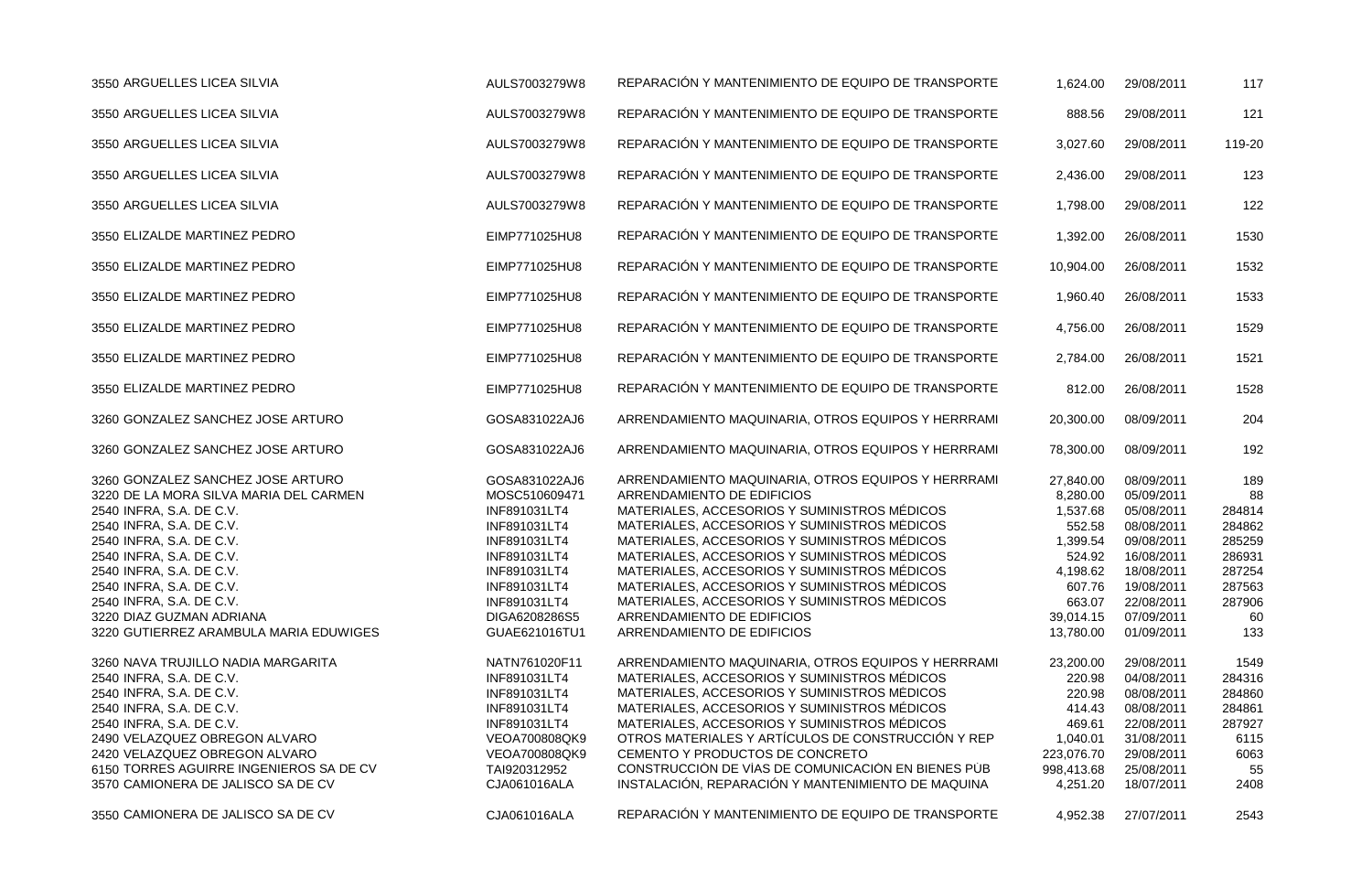| QUINA         | 28,942.00  | 30/08/2011 | 1212       |
|---------------|------------|------------|------------|
| QUINA         | 14,977.92  | 30/08/2011 | 1213       |
| QUINA         | 15,503.40  | 30/08/2011 | 1214       |
| QUINA         | 11,762.40  | 30/08/2011 | 1211       |
| QUINA         | 34,545.96  | 30/08/2011 | 1215       |
| QUINA         | 20,776.76  | 30/08/2011 | 1218       |
| QUINA         | 21,171.16  | 30/08/2011 | 1216       |
| QUINA         | 52,051.52  | 30/08/2011 | 1217       |
| QUINA         | 37,994.64  | 30/08/2011 | 1210       |
| QUINA         | 5,003.66   | 30/08/2011 | 1219       |
|               | 36,231.93  | 01/08/2011 | 869        |
|               | 1,250.00   | 28/08/2011 | 603        |
| S             | 29,000.00  | 01/09/2011 | 2059       |
| S             | 27,000.00  | 01/09/2011 | 677        |
| <b>BLES</b>   | 210,422.63 | 26/08/2011 | 1045       |
| QUINA         | 6,037.80   | 30/08/2011 | 244        |
| QUINA         | 2,696.91   | 30/08/2011 | 246        |
| QUINA         | 5,533.20   |            |            |
| QUINA         |            | 30/08/2011 | 247        |
|               | 6,931.00   | 30/08/2011 | 249        |
| QUINA         | 359.60     | 30/08/2011 | 250        |
| <b>SPORTE</b> | 17,342.00  | 26/08/2011 | 7982       |
| SPORTE        | 17,649.40  | 26/08/2011 | 7984       |
| <b>SPORTE</b> | 11,774.00  | 26/08/2011 | 7985       |
| <b>SPORTE</b> | 6,606.20   | 26/08/2011 | 7986       |
| <b>SPORTE</b> | 10,080.40  | 26/08/2011 | 7989       |
| <b>SPORTE</b> | 17,690.00  | 26/08/2011 | 7990       |
| <b>SPORTE</b> | 3,828.00   | 26/08/2011 | 7992       |
| SPORTE        | 20,984.40  | 26/08/2011 | 7994       |
| <b>SPORTE</b> | 7,714.00   | 26/08/2011 | 7996       |
| <b>SPORTE</b> | 15,799.20  | 26/08/2011 | 8000       |
| SPORTE        | 3,224.80   | 26/08/2011 | 8183       |
| <b>SPORTE</b> | 3,538.00   | 26/08/2011 | 7993       |
|               | 505.30     | 05/08/2011 | 18499      |
|               | 1,596.62   | 08/08/2011 | 18514      |
|               | 6,333.60   | 17/08/2011 | 5976       |
|               | 15,903.60  | 22/08/2011 | 879        |
| QUINA         | 4,495.94   | 14/06/2011 | 1953001687 |
| <b>ATORI</b>  | 4,976.40   | 01/09/2011 | 2514       |
|               |            |            |            |

| 3570 REHABILITACIONES Y SERVICIOS R& S.A. DE C.V. | RSRO90609S46         | INSTALACIÓN, REPARACIÓN Y MANTENIMIENTO DE MAQUINA | 28,942.00  | 30/08/2011 | 1212       |
|---------------------------------------------------|----------------------|----------------------------------------------------|------------|------------|------------|
| 3570 REHABILITACIONES Y SERVICIOS R& S.A. DE C.V. | RSRO90609S46         | INSTALACIÓN, REPARACIÓN Y MANTENIMIENTO DE MAQUINA | 14,977.92  | 30/08/2011 | 1213       |
| 3570 REHABILITACIONES Y SERVICIOS R& S.A. DE C.V. | RSRO90609S46         | INSTALACIÓN, REPARACIÓN Y MANTENIMIENTO DE MAQUINA | 15,503.40  | 30/08/2011 | 1214       |
| 3570 REHABILITACIONES Y SERVICIOS R& S.A. DE C.V. | RSRO90609S46         | INSTALACIÓN, REPARACIÓN Y MANTENIMIENTO DE MAQUINA | 11,762.40  | 30/08/2011 | 1211       |
| 3570 REHABILITACIONES Y SERVICIOS R& S.A. DE C.V. | RSRO90609S46         | INSTALACIÓN, REPARACIÓN Y MANTENIMIENTO DE MAQUINA | 34,545.96  | 30/08/2011 | 1215       |
| 3570 REHABILITACIONES Y SERVICIOS R& S.A. DE C.V. | RSRO90609S46         | INSTALACIÓN, REPARACIÓN Y MANTENIMIENTO DE MAQUINA | 20,776.76  | 30/08/2011 | 1218       |
| 3570 REHABILITACIONES Y SERVICIOS R& S.A. DE C.V. | RSRO90609S46         | INSTALACIÓN, REPARACIÓN Y MANTENIMIENTO DE MAQUINA | 21,171.16  | 30/08/2011 | 1216       |
| 3570 REHABILITACIONES Y SERVICIOS R& S.A. DE C.V. | RSRO90609S46         | INSTALACIÓN, REPARACIÓN Y MANTENIMIENTO DE MAQUINA | 52,051.52  | 30/08/2011 | 1217       |
| 3570 REHABILITACIONES Y SERVICIOS R& S.A. DE C.V. | RSRO90609S46         | INSTALACIÓN, REPARACIÓN Y MANTENIMIENTO DE MAQUINA | 37,994.64  | 30/08/2011 | 1210       |
| 3570 REHABILITACIONES Y SERVICIOS R& S.A. DE C.V. | RSRO90609S46         | INSTALACIÓN, REPARACIÓN Y MANTENIMIENTO DE MAQUINA | 5,003.66   | 30/08/2011 | 1219       |
| 2210 MANZO GARCIA EVELIA                          | MAGE7011303IO        | PRODUCTOS ALIMENTICIOS PARA PERSONAS               | 36,231.93  | 01/08/2011 | 869        |
| 2210 MARISCAL RUIZ LAURA                          | MARL871126FL2        | PRODUCTOS ALIMENTICIOS PARA PERSONAS               | 1,250.00   | 28/08/2011 | 603        |
| 3310 MONARQUE & NOVIA Y ASOCIADOS SC              | M&N050209K34         | SERVICIOS LEGALES, CONTABILIDAD Y RELACIONADOS     | 29,000.00  | 01/09/2011 | 2059       |
| 3310 PROFESIONALES AH, S.C.                       | PAH061018S37         | SERVICIOS LEGALES, CONTABILIDAD Y RELACIONADOS     | 27,000.00  | 01/09/2011 | 677        |
| 3510 DISEÑO PERIMETRAL SA DE CV                   | DPE0706277L9         | CONSERVACIÓN Y MANTENIMIENTO MENOR DE INMUEBLES    | 210,422.63 | 26/08/2011 | 1045       |
| 3570 GUTIERREZ RODRIGUEZ SANTIAGO GUADALUPE       | GURS870601M31        |                                                    |            | 30/08/2011 |            |
|                                                   |                      | INSTALACIÓN, REPARACIÓN Y MANTENIMIENTO DE MAQUINA | 6,037.80   |            | 244        |
| 3570 GUTIERREZ RODRIGUEZ SANTIAGO GUADALUPE       | GURS870601M31        | INSTALACIÓN, REPARACIÓN Y MANTENIMIENTO DE MAQUINA | 2,696.91   | 30/08/2011 | 246        |
| 3570 GUTIERREZ RODRIGUEZ SANTIAGO GUADALUPE       | GURS870601M31        | INSTALACIÓN, REPARACIÓN Y MANTENIMIENTO DE MAQUINA | 5,533.20   | 30/08/2011 | 247        |
| 3570 GUTIERREZ RODRIGUEZ SANTIAGO GUADALUPE       | GURS870601M31        | INSTALACIÓN, REPARACIÓN Y MANTENIMIENTO DE MAQUINA | 6,931.00   | 30/08/2011 | 249        |
| 3570 GUTIERREZ RODRIGUEZ SANTIAGO GUADALUPE       | GURS870601M31        | INSTALACIÓN, REPARACIÓN Y MANTENIMIENTO DE MAQUINA | 359.60     | 30/08/2011 | 250        |
| 3550 MENDOZA ALVAREZ JUDITH                       | MEAJ750318SF5        | REPARACIÓN Y MANTENIMIENTO DE EQUIPO DE TRANSPORTE | 17,342.00  | 26/08/2011 | 7982       |
| 3550 MENDOZA ALVAREZ JUDITH                       | MEAJ750318SF5        | REPARACIÓN Y MANTENIMIENTO DE EQUIPO DE TRANSPORTE | 17,649.40  | 26/08/2011 | 7984       |
| 3550 MENDOZA ALVAREZ JUDITH                       | MEAJ750318SF5        | REPARACIÓN Y MANTENIMIENTO DE EQUIPO DE TRANSPORTE | 11,774.00  | 26/08/2011 | 7985       |
| 3550 MENDOZA ALVAREZ JUDITH                       | MEAJ750318SF5        | REPARACIÓN Y MANTENIMIENTO DE EQUIPO DE TRANSPORTE | 6,606.20   | 26/08/2011 | 7986       |
| 3550 MENDOZA ALVAREZ JUDITH                       | MEAJ750318SF5        | REPARACIÓN Y MANTENIMIENTO DE EQUIPO DE TRANSPORTE | 10,080.40  | 26/08/2011 | 7989       |
| 3550 MENDOZA ALVAREZ JUDITH                       | MEAJ750318SF5        | REPARACIÓN Y MANTENIMIENTO DE EQUIPO DE TRANSPORTE | 17,690.00  | 26/08/2011 | 7990       |
| 3550 MENDOZA ALVAREZ JUDITH                       | MEAJ750318SF5        | REPARACIÓN Y MANTENIMIENTO DE EQUIPO DE TRANSPORTE | 3,828.00   | 26/08/2011 | 7992       |
| 3550 MENDOZA ALVAREZ JUDITH                       | MEAJ750318SF5        | REPARACIÓN Y MANTENIMIENTO DE EQUIPO DE TRANSPORTE | 20,984.40  | 26/08/2011 | 7994       |
| 3550 MENDOZA ALVAREZ JUDITH                       | MEAJ750318SF5        | REPARACIÓN Y MANTENIMIENTO DE EQUIPO DE TRANSPORTE | 7,714.00   | 26/08/2011 | 7996       |
| 3550 MENDOZA ALVAREZ JUDITH                       | MEAJ750318SF5        | REPARACIÓN Y MANTENIMIENTO DE EQUIPO DE TRANSPORTE | 15,799.20  | 26/08/2011 | 8000       |
| 3550 MENDOZA ALVAREZ JUDITH                       | MEAJ750318SF5        | REPARACIÓN Y MANTENIMIENTO DE EQUIPO DE TRANSPORTE | 3,224.80   | 26/08/2011 | 8183       |
| 3550 MENDOZA ALVAREZ JUDITH                       | MEAJ750318SF5        | REPARACIÓN Y MANTENIMIENTO DE EQUIPO DE TRANSPORTE | 3,538.00   | 26/08/2011 | 7993       |
| 2540 URIBE RUVALCABA LEOPOLDO RAFAEL              | <b>UIRL491115KD6</b> | MATERIALES, ACCESORIOS Y SUMINISTROS MÉDICOS       | 505.30     | 05/08/2011 | 18499      |
| 2540 URIBE RUVALCABA LEOPOLDO RAFAEL              | <b>UIRL491115KD6</b> | MATERIALES, ACCESORIOS Y SUMINISTROS MÉDICOS       | 1,596.62   | 08/08/2011 | 18514      |
| 2910 VELAZQUEZ OBREGON ALVARO                     | VEOA700808QK9        | <b>HERRAMIENTAS MENORES</b>                        | 6,333.60   | 17/08/2011 | 5976       |
| 2910 PRADO VARGAS CARLOS ALBERTO                  | PAVC771006882        | <b>HERRAMIENTAS MENORES</b>                        | 15,903.60  | 22/08/2011 | 879        |
| 3570 ZAPATA CAMIONES S.A. DE C.V.                 | ZCA861009RX3         | INSTALACIÓN, REPARACIÓN Y MANTENIMIENTO DE MAQUINA | 4,495.94   | 14/06/2011 | 1953001687 |
| 2550 ELECTRO PAPER SA DE CV                       | EPA981014SG4         | MATERIALES, ACCESORIOS Y SUMINISTROS DE LABORATORI | 4,976.40   | 01/09/2011 | 2514       |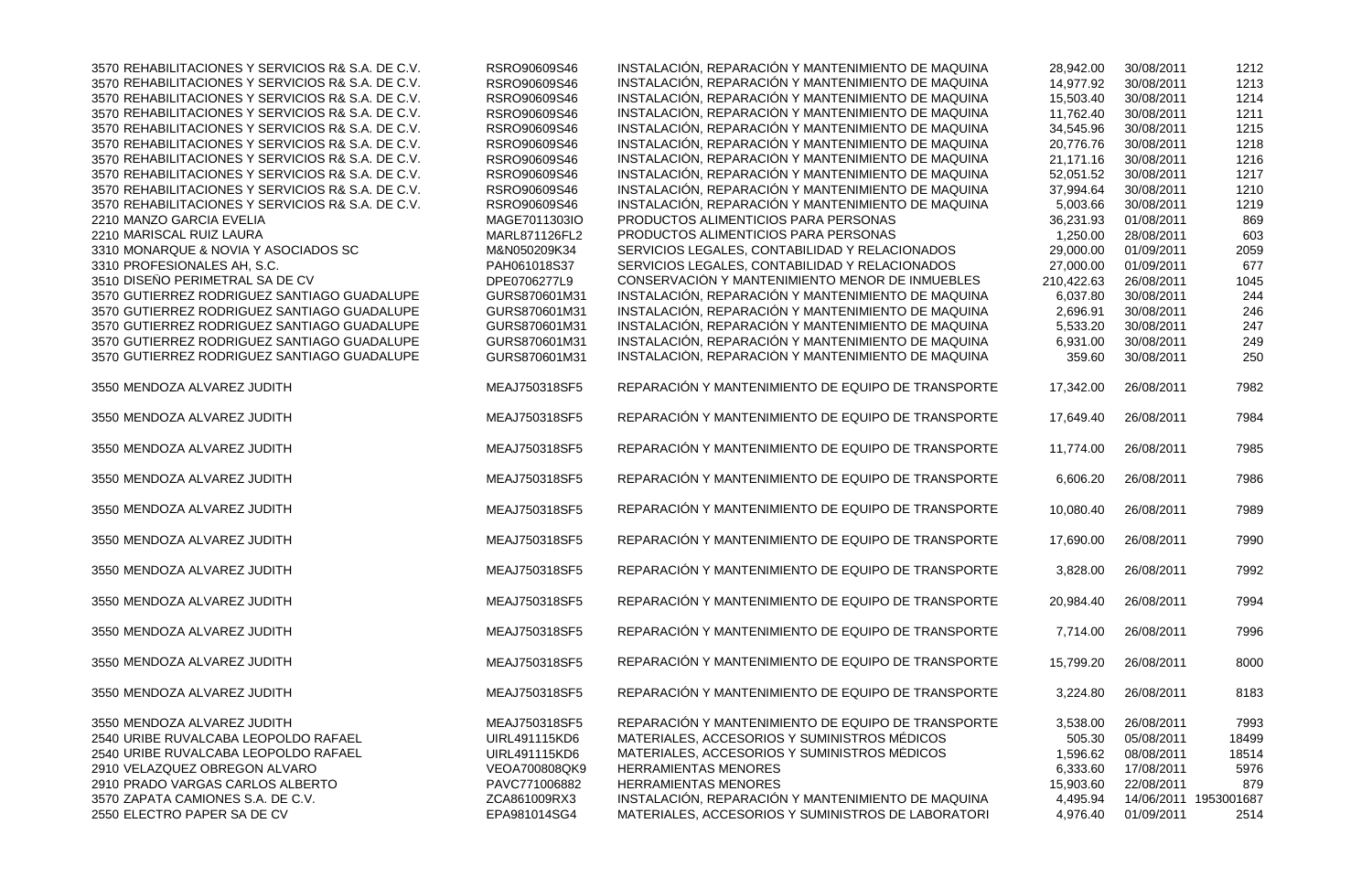| 2540 ELECTRO PAPER SA DE CV                                                                            | EPA981014SG4        | MATERIALES, ACCESORIOS Y SUMINISTROS MÉDICOS       | 8,317.99     | 30/08/2011 | 2468                   |
|--------------------------------------------------------------------------------------------------------|---------------------|----------------------------------------------------|--------------|------------|------------------------|
| 3360 CERVANTES GONZALEZ MARIO ALBERTO                                                                  | CEGM7407201C8       | SERVICIOS APOYO ADMINISTRATIVO, FOTOCOPIADO E IMPR | 163,611.14   | 05/09/2011 | 940                    |
| 2540 DISTRIBUIDORA SAN GERMAN SA DE CV                                                                 | <b>DSG880428MIA</b> | MATERIALES, ACCESORIOS Y SUMINISTROS MÉDICOS       | 2,696.36     | 01/09/2011 | 36285                  |
| 3360 OKY DISEÑO Y ESTRATEGIAS INTELIGENTES SA DE CV<br>DISTRIBUIDORA DE MEDICAMENTOS Y REACTIVOS SA DE | ODY091127884        | SERVICIOS APOYO ADMINISTRATIVO, FOTOCOPIADO E IMPR | 16,226.08    | 05/09/2011 | 36                     |
| 2540 CV                                                                                                | <b>DMR010530KJA</b> | MATERIALES, ACCESORIOS Y SUMINISTROS MÉDICOS       | 5,289.60     | 26/08/2011 | 10964                  |
| DISTRIBUIDORA DE MEDICAMENTOS Y REACTIVOS SA DE                                                        |                     |                                                    |              |            |                        |
| 2540 CV                                                                                                | DMR010530KJA        | MATERIALES, ACCESORIOS Y SUMINISTROS MÉDICOS       | 12,992.00    | 29/08/2011 | 10972                  |
| 2960 PARTES AUTOMOTRICES MINERVA SA DE CV                                                              | PAM080314AJ4        | REFACCIONES Y ACCESORIOS MENORES DE EQUIPO DE TRAN | 5,456.00     | 24/06/2011 | 23214                  |
| 3570 CAMIONERA DE JALISCO SA DE CV                                                                     | CJA061016ALA        | INSTALACIÓN, REPARACIÓN Y MANTENIMIENTO DE MAQUINA | 1,661.50     | 01/09/2011 | 3118                   |
| 3820 PEREZ SANCHEZ ALBERTO                                                                             | PESA640518P34       | <b>GASTOS ORDEN SOCIAL Y CULTURAL</b>              | 2,900.00     | 02/09/2011 | 681                    |
| 2520 APELSA GUADALAJARA SA DE CV                                                                       | AGU7207123C0        | FERTILIZANTES, PESTICIDAS Y OTROS AGROQUÍMICOS     | 40,000.00    | 11/08/2011 | 203                    |
| 3220 REYES SANCHEZ MIGUEL ANGEL                                                                        | RESM640317932       | ARRENDAMIENTO DE EDIFICIOS                         | 13,780.00    | 01/09/2011 | 125                    |
| 3220 MARQUEZ MEDINA MAHARTA OFELIA                                                                     | MAMM590427PF0       | ARRENDAMIENTO DE EDIFICIOS                         | 5,559.70     | 05/09/2011 | 124                    |
| COLECTIVO OLLIN ALTERNATIVAS PARA LA                                                                   |                     |                                                    |              |            |                        |
| COMUNICACIÓN, LA SEXUALIDAD Y EL DESARROLLO                                                            |                     |                                                    |              |            |                        |
| 1203 COMUNITARIO AC                                                                                    | COA000313K64        | RETRIBUCIONES POR SERVICIOS DE CARÁCTER SOCIAL     | 17,447.00    | 28/07/2011 | 10                     |
| CENTRO DE APOYO PARA EL MOVIMIENTO POPULAR DE                                                          |                     |                                                    |              |            |                        |
| 3830 OCCIDENTE AC                                                                                      | CAM890526941        | <b>CONGRESOS Y CONVENCIONES</b>                    | 10,000.00    | 28/07/2011 | 508                    |
| AUTOSERVICIO GASOLINERO HACIENDA SANTA FE S.A. DE                                                      |                     |                                                    |              |            |                        |
| 2610 C.V.                                                                                              | AGH0601315P2        | COMBUSTIBLES, LUBRICANTES Y ADITIVOS               | 93,867.79    | 27/08/2011 | 4237                   |
| AUTOSERVICIO GASOLINERO HACIENDA SANTA FE S.A. DE                                                      |                     |                                                    |              |            |                        |
| 2610 C.V.                                                                                              | AGH0601315P2        | COMBUSTIBLES, LUBRICANTES Y ADITIVOS               | 28,953.61    | 27/08/2011 | 4238                   |
| AUTOSERVICIO GASOLINERO HACIENDA SANTA FE S.A. DE                                                      |                     |                                                    |              |            |                        |
| 2610 C.V.                                                                                              | AGH0601315P2        | COMBUSTIBLES, LUBRICANTES Y ADITIVOS               | 64,967.50    | 27/08/2011 | 4234                   |
| AUTOSERVICIO GASOLINERO HACIENDA SANTA FE S.A. DE                                                      |                     |                                                    |              |            |                        |
| 2610 C.V.                                                                                              | AGH0601315P2        | COMBUSTIBLES, LUBRICANTES Y ADITIVOS               | 67,317.28    | 27/08/2011 | 4236                   |
| AUTOSERVICIO GASOLINERO HACIENDA SANTA FE S.A. DE                                                      |                     |                                                    |              |            |                        |
| 2610 C.V.                                                                                              | AGH0601315P2        | COMBUSTIBLES, LUBRICANTES Y ADITIVOS               | 3,008.00     | 27/08/2011 | 4232                   |
| 3170 RADIOMOVIL DIPSA, S.A. DE C.V.                                                                    | RDI841003QJ4        | SERVICIOS ACCESO DE INTERNET, REDES Y PROCEDIMIENT | 2,788.00     | 15/09/2011 | 2064                   |
| 2420 MEZCLAS ASFALTICAS Y TRITURADOS DE OCCIDENTE                                                      | MAT100107CM9        | CEMENTO Y PRODUCTOS DE CONCRETO                    | 1,180,880.00 | 31/08/2011 | 117                    |
| 2940 SISTEMAS Y RECICLAJES SA DE CV                                                                    | SRE0110189VA        | REFACCIONES Y ACCESORIOS MENORES DE EQUIPO DE CÓMP | 9,250.80     | 01/08/2011 | 2399                   |
| 2960 PARTES AUTOMOTRICES MINERVA SA DE CV                                                              | PAM080314AJ4        | REFACCIONES Y ACCESORIOS MENORES DE EQUIPO DE TRAN | 10,155.00    |            | 09/04/2011 20574-75-76 |
| 2960 PARTES AUTOMOTRICES MINERVA SA DE CV                                                              | PAM080314AJ4        | REFACCIONES Y ACCESORIOS MENORES DE EQUIPO DE TRAN | 14,218.00    |            | 14/02/2011 18503-04-05 |
| 2960 PARTES AUTOMOTRICES MINERVA SA DE CV                                                              | PAM080314AJ4        | REFACCIONES Y ACCESORIOS MENORES DE EQUIPO DE TRAN | 4,396.00     | 14/02/2011 | 18520                  |
| 2910 ORTIZ GONZALEZ JAVIER                                                                             | OIGJ471114NC7       | <b>HERRAMIENTAS MENORES</b>                        | 3,717.80     | 05/09/2011 | 9925                   |
| 3310 HUERTA TAPIA ARMANDO                                                                              | HUTA6708308R0       | SERVICIOS LEGALES, CONTABILIDAD Y RELACIONADOS     | 18,020.00    | 08/09/2011 | 1551                   |
| 2210 ROMERO HERNANDEZ CARLOS HUMBERTO                                                                  | ROHC520315FH1       | PRODUCTOS ALIMENTICIOS PARA PERSONAS               | 18,676.00    | 08/09/2011 | 10208                  |
| 3150 RADIOMOVIL DIPSA, S.A. DE C.V.                                                                    | RDI841003QJ4        | <b>TELEFONÍA CELULAR</b>                           | 66,900.00    | 15/09/2011 | 2065                   |
| 3150 COMUNICACIONES NEXTEL DE MEXICO, S.A. DE C.V.                                                     | CNM980114P12        | <b>TELEFONÍA CELULAR</b>                           | 14,112.42    | 15/09/2011 | 47431123               |
| 2610 COMBUSTIBLES TLAJOMULCO S.A. DE C.V.                                                              | CTL050627SF1        | COMBUSTIBLES, LUBRICANTES Y ADITIVOS               | 18,702.33    | 01/09/2011 | 2841                   |
| 2610 COMBUSTIBLES TLAJOMULCO S.A. DE C.V.                                                              | CTL050627SF1        | COMBUSTIBLES, LUBRICANTES Y ADITIVOS               | 28,364.88    | 25/08/2011 | 2765                   |
| 2210 CLUB DE GOLF SANTA ANITA SA DE CV                                                                 | CGS69024V43         | PRODUCTOS ALIMENTICIOS PARA PERSONAS               | 13,875.02    | 14/09/2011 | 65                     |
| 3220 VILLEGAS RODRIGUEZ MARTHA GABRIELA                                                                | VIRM68022327A       | ARRENDAMIENTO DE EDIFICIOS                         | 10,600.00    | 21/06/2011 | 207                    |
| 3220 CABI OUTLET GUADALAJARA SA DE CV                                                                  | COGO30110B72        | ARRENDAMIENTO DE EDIFICIOS                         | 14,999.99    | 01/09/2011 | 319794                 |
|                                                                                                        |                     |                                                    |              |            |                        |

| 8,317.99               | 30/08/2011               | 2468                   |
|------------------------|--------------------------|------------------------|
| 163,611.14             | 05/09/2011               | 940                    |
| 2,696.36               | 01/09/2011               | 36285                  |
| 16,226.08              | 05/09/2011               | 36                     |
| 5,289.60               | 26/08/2011               | 10964                  |
| 12,992.00              | 29/08/2011               | 10972                  |
| 5,456.00               | 24/06/2011               | 23214                  |
| 1,661.50               | 01/09/2011               | 3118                   |
| 2,900.00               | 02/09/2011               | 681                    |
| 40,000.00              | 11/08/2011               | 203                    |
| 13,780.00              | 01/09/2011               | 125                    |
| 5,559.70               | 05/09/2011               | 124                    |
| 17,447.00              | 28/07/2011               | 10                     |
| 10,000.00              | 28/07/2011               | 508                    |
| 93,867.79              | 27/08/2011               | 4237                   |
|                        |                          |                        |
| 28,953.61              | 27/08/2011               | 4238                   |
| 64,967.50              | 27/08/2011               | 4234                   |
| 67,317.28              | 27/08/2011               | 4236                   |
| 3,008.00               | 27/08/2011               | 4232                   |
| 2,788.00               | 15/09/2011               | 2064                   |
| 1,180,880.00           | 31/08/2011               | 117                    |
| 9,250.80               | 01/08/2011               | 2399                   |
| 10,155.00              |                          | 09/04/2011 20574-75-76 |
| 14,218.00              | 14/02/2011               | 18503-04-05            |
| 4,396.00               | 14/02/2011               | 18520                  |
| 3,717.80               | 05/09/2011               | 9925                   |
| 18,020.00              | 08/09/2011               | 1551                   |
| 18,676.00              | 08/09/2011               | 10208                  |
| 66,900.00              | 15/09/2011               | 2065                   |
| 14,112.42              | 15/09/2011               | 47431123               |
| 18,702.33              | 01/09/2011               | 2841                   |
| 28,364.88              | 25/08/2011               | 2765                   |
| 13,875.02              | 14/09/2011<br>21/06/2011 | 65                     |
| 10,600.00<br>14,999.99 | 01/09/2011               | 207<br>319794          |
|                        |                          |                        |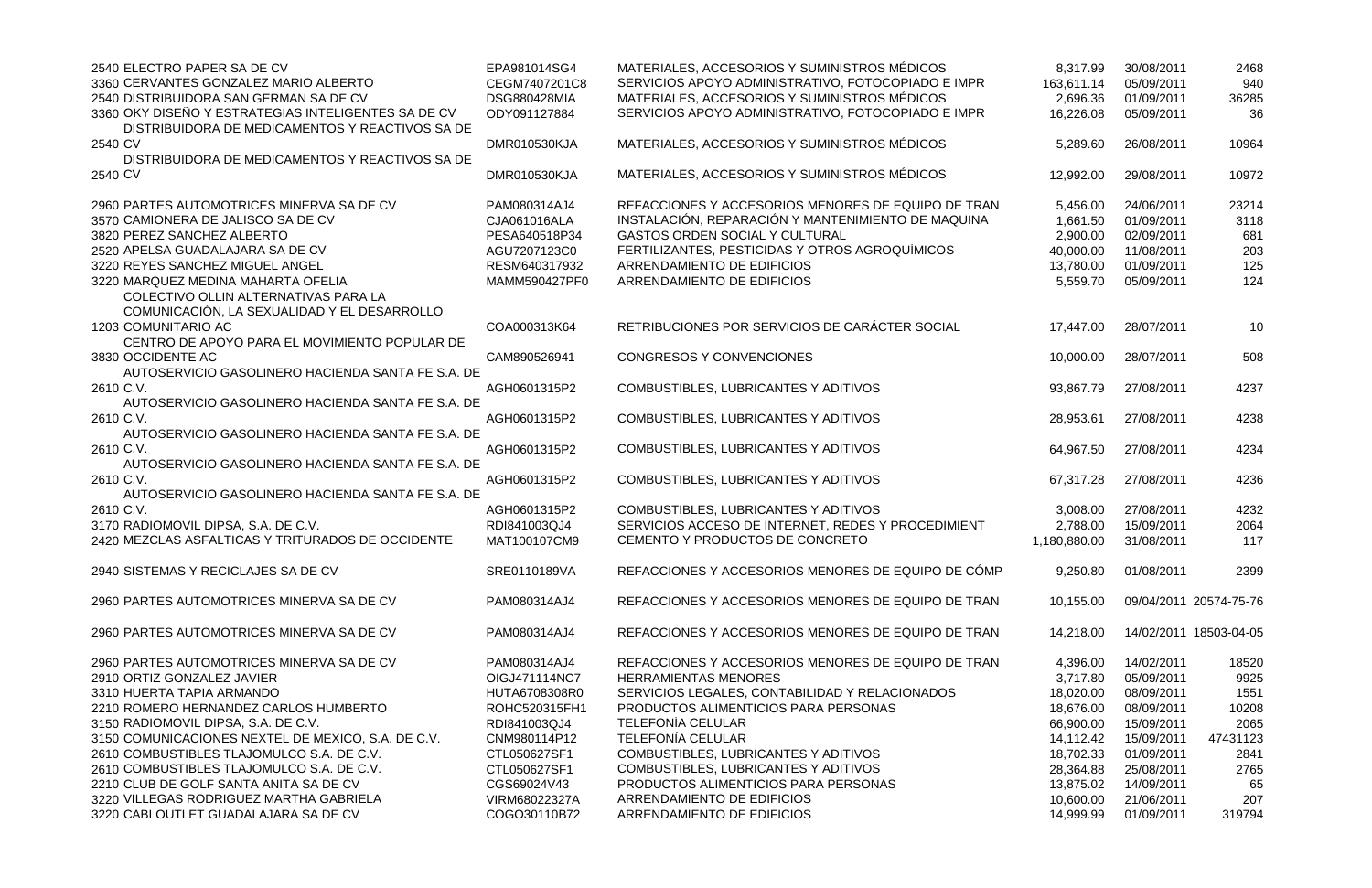| 4310 UNION GANADERA REGIONAL DE JALISCO<br>AUTOSERVICIO GASOLINERO HACIENDA SANTA FE S.A. DE | URG6002266T9  | SUBSIDIOS A LA PRODUCCIÓN                          | 7,000.00   | 09/08/2011 | 2183843 |
|----------------------------------------------------------------------------------------------|---------------|----------------------------------------------------|------------|------------|---------|
| 2610 C.V.                                                                                    | AGH0601315P2  | COMBUSTIBLES, LUBRICANTES Y ADITIVOS               | 21,188.01  | 03/09/2011 | 4381    |
| AUTOSERVICIO GASOLINERO HACIENDA SANTA FE S.A. DE                                            |               |                                                    |            |            |         |
| 2610 C.V.                                                                                    | AGH0601315P2  | COMBUSTIBLES, LUBRICANTES Y ADITIVOS               | 32,214.30  | 03/09/2011 | 4380    |
| AUTOSERVICIO GASOLINERO HACIENDA SANTA FE S.A. DE                                            |               |                                                    |            |            |         |
| 2610 C.V.                                                                                    | AGH0601315P2  | COMBUSTIBLES, LUBRICANTES Y ADITIVOS               | 20,895.00  | 03/09/2011 | 4382    |
| AUTOSERVICIO GASOLINERO HACIENDA SANTA FE S.A. DE                                            |               |                                                    |            |            |         |
| 2610 C.V.                                                                                    | AGH0601315P2  | COMBUSTIBLES, LUBRICANTES Y ADITIVOS               | 7,963.19   | 03/09/2011 | 4379    |
| 2610 COMBUSTIBLES TLAJOMULCO S.A. DE C.V.                                                    | CTL050627SF1  | COMBUSTIBLES, LUBRICANTES Y ADITIVOS               | 4,304.73   | 03/09/2011 | 2864    |
| 2610 COMBUSTIBLES TLAJOMULCO S.A. DE C.V.                                                    | CTL050627SF1  | COMBUSTIBLES, LUBRICANTES Y ADITIVOS               | 31,289.15  | 05/09/2011 | 2876    |
| 2610 COMBUSTIBLES TLAJOMULCO S.A. DE C.V.                                                    | CTL050627SF1  | COMBUSTIBLES, LUBRICANTES Y ADITIVOS               | 65,920.16  | 03/09/2011 | 2866    |
| 2610 COMBUSTIBLES TLAJOMULCO S.A. DE C.V.                                                    | CTL050627SF1  | COMBUSTIBLES, LUBRICANTES Y ADITIVOS               | 25,608.02  | 05/09/2011 | 2875    |
| 2610 COMBUSTIBLES TLAJOMULCO S.A. DE C.V.                                                    | CTL050627SF1  | COMBUSTIBLES, LUBRICANTES Y ADITIVOS               | 1,375.27   | 05/09/2011 | 2872    |
| 2610 COMBUSTIBLES TLAJOMULCO S.A. DE C.V.                                                    | CTL050627SF1  | COMBUSTIBLES, LUBRICANTES Y ADITIVOS               | 8,836.00   | 05/09/2011 | 2873    |
| 2610 COMBUSTIBLES TLAJOMULCO S.A. DE C.V.                                                    | CTL050627SF1  | COMBUSTIBLES, LUBRICANTES Y ADITIVOS               | 4,872.13   | 05/09/2011 | 2874    |
| 2610 COMBUSTIBLES TLAJOMULCO S.A. DE C.V.                                                    | CTL050627SF1  | COMBUSTIBLES, LUBRICANTES Y ADITIVOS               | 5,452.00   | 03/09/2011 | 2863    |
| 2610 COMBUSTIBLES TLAJOMULCO S.A. DE C.V.                                                    | CTL050627SF1  | COMBUSTIBLES, LUBRICANTES Y ADITIVOS               | 62,819.31  | 03/09/2011 | 2862    |
| AUTOSERVICIO GASOLINERO HACIENDA SANTA FE S.A. DE                                            |               |                                                    |            |            |         |
| 2610 C.V.                                                                                    | AGH0601315P2  | COMBUSTIBLES, LUBRICANTES Y ADITIVOS               | 37,782.80  | 02/09/2011 | 4359    |
| AUTOSERVICIO GASOLINERO HACIENDA SANTA FE S.A. DE                                            |               |                                                    |            |            |         |
| 2610 C.V.                                                                                    | AGH0601315P2  | COMBUSTIBLES, LUBRICANTES Y ADITIVOS               | 40,070.70  | 02/09/2011 | 4362    |
| AUTOSERVICIO GASOLINERO HACIENDA SANTA FE S.A. DE                                            |               |                                                    |            |            |         |
| 2610 C.V.                                                                                    | AGH0601315P2  | COMBUSTIBLES, LUBRICANTES Y ADITIVOS               | 12,225.50  | 02/09/2011 | 4360    |
| AUTOSERVICIO GASOLINERO HACIENDA SANTA FE S.A. DE                                            |               |                                                    |            |            |         |
| 2610 C.V.                                                                                    | AGH0601315P2  | COMBUSTIBLES, LUBRICANTES Y ADITIVOS               | 67,424.99  | 02/09/2011 | 4361    |
| 3420 PROFESIONALES EN GESTION TRIBUTARIA S.C.                                                | PGT100519CY8  | SERVICIOS COBRANZA, INVESTIGACIÓN CREDITICIA Y SIM | 789,470.00 | 19/08/2011 | 123     |
|                                                                                              |               |                                                    |            |            |         |
| 3550 PLASCENCIA VALDEZ GERMAN                                                                | PAVG680105FU0 | REPARACIÓN Y MANTENIMIENTO DE EQUIPO DE TRANSPORTE | 7,969.20   | 17/08/2011 | 2509    |
|                                                                                              |               |                                                    |            |            |         |
| 3550 PLASCENCIA VALDEZ GERMAN                                                                | PAVG680105FU0 | REPARACIÓN Y MANTENIMIENTO DE EQUIPO DE TRANSPORTE | 5,231.60   | 17/08/2011 | 2510    |
|                                                                                              |               |                                                    |            |            |         |
| 3550 PLASCENCIA VALDEZ GERMAN                                                                | PAVG680105FU0 | REPARACIÓN Y MANTENIMIENTO DE EQUIPO DE TRANSPORTE | 2,905.80   | 17/08/2011 | 2513    |
|                                                                                              |               |                                                    |            |            |         |
| 3550 PLASCENCIA VALDEZ GERMAN                                                                | PAVG680105FU0 | REPARACIÓN Y MANTENIMIENTO DE EQUIPO DE TRANSPORTE | 1,450.00   | 17/08/2011 | 2512    |
|                                                                                              |               |                                                    |            |            |         |
| 3550 PLASCENCIA VALDEZ GERMAN                                                                | PAVG680105FU0 | REPARACIÓN Y MANTENIMIENTO DE EQUIPO DE TRANSPORTE | 5,515.80   | 22/08/2011 | 2516    |
| <b>GRANDE DE MEXICO CONSTRUCTORA E INMOBILIARIA</b>                                          |               |                                                    |            |            |         |
| 6160 S.A. DE C.V.                                                                            | GMC9109243T3  | OTRAS CONSTRUCCIONES DE IGENIERIA CIVIL U OBRA PES | 417,800.66 | 09/08/2011 | 1489    |
|                                                                                              |               |                                                    |            |            |         |
| 2980 RAMIREZ MARTINEZ FELIPE DE JESUS                                                        | RAMF500721PY8 | REFACCIONES Y ACCESORIOS MENORES DE MAQUINARIA Y O | 4,305.92   | 29/08/2011 | 2977    |
|                                                                                              |               |                                                    |            |            |         |
| 2980 RAMIREZ MARTINEZ FELIPE DE JESUS                                                        | RAMF500721PY8 | REFACCIONES Y ACCESORIOS MENORES DE MAQUINARIA Y O | 2,527.64   | 29/08/2011 | 2978    |
|                                                                                              |               |                                                    |            |            |         |
| 2980 RAMIREZ MARTINEZ FELIPE DE JESUS                                                        | RAMF500721PY8 | REFACCIONES Y ACCESORIOS MENORES DE MAQUINARIA Y O | 2,204.00   | 29/08/2011 | 2976    |
|                                                                                              |               |                                                    |            |            |         |
| 2980 RAMIREZ MARTINEZ FELIPE DE JESUS                                                        | RAMF500721PY8 | REFACCIONES Y ACCESORIOS MENORES DE MAQUINARIA Y O | 1,160.00   | 29/08/2011 | 2970    |
|                                                                                              |               |                                                    |            |            |         |
| 2980 RAMIREZ MARTINEZ FELIPE DE JESUS                                                        | RAMF500721PY8 | REFACCIONES Y ACCESORIOS MENORES DE MAQUINARIA Y O | 4,259.52   | 29/08/2011 | 2971    |

|            | 7,000.00   | 09/08/2011          | 2183843 |
|------------|------------|---------------------|---------|
|            | 21,188.01  | 03/09/2011          | 4381    |
|            | 32,214.30  | 03/09/2011          | 4380    |
|            | 20,895.00  | 03/09/2011          | 4382    |
|            | 7,963.19   | 03/09/2011          | 4379    |
|            | 4,304.73   | 03/09/2011          | 2864    |
|            | 31,289.15  | 05/09/2011          | 2876    |
|            | 65,920.16  | 03/09/2011          | 2866    |
|            | 25,608.02  | 05/09/2011          | 2875    |
|            | 1,375.27   | 05/09/2011          | 2872    |
|            |            |                     |         |
|            | 8,836.00   | 05/09/2011          | 2873    |
|            | 4,872.13   | 05/09/2011          | 2874    |
|            | 5,452.00   | 03/09/2011          | 2863    |
|            | 62,819.31  | 03/09/2011          | 2862    |
|            | 37,782.80  | 02/09/2011          | 4359    |
|            | 40,070.70  | 02/09/2011          | 4362    |
|            | 12,225.50  | 02/09/2011          | 4360    |
|            | 67,424.99  | 02/09/2011          | 4361    |
|            | 789,470.00 | 19/08/2011          | 123     |
| <b>TE</b>  | 7,969.20   | 17/08/2011          | 2509    |
| <b>RTE</b> | 5,231.60   | 17/08/2011          | 2510    |
| <b>RTE</b> | 2,905.80   | 17/08/2011          | 2513    |
| <b>RTE</b> | 1,450.00   | 17/08/2011          | 2512    |
| <b>TE</b>  | 5,515.80   | 22/08/2011          | 2516    |
|            | 417,800.66 | 09/08/2011          | 1489    |
| $\sqrt{O}$ | 4,305.92   | 29/08/2011          | 2977    |
| $\sqrt{O}$ | 2,527.64   | 29/08/2011          | 2978    |
| $\sqrt{O}$ | 2,204.00   | 29/08/2011          | 2976    |
| $\sqrt{O}$ |            | 1,160.00 29/08/2011 | 2970    |
| $\sim$ O   | 4,259.52   | 29/08/2011          | 2971    |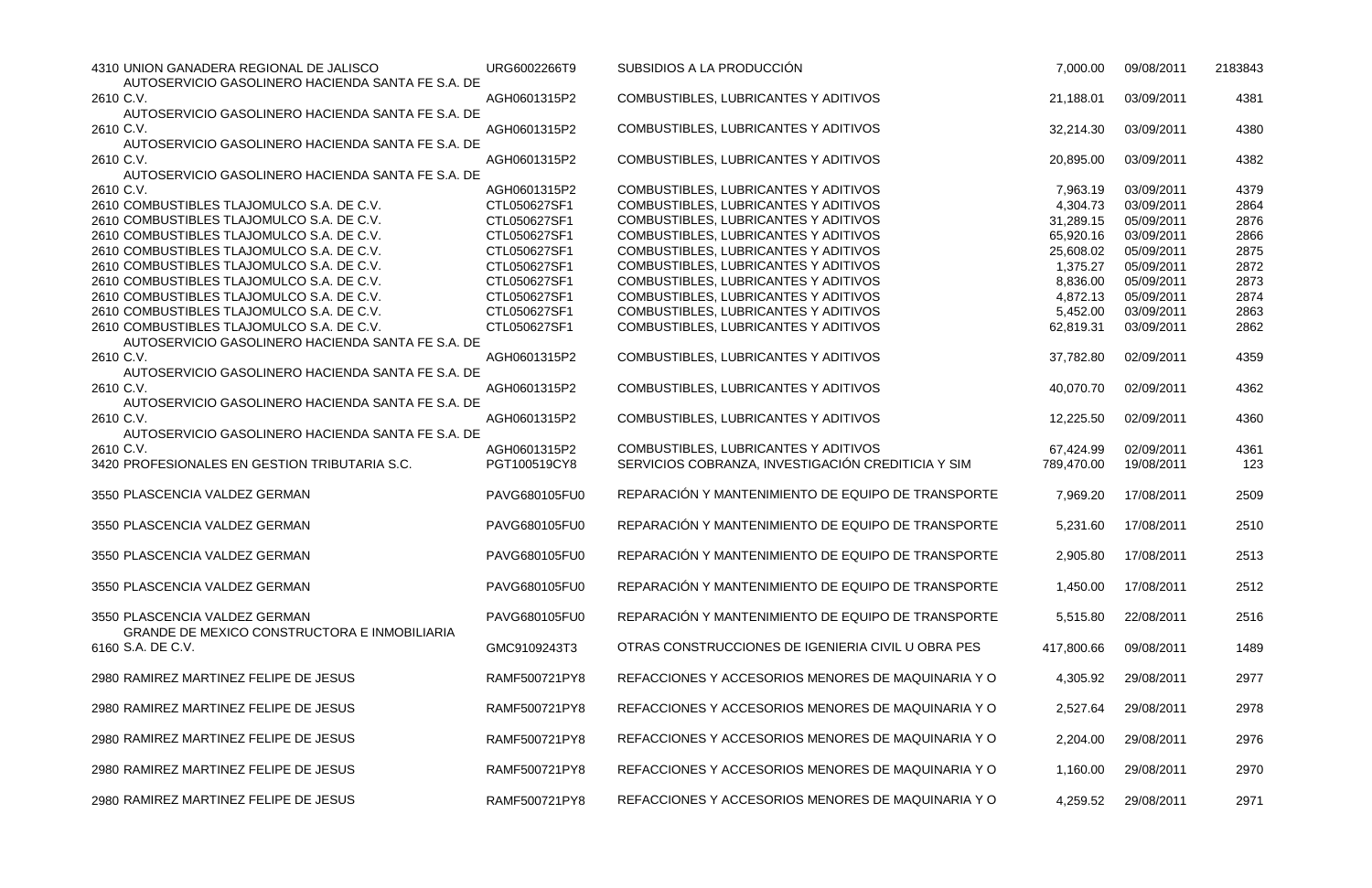2980 RAMIREZ MARTINEZ FELIPE DE JESUS **RAMF500721PY8 REFACCIONES Y ACCESORIOS MENORES** DE MAQUINARIA Y O 2980 RAMIREZ MARTINEZ FELIPE DE JESUS RAMF500721PY8 REFACCIONES Y ACCESORIOS MENORES DE MAQUINARIA Y O 3,061.24 29/08/2011 2980 2980 RAMIREZ MARTINEZ FELIPE DE JESUS RAMF500721PY8 REFACCIONES Y ACCESORIOS MENORES DE MAQUINARIA Y O 1,548.60 29/08/2011 2974 2980 RAMIREZ MARTINEZ FELIPE DE JESUS RAMF500721PY8 REFACCIONES Y ACCESORIOS MENORES DE MAQUINARIA Y O 3550 ELIZALDE MARTINEZ PEDRO EN EIMP771025HU8 REPARACIÓN Y MANTENIMIENTO DE EQUIPO DE TRANSPORTE 3550 ELIZALDE MARTINEZ PEDRO EN EIMP771025HU8 REPARACIÓN Y MANTENIMIENTO DE EQUIPO DE TRANSPORTE 3550 ELIZALDE MARTINEZ PEDRO EN ELIMP771025HU8 REPARACIÓN Y MANTENIMIENTO DE EQUIPO DE TRANSPORTE 3550 ELIZALDE MARTINEZ PEDRO EN ENP771025HU8 REPARACIÓN Y MANTENIMIENTO DE EQUIPO DE TRANSPORTE 3550 ELIZALDE MARTINEZ PEDRO EN EIMP771025HU8 REPARACIÓN Y MANTENIMIENTO DE EQUIPO DE TRANSPORTE 3550 ELIZALDE MARTINEZ PEDRO EN EIMP771025HU8 REPARACIÓN Y MANTENIMIENTO DE EQUIPO DE TRANSPORTE 3550 ELIZALDE MARTINEZ PEDRO EN EIMP771025HU8 REPARACIÓN Y MANTENIMIENTO DE EQUIPO DE TRANSPORTE 3550 ELIZALDE MARTINEZ PEDRO EN EIMP771025HU8 REPARACIÓN Y MANTENIMIENTO DE EQUIPO DE TRANSPORTE 3550 ELIZALDE MARTINEZ PEDRO EN EIMP771025HU8 REPARACIÓN Y MANTENIMIENTO DE EQUIPO DE TRANSPORTE 3550 ELIZALDE MARTINEZ PEDRO EN EIMP771025HU8 REPARACIÓN Y MANTENIMIENTO DE EQUIPO DE TRANSPORTE 3550 ELIZALDE MARTINEZ PEDRO EN EIMP771025HU8 REPARACIÓN Y MANTENIMIENTO DE EQUIPO DE TRANSPORTE 3550 ELIZALDE MARTINEZ PEDRO EN EIMP771025HU8 REPARACIÓN Y MANTENIMIENTO DE EQUIPO DE TRANSPORTE 6260 DGU CONSULTORES SC DCO100219R52 OTRAS CONSTRUCCIONES DE INGENIERIA CIVIL Y OBRA PE 3610 BARAJAS RAMIREZ VERONICA FRANCISCA BARV760304HJ8 DIFUSIÓN POR RADIO, TELEVISIÓN Y OTROS MEDIOS DE M 3610 BARAJAS RAMIREZ VERONICA FRANCISCA BARV760304HJ8 DIFUSIÓN POR RADIO, TELEVISIÓN Y OTROS MEDIOS DE M 1,566.00 05/09/2011 506 2540 FARYMAT, S.A. DE C.V. FARO91013FC5 MATERIALES, ACCESORIOS Y SUMINISTROS MÉDICOS 3220 CHITICA MARTINEZ CESAR CIMC730714R18 ARRENDAMIENTO DE EDIFICIOS 3220 CHITICA MARTINEZ CESAR CIMC730714R18 ARRENDAMIENTO DE EDIFICIOS 3220 CHITICA MARTINEZ CESAR CIMC730714R18 ARRENDAMIENTO DE EDIFICIOS 3220 CHITICA MARTINEZ CESAR CIMC730714R18 ARRENDAMIENTO DE EDIFICIOS 3220 CHITICA MARTINEZ CESAR CIMC730714R18 ARRENDAMIENTO DE EDIFICIOS 3220 CHITICA MARTINEZ CESAR CIMC730714R18 ARRENDAMIENTO DE EDIFICIOS 3220 SANCHEZ CORTEZ CARMINA SACC700322NK0 ARRENDAMIENTO DE EDIFICIOS 3220 SANCHEZ CORTEZ CARMINA SACC700322NK0 ARRENDAMIENTO DE EDIFICIOS 3220 SANCHEZ CORTEZ CARMINA SACC700322NK0 ARRENDAMIENTO DE EDIFICIOS 3220 ALVAREZ CHAVEZ JOSE AACJ6009204C0 ARRENDAMIENTO DE EDIFICIOS 3220 ALVAREZ CHAVEZ JOSE AACJ6009204C0 ARRENDAMIENTO DE EDIFICIOS 3220 ALVAREZ CHAVEZ JOSE AACJ6009204C0 ARRENDAMIENTO DE EDIFICIOS 3220 ALVAREZ CHAVEZ JOSE AACJ6009204C0 ARRENDAMIENTO DE EDIFICIOS 3220 ALVAREZ CHAVEZ JOSE AACJ6009204C0 ARRENDAMIENTO DE EDIFICIOS

| 2,584.48                                                                                                                                                                                                  | 29/08/2011                                                                                                                                                                                                                                 | 2979                                                                                                                          |
|-----------------------------------------------------------------------------------------------------------------------------------------------------------------------------------------------------------|--------------------------------------------------------------------------------------------------------------------------------------------------------------------------------------------------------------------------------------------|-------------------------------------------------------------------------------------------------------------------------------|
| 3,061.24                                                                                                                                                                                                  | 29/08/2011                                                                                                                                                                                                                                 | 2980                                                                                                                          |
| 1,548.60                                                                                                                                                                                                  | 29/08/2011                                                                                                                                                                                                                                 | 2974                                                                                                                          |
| 754.00                                                                                                                                                                                                    | 29/08/2011                                                                                                                                                                                                                                 | 2975                                                                                                                          |
| 21,924.00                                                                                                                                                                                                 | 26/08/2011                                                                                                                                                                                                                                 | 1536                                                                                                                          |
| 4,524.00                                                                                                                                                                                                  | 27/08/2011                                                                                                                                                                                                                                 | 1538                                                                                                                          |
| 2,552.00                                                                                                                                                                                                  | 27/08/2011                                                                                                                                                                                                                                 | 1540                                                                                                                          |
| 4,524.00                                                                                                                                                                                                  | 26/08/2011                                                                                                                                                                                                                                 | 1522                                                                                                                          |
| 2,204.00                                                                                                                                                                                                  | 26/08/2011                                                                                                                                                                                                                                 | 1535                                                                                                                          |
| 2,204.00                                                                                                                                                                                                  | 26/08/2011                                                                                                                                                                                                                                 | 1531                                                                                                                          |
| 3,364.00                                                                                                                                                                                                  | 27/08/2011                                                                                                                                                                                                                                 | 1539                                                                                                                          |
| 1,113.60                                                                                                                                                                                                  | 26/08/2011                                                                                                                                                                                                                                 | 1518                                                                                                                          |
| 916.40                                                                                                                                                                                                    | 26/08/2011                                                                                                                                                                                                                                 | 1519                                                                                                                          |
| 5,452.00                                                                                                                                                                                                  | 27/08/2011                                                                                                                                                                                                                                 | 1541                                                                                                                          |
| 1,113.60                                                                                                                                                                                                  | 26/08/2011                                                                                                                                                                                                                                 | 1524                                                                                                                          |
| 916.40<br>46,379.70<br>3,132.00<br>1,566.00<br>7,855.63<br>3,180.00<br>3,180.00<br>3,180.00<br>3,180.00<br>3,180.00<br>3,180.00<br>27,390.40<br>5,893.60<br>37,799.60<br>3,712.00<br>3,712.00<br>3,712.00 | 26/08/2011<br>09/08/2011<br>05/09/2011<br>05/09/2011<br>02/09/2011<br>02/09/2011<br>02/09/2011<br>02/09/2011<br>02/09/2011<br>02/09/2011<br>02/09/2011<br>01/09/2011<br>01/09/2011<br>01/09/2011<br>07/09/2011<br>07/09/2011<br>07/09/2011 | 1527<br>112<br>502<br>506<br>349<br>241<br>242<br>244<br>245<br>246<br>243<br>1532<br>1533<br>1534<br>15598<br>15597<br>15596 |
| 3,712.00<br>3,712.00                                                                                                                                                                                      | 07/09/2011<br>07/09/2011                                                                                                                                                                                                                   | 15595<br>15594                                                                                                                |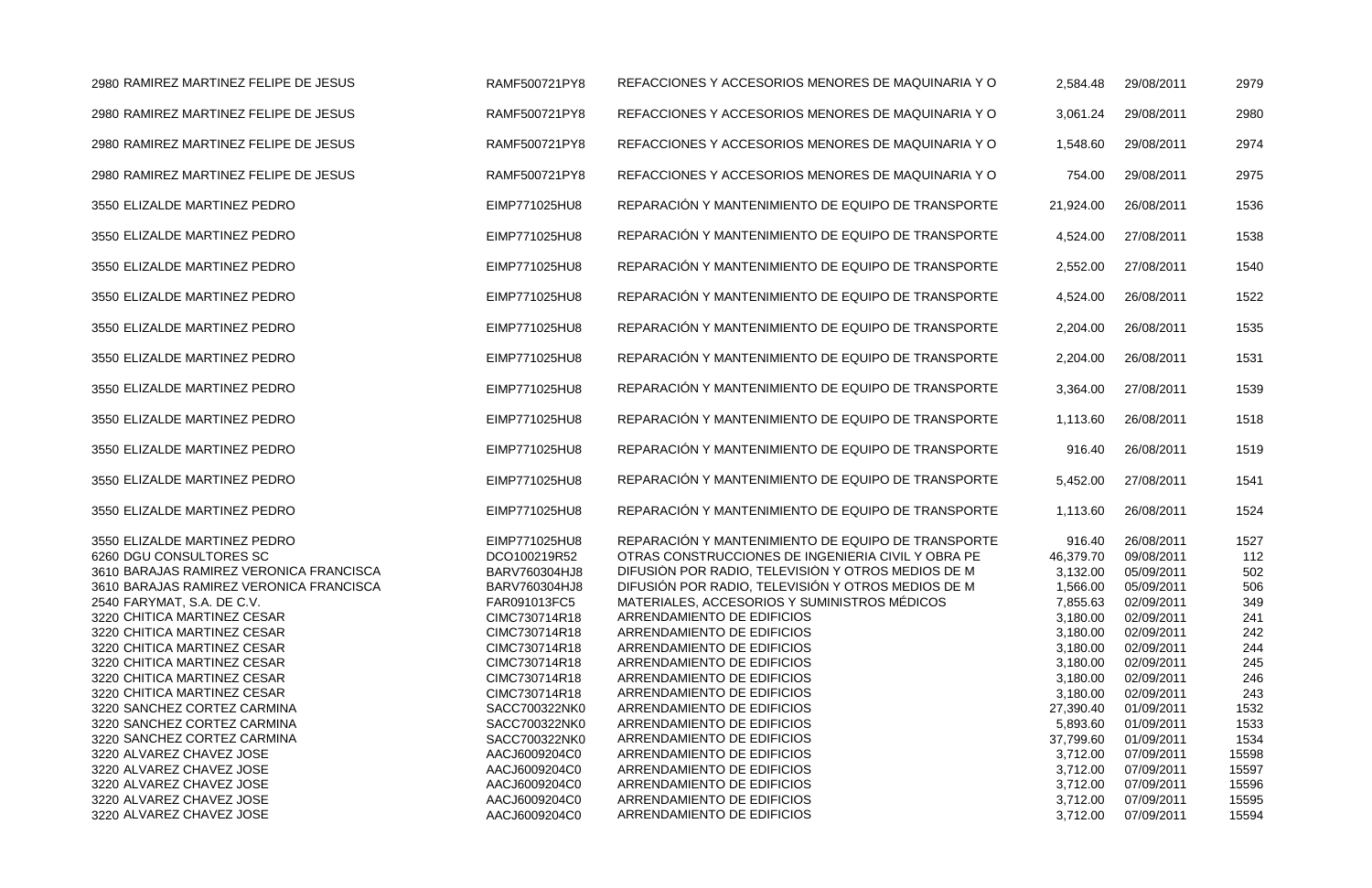| 15592<br>ARRENDAMIENTO DE EDIFICIOS<br>3,712.00<br>07/09/2011<br>AACJ6009204C0<br>ARRENDAMIENTO DE EDIFICIOS<br>15591<br>AACJ6009204C0<br>3,712.00<br>07/09/2011<br>ARRENDAMIENTO DE EDIFICIOS<br>3,712.00<br>07/09/2011<br>15590<br>AACJ6009204C0<br>COGJ5902164D5<br>ARRENDAMIENTO DE EDIFICIOS<br>01/09/2011<br>272<br>14,840.00<br>ARRENDAMIENTO DE EDIFICIOS<br>2276<br>MARM420109AW9<br>9,000.46<br>01/09/2011<br>ARRENDAMIENTO DE EDIFICIOS<br>MARM420109AW9<br>22,500.62<br>01/09/2011<br>2282<br>ARRENDAMIENTO DE EDIFICIOS<br>MARM420109AW9<br>13,500.00<br>01/09/2011<br>2277<br>ARRENDAMIENTO DE EDIFICIOS<br>9,000.00<br>01/09/2011<br>26<br>AAPB510101EN6<br>5971<br>COMBUSTIBLES, LUBRICANTES Y ADITIVOS<br>01/09/2011<br>MLU050411GQ2<br>15,770.00<br>COMBUSTIBLES, LUBRICANTES Y ADITIVOS<br>12,880.18<br>01/09/2011<br>5965<br>MLU050411GQ2<br>CONSTRUCCIÓN DE VÍAS DE COMUNICACIÓN EN BIENES PÚB<br>TAI920312952<br>1,493,469.45<br>14/07/2011<br>34<br>BESJ640717NJ1<br><b>MATERIAL DE LIMPIEZA</b><br>30/08/2011<br>613<br>4,906.22<br><b>OTROS ARRENDAMIENTOS</b><br>MARL871126FL2<br>06/09/2011<br>610<br>23,200.00<br><b>OTROS ARRENDAMIENTOS</b><br>54,919.95<br>06/09/2011<br>608<br>MARL871126FL2<br>PRODUCTOS ALIMENTICIOS PARA PERSONAS<br>02/09/2011<br>9334<br>ROHC520315FH1<br>881.60<br>GOPL770703D12<br>REFACCIONES Y ACCESORIOS MENORES DE MAQUINARIA Y O<br>28/09/2011<br>13<br>4,060.00<br>VEOA700808QK9<br>REFACCIONES Y ACCESORIOS MENORES DE MAQUINARIA Y O<br>39453<br>2,185.52<br>16/06/2011<br>REFACCIONES Y ACCESORIOS MENORES DE MAQUINARIA Y O<br>22/06/2011<br>5657<br>VEOA700808QK9<br>235.52<br>REFACCIONES Y ACCESORIOS MENORES DE MAQUINARIA Y O<br>VEOA700808QK9<br>40705<br>10/08/2011<br>434.39<br>SERVICIOS PROFESIONALES, CIENTIFICOS Y TÉCNICOS IN<br>SAAI77051HH4<br>133,100.99<br>26/08/2011<br>74<br>GFU021009BC1<br>160,450.98<br>01/11/2011<br>4452<br><b>ADEFAS</b><br><b>ADEFAS</b><br>RAML641012186<br>6,145.00<br>06/12/2011<br>14867<br>CONSTRUCCIÓN DE OBRAS PARA ABASTECIMIENTO DE AGUA,<br>SPC9812152S8<br>171,082.05<br>29/08/2011<br>590<br>ONI850729S57<br>BECAS Y OTRAS AYUDAS PARA PROGRAMAS DE CAPACITACI<br>37,500.00<br>01/08/2011<br>137933<br>ONI850729S57<br>BECAS Y OTRAS AYUDAS PARA PROGRAMAS DE CAPACITACI<br>37,500.00<br>01/08/2011<br>137934<br>COLECTIVO OLLIN ALTERNATIVAS PARA LA<br>COMUNICACIÓN, LA SEXUALIDAD Y EL DESARROLLO<br>3830 COMUNITARIO AC<br>COA000313K64<br><b>CONGRESOS Y CONVENCIONES</b><br>28/07/2011<br>16,750.00<br>14<br>COLECTIVO OLLIN ALTERNATIVAS PARA LA<br>COMUNICACIÓN, LA SEXUALIDAD Y EL DESARROLLO<br>3830 COMUNITARIO AC<br><b>CONGRESOS Y CONVENCIONES</b><br>COA000313K64<br>16,750.00<br>28/07/2011<br>12<br>CENTRO DE APOYO PARA EL MOVIMIENTO POPULAR DE<br>3820 OCCIDENTE AC<br><b>GASTOS ORDEN SOCIAL Y CULTURAL</b><br>CAM890526941<br>28/07/2011<br>502<br>17,500.00<br>EDIFICACION NO HABITACIONAL EN BIENES PUBLICOS<br>6120 TEPULI, S.A. DE C.V.<br>30/08/2011<br>TEP0007209T7<br>1,021,740.16<br>19<br>PRODUCTOS QUÍMICOS BÁSICOS<br>2510 PARRA ALCARAZ NANCY ANGELICA<br>PAAN 700405U70<br>01/09/2011<br>82,521.53<br>179<br>MATERIAL ELÉCTRICO Y ELECTRÓNICO<br>2460 ASCANIO ROMERO GONZALO<br>64<br>AARG8909125Y9<br>15,950.00<br>26/08/2011<br>3360 OROZCO CEBALLOS RAMON<br>SERVICIOS APOYO ADMINISTRATIVO, FOTOCOPIADO E IMPR<br>03/09/2011<br>OOCR520317IP1<br>41,644.00<br>1842<br>3360 IMPRESOS COPITEK SA DE CV<br>SERVICIOS APOYO ADMINISTRATIVO, FOTOCOPIADO E IMPR<br>ICO0309031C3<br>07/09/2011<br>17,295.95<br>1705<br>MATERIALES, ÚTILES Y EQUIPOS MENORES DE OFICINA<br>2110 MARTINEZ PLASCENCIA ANA MARTINA<br>11378<br>MAPA630912SV1<br>27/08/2011<br>1,468.56<br>2160 DIPROVIC DE MEXICO S DE RL DE CV<br>MATERIAL DE LIMPIEZA<br>4181<br>DME100421FS8<br>29/08/2011<br>487.20<br>2160 DIPROVIC DE MEXICO S DE RL DE CV<br>MATERIAL DE LIMPIEZA<br>DME100421FS8<br>1,102.00<br>29/08/2011<br>4180 | 3220 ALVAREZ CHAVEZ JOSE                           | AACJ6009204C0 | ARRENDAMIENTO DE EDIFICIOS | 3,712.00  | 07/09/2011 | 15593 |
|----------------------------------------------------------------------------------------------------------------------------------------------------------------------------------------------------------------------------------------------------------------------------------------------------------------------------------------------------------------------------------------------------------------------------------------------------------------------------------------------------------------------------------------------------------------------------------------------------------------------------------------------------------------------------------------------------------------------------------------------------------------------------------------------------------------------------------------------------------------------------------------------------------------------------------------------------------------------------------------------------------------------------------------------------------------------------------------------------------------------------------------------------------------------------------------------------------------------------------------------------------------------------------------------------------------------------------------------------------------------------------------------------------------------------------------------------------------------------------------------------------------------------------------------------------------------------------------------------------------------------------------------------------------------------------------------------------------------------------------------------------------------------------------------------------------------------------------------------------------------------------------------------------------------------------------------------------------------------------------------------------------------------------------------------------------------------------------------------------------------------------------------------------------------------------------------------------------------------------------------------------------------------------------------------------------------------------------------------------------------------------------------------------------------------------------------------------------------------------------------------------------------------------------------------------------------------------------------------------------------------------------------------------------------------------------------------------------------------------------------------------------------------------------------------------------------------------------------------------------------------------------------------------------------------------------------------------------------------------------------------------------------------------------------------------------------------------------------------------------------------------------------------------------------------------------------------------------------------------------------------------------------------------------------------------------------------------------------------------------------------------------------------------------------------------------------------------------------------------------------------------------------------------------------------------------------------------------------------------------------------------------------------------------------------------------------------------------------------------------------------------------------------------------------------------------------------------------------------------------------------------------------------------------------------------------------------------------|----------------------------------------------------|---------------|----------------------------|-----------|------------|-------|
|                                                                                                                                                                                                                                                                                                                                                                                                                                                                                                                                                                                                                                                                                                                                                                                                                                                                                                                                                                                                                                                                                                                                                                                                                                                                                                                                                                                                                                                                                                                                                                                                                                                                                                                                                                                                                                                                                                                                                                                                                                                                                                                                                                                                                                                                                                                                                                                                                                                                                                                                                                                                                                                                                                                                                                                                                                                                                                                                                                                                                                                                                                                                                                                                                                                                                                                                                                                                                                                                                                                                                                                                                                                                                                                                                                                                                                                                                                                                                                | 3220 ALVAREZ CHAVEZ JOSE                           |               |                            |           |            |       |
|                                                                                                                                                                                                                                                                                                                                                                                                                                                                                                                                                                                                                                                                                                                                                                                                                                                                                                                                                                                                                                                                                                                                                                                                                                                                                                                                                                                                                                                                                                                                                                                                                                                                                                                                                                                                                                                                                                                                                                                                                                                                                                                                                                                                                                                                                                                                                                                                                                                                                                                                                                                                                                                                                                                                                                                                                                                                                                                                                                                                                                                                                                                                                                                                                                                                                                                                                                                                                                                                                                                                                                                                                                                                                                                                                                                                                                                                                                                                                                | 3220 ALVAREZ CHAVEZ JOSE                           |               |                            |           |            |       |
|                                                                                                                                                                                                                                                                                                                                                                                                                                                                                                                                                                                                                                                                                                                                                                                                                                                                                                                                                                                                                                                                                                                                                                                                                                                                                                                                                                                                                                                                                                                                                                                                                                                                                                                                                                                                                                                                                                                                                                                                                                                                                                                                                                                                                                                                                                                                                                                                                                                                                                                                                                                                                                                                                                                                                                                                                                                                                                                                                                                                                                                                                                                                                                                                                                                                                                                                                                                                                                                                                                                                                                                                                                                                                                                                                                                                                                                                                                                                                                | 3220 ALVAREZ CHAVEZ JOSE                           |               |                            |           |            |       |
|                                                                                                                                                                                                                                                                                                                                                                                                                                                                                                                                                                                                                                                                                                                                                                                                                                                                                                                                                                                                                                                                                                                                                                                                                                                                                                                                                                                                                                                                                                                                                                                                                                                                                                                                                                                                                                                                                                                                                                                                                                                                                                                                                                                                                                                                                                                                                                                                                                                                                                                                                                                                                                                                                                                                                                                                                                                                                                                                                                                                                                                                                                                                                                                                                                                                                                                                                                                                                                                                                                                                                                                                                                                                                                                                                                                                                                                                                                                                                                | 3220 CORREA GONZALEZ JULIAN                        |               |                            |           |            |       |
|                                                                                                                                                                                                                                                                                                                                                                                                                                                                                                                                                                                                                                                                                                                                                                                                                                                                                                                                                                                                                                                                                                                                                                                                                                                                                                                                                                                                                                                                                                                                                                                                                                                                                                                                                                                                                                                                                                                                                                                                                                                                                                                                                                                                                                                                                                                                                                                                                                                                                                                                                                                                                                                                                                                                                                                                                                                                                                                                                                                                                                                                                                                                                                                                                                                                                                                                                                                                                                                                                                                                                                                                                                                                                                                                                                                                                                                                                                                                                                | 3220 MALDONADO RAMIREZ MARTIN                      |               |                            |           |            |       |
|                                                                                                                                                                                                                                                                                                                                                                                                                                                                                                                                                                                                                                                                                                                                                                                                                                                                                                                                                                                                                                                                                                                                                                                                                                                                                                                                                                                                                                                                                                                                                                                                                                                                                                                                                                                                                                                                                                                                                                                                                                                                                                                                                                                                                                                                                                                                                                                                                                                                                                                                                                                                                                                                                                                                                                                                                                                                                                                                                                                                                                                                                                                                                                                                                                                                                                                                                                                                                                                                                                                                                                                                                                                                                                                                                                                                                                                                                                                                                                | 3220 MALDONADO RAMIREZ MARTIN                      |               |                            |           |            |       |
|                                                                                                                                                                                                                                                                                                                                                                                                                                                                                                                                                                                                                                                                                                                                                                                                                                                                                                                                                                                                                                                                                                                                                                                                                                                                                                                                                                                                                                                                                                                                                                                                                                                                                                                                                                                                                                                                                                                                                                                                                                                                                                                                                                                                                                                                                                                                                                                                                                                                                                                                                                                                                                                                                                                                                                                                                                                                                                                                                                                                                                                                                                                                                                                                                                                                                                                                                                                                                                                                                                                                                                                                                                                                                                                                                                                                                                                                                                                                                                | 3220 MALDONADO RAMIREZ MARTIN                      |               |                            |           |            |       |
|                                                                                                                                                                                                                                                                                                                                                                                                                                                                                                                                                                                                                                                                                                                                                                                                                                                                                                                                                                                                                                                                                                                                                                                                                                                                                                                                                                                                                                                                                                                                                                                                                                                                                                                                                                                                                                                                                                                                                                                                                                                                                                                                                                                                                                                                                                                                                                                                                                                                                                                                                                                                                                                                                                                                                                                                                                                                                                                                                                                                                                                                                                                                                                                                                                                                                                                                                                                                                                                                                                                                                                                                                                                                                                                                                                                                                                                                                                                                                                | 3220 ALCARAZ PARTIDA BERTHA                        |               |                            |           |            |       |
|                                                                                                                                                                                                                                                                                                                                                                                                                                                                                                                                                                                                                                                                                                                                                                                                                                                                                                                                                                                                                                                                                                                                                                                                                                                                                                                                                                                                                                                                                                                                                                                                                                                                                                                                                                                                                                                                                                                                                                                                                                                                                                                                                                                                                                                                                                                                                                                                                                                                                                                                                                                                                                                                                                                                                                                                                                                                                                                                                                                                                                                                                                                                                                                                                                                                                                                                                                                                                                                                                                                                                                                                                                                                                                                                                                                                                                                                                                                                                                | 2610 MUNDO DE LUBRICANTES SA DE CV                 |               |                            |           |            |       |
|                                                                                                                                                                                                                                                                                                                                                                                                                                                                                                                                                                                                                                                                                                                                                                                                                                                                                                                                                                                                                                                                                                                                                                                                                                                                                                                                                                                                                                                                                                                                                                                                                                                                                                                                                                                                                                                                                                                                                                                                                                                                                                                                                                                                                                                                                                                                                                                                                                                                                                                                                                                                                                                                                                                                                                                                                                                                                                                                                                                                                                                                                                                                                                                                                                                                                                                                                                                                                                                                                                                                                                                                                                                                                                                                                                                                                                                                                                                                                                | 2610 MUNDO DE LUBRICANTES SA DE CV                 |               |                            |           |            |       |
|                                                                                                                                                                                                                                                                                                                                                                                                                                                                                                                                                                                                                                                                                                                                                                                                                                                                                                                                                                                                                                                                                                                                                                                                                                                                                                                                                                                                                                                                                                                                                                                                                                                                                                                                                                                                                                                                                                                                                                                                                                                                                                                                                                                                                                                                                                                                                                                                                                                                                                                                                                                                                                                                                                                                                                                                                                                                                                                                                                                                                                                                                                                                                                                                                                                                                                                                                                                                                                                                                                                                                                                                                                                                                                                                                                                                                                                                                                                                                                | 6150 TORRES AGUIRRE INGENIEROS SA DE CV            |               |                            |           |            |       |
|                                                                                                                                                                                                                                                                                                                                                                                                                                                                                                                                                                                                                                                                                                                                                                                                                                                                                                                                                                                                                                                                                                                                                                                                                                                                                                                                                                                                                                                                                                                                                                                                                                                                                                                                                                                                                                                                                                                                                                                                                                                                                                                                                                                                                                                                                                                                                                                                                                                                                                                                                                                                                                                                                                                                                                                                                                                                                                                                                                                                                                                                                                                                                                                                                                                                                                                                                                                                                                                                                                                                                                                                                                                                                                                                                                                                                                                                                                                                                                | 2160 BERNI SILVA JULIO                             |               |                            |           |            |       |
|                                                                                                                                                                                                                                                                                                                                                                                                                                                                                                                                                                                                                                                                                                                                                                                                                                                                                                                                                                                                                                                                                                                                                                                                                                                                                                                                                                                                                                                                                                                                                                                                                                                                                                                                                                                                                                                                                                                                                                                                                                                                                                                                                                                                                                                                                                                                                                                                                                                                                                                                                                                                                                                                                                                                                                                                                                                                                                                                                                                                                                                                                                                                                                                                                                                                                                                                                                                                                                                                                                                                                                                                                                                                                                                                                                                                                                                                                                                                                                | 3290 MARISCAL RUIZ LAURA                           |               |                            |           |            |       |
|                                                                                                                                                                                                                                                                                                                                                                                                                                                                                                                                                                                                                                                                                                                                                                                                                                                                                                                                                                                                                                                                                                                                                                                                                                                                                                                                                                                                                                                                                                                                                                                                                                                                                                                                                                                                                                                                                                                                                                                                                                                                                                                                                                                                                                                                                                                                                                                                                                                                                                                                                                                                                                                                                                                                                                                                                                                                                                                                                                                                                                                                                                                                                                                                                                                                                                                                                                                                                                                                                                                                                                                                                                                                                                                                                                                                                                                                                                                                                                | 3290 MARISCAL RUIZ LAURA                           |               |                            |           |            |       |
|                                                                                                                                                                                                                                                                                                                                                                                                                                                                                                                                                                                                                                                                                                                                                                                                                                                                                                                                                                                                                                                                                                                                                                                                                                                                                                                                                                                                                                                                                                                                                                                                                                                                                                                                                                                                                                                                                                                                                                                                                                                                                                                                                                                                                                                                                                                                                                                                                                                                                                                                                                                                                                                                                                                                                                                                                                                                                                                                                                                                                                                                                                                                                                                                                                                                                                                                                                                                                                                                                                                                                                                                                                                                                                                                                                                                                                                                                                                                                                | 2210 ROMERO HERNANDEZ CARLOS HUMBERTO              |               |                            |           |            |       |
|                                                                                                                                                                                                                                                                                                                                                                                                                                                                                                                                                                                                                                                                                                                                                                                                                                                                                                                                                                                                                                                                                                                                                                                                                                                                                                                                                                                                                                                                                                                                                                                                                                                                                                                                                                                                                                                                                                                                                                                                                                                                                                                                                                                                                                                                                                                                                                                                                                                                                                                                                                                                                                                                                                                                                                                                                                                                                                                                                                                                                                                                                                                                                                                                                                                                                                                                                                                                                                                                                                                                                                                                                                                                                                                                                                                                                                                                                                                                                                | 2980 GONZALEZ PARRA LUIS FERNANDO                  |               |                            |           |            |       |
|                                                                                                                                                                                                                                                                                                                                                                                                                                                                                                                                                                                                                                                                                                                                                                                                                                                                                                                                                                                                                                                                                                                                                                                                                                                                                                                                                                                                                                                                                                                                                                                                                                                                                                                                                                                                                                                                                                                                                                                                                                                                                                                                                                                                                                                                                                                                                                                                                                                                                                                                                                                                                                                                                                                                                                                                                                                                                                                                                                                                                                                                                                                                                                                                                                                                                                                                                                                                                                                                                                                                                                                                                                                                                                                                                                                                                                                                                                                                                                | 2980 VELAZQUEZ OBREGON ALVARO                      |               |                            |           |            |       |
|                                                                                                                                                                                                                                                                                                                                                                                                                                                                                                                                                                                                                                                                                                                                                                                                                                                                                                                                                                                                                                                                                                                                                                                                                                                                                                                                                                                                                                                                                                                                                                                                                                                                                                                                                                                                                                                                                                                                                                                                                                                                                                                                                                                                                                                                                                                                                                                                                                                                                                                                                                                                                                                                                                                                                                                                                                                                                                                                                                                                                                                                                                                                                                                                                                                                                                                                                                                                                                                                                                                                                                                                                                                                                                                                                                                                                                                                                                                                                                | 2980 VELAZQUEZ OBREGON ALVARO                      |               |                            |           |            |       |
|                                                                                                                                                                                                                                                                                                                                                                                                                                                                                                                                                                                                                                                                                                                                                                                                                                                                                                                                                                                                                                                                                                                                                                                                                                                                                                                                                                                                                                                                                                                                                                                                                                                                                                                                                                                                                                                                                                                                                                                                                                                                                                                                                                                                                                                                                                                                                                                                                                                                                                                                                                                                                                                                                                                                                                                                                                                                                                                                                                                                                                                                                                                                                                                                                                                                                                                                                                                                                                                                                                                                                                                                                                                                                                                                                                                                                                                                                                                                                                | 2980 VELAZQUEZ OBREGON ALVARO                      |               |                            |           |            |       |
|                                                                                                                                                                                                                                                                                                                                                                                                                                                                                                                                                                                                                                                                                                                                                                                                                                                                                                                                                                                                                                                                                                                                                                                                                                                                                                                                                                                                                                                                                                                                                                                                                                                                                                                                                                                                                                                                                                                                                                                                                                                                                                                                                                                                                                                                                                                                                                                                                                                                                                                                                                                                                                                                                                                                                                                                                                                                                                                                                                                                                                                                                                                                                                                                                                                                                                                                                                                                                                                                                                                                                                                                                                                                                                                                                                                                                                                                                                                                                                | 3390 SANCHEZ ANGUIANO ISMAEL                       |               |                            |           |            |       |
|                                                                                                                                                                                                                                                                                                                                                                                                                                                                                                                                                                                                                                                                                                                                                                                                                                                                                                                                                                                                                                                                                                                                                                                                                                                                                                                                                                                                                                                                                                                                                                                                                                                                                                                                                                                                                                                                                                                                                                                                                                                                                                                                                                                                                                                                                                                                                                                                                                                                                                                                                                                                                                                                                                                                                                                                                                                                                                                                                                                                                                                                                                                                                                                                                                                                                                                                                                                                                                                                                                                                                                                                                                                                                                                                                                                                                                                                                                                                                                | 9910 GRUPO LA FUENTE SA DE CV                      |               |                            |           |            |       |
|                                                                                                                                                                                                                                                                                                                                                                                                                                                                                                                                                                                                                                                                                                                                                                                                                                                                                                                                                                                                                                                                                                                                                                                                                                                                                                                                                                                                                                                                                                                                                                                                                                                                                                                                                                                                                                                                                                                                                                                                                                                                                                                                                                                                                                                                                                                                                                                                                                                                                                                                                                                                                                                                                                                                                                                                                                                                                                                                                                                                                                                                                                                                                                                                                                                                                                                                                                                                                                                                                                                                                                                                                                                                                                                                                                                                                                                                                                                                                                | 9910 RAMOS MEJIA LILIANA AURORA                    |               |                            |           |            |       |
|                                                                                                                                                                                                                                                                                                                                                                                                                                                                                                                                                                                                                                                                                                                                                                                                                                                                                                                                                                                                                                                                                                                                                                                                                                                                                                                                                                                                                                                                                                                                                                                                                                                                                                                                                                                                                                                                                                                                                                                                                                                                                                                                                                                                                                                                                                                                                                                                                                                                                                                                                                                                                                                                                                                                                                                                                                                                                                                                                                                                                                                                                                                                                                                                                                                                                                                                                                                                                                                                                                                                                                                                                                                                                                                                                                                                                                                                                                                                                                | 6130 SERS PROYECTOS Y CONSTRUCCIONES, S.A. DE C.V. |               |                            |           |            |       |
|                                                                                                                                                                                                                                                                                                                                                                                                                                                                                                                                                                                                                                                                                                                                                                                                                                                                                                                                                                                                                                                                                                                                                                                                                                                                                                                                                                                                                                                                                                                                                                                                                                                                                                                                                                                                                                                                                                                                                                                                                                                                                                                                                                                                                                                                                                                                                                                                                                                                                                                                                                                                                                                                                                                                                                                                                                                                                                                                                                                                                                                                                                                                                                                                                                                                                                                                                                                                                                                                                                                                                                                                                                                                                                                                                                                                                                                                                                                                                                | 4420 ORGANISMO DE NUTRICION INFANTIL AC            |               |                            |           |            |       |
|                                                                                                                                                                                                                                                                                                                                                                                                                                                                                                                                                                                                                                                                                                                                                                                                                                                                                                                                                                                                                                                                                                                                                                                                                                                                                                                                                                                                                                                                                                                                                                                                                                                                                                                                                                                                                                                                                                                                                                                                                                                                                                                                                                                                                                                                                                                                                                                                                                                                                                                                                                                                                                                                                                                                                                                                                                                                                                                                                                                                                                                                                                                                                                                                                                                                                                                                                                                                                                                                                                                                                                                                                                                                                                                                                                                                                                                                                                                                                                | 4420 ORGANISMO DE NUTRICION INFANTIL AC            |               |                            |           |            |       |
|                                                                                                                                                                                                                                                                                                                                                                                                                                                                                                                                                                                                                                                                                                                                                                                                                                                                                                                                                                                                                                                                                                                                                                                                                                                                                                                                                                                                                                                                                                                                                                                                                                                                                                                                                                                                                                                                                                                                                                                                                                                                                                                                                                                                                                                                                                                                                                                                                                                                                                                                                                                                                                                                                                                                                                                                                                                                                                                                                                                                                                                                                                                                                                                                                                                                                                                                                                                                                                                                                                                                                                                                                                                                                                                                                                                                                                                                                                                                                                |                                                    |               |                            |           |            |       |
|                                                                                                                                                                                                                                                                                                                                                                                                                                                                                                                                                                                                                                                                                                                                                                                                                                                                                                                                                                                                                                                                                                                                                                                                                                                                                                                                                                                                                                                                                                                                                                                                                                                                                                                                                                                                                                                                                                                                                                                                                                                                                                                                                                                                                                                                                                                                                                                                                                                                                                                                                                                                                                                                                                                                                                                                                                                                                                                                                                                                                                                                                                                                                                                                                                                                                                                                                                                                                                                                                                                                                                                                                                                                                                                                                                                                                                                                                                                                                                |                                                    |               |                            |           |            |       |
|                                                                                                                                                                                                                                                                                                                                                                                                                                                                                                                                                                                                                                                                                                                                                                                                                                                                                                                                                                                                                                                                                                                                                                                                                                                                                                                                                                                                                                                                                                                                                                                                                                                                                                                                                                                                                                                                                                                                                                                                                                                                                                                                                                                                                                                                                                                                                                                                                                                                                                                                                                                                                                                                                                                                                                                                                                                                                                                                                                                                                                                                                                                                                                                                                                                                                                                                                                                                                                                                                                                                                                                                                                                                                                                                                                                                                                                                                                                                                                |                                                    |               |                            |           |            |       |
|                                                                                                                                                                                                                                                                                                                                                                                                                                                                                                                                                                                                                                                                                                                                                                                                                                                                                                                                                                                                                                                                                                                                                                                                                                                                                                                                                                                                                                                                                                                                                                                                                                                                                                                                                                                                                                                                                                                                                                                                                                                                                                                                                                                                                                                                                                                                                                                                                                                                                                                                                                                                                                                                                                                                                                                                                                                                                                                                                                                                                                                                                                                                                                                                                                                                                                                                                                                                                                                                                                                                                                                                                                                                                                                                                                                                                                                                                                                                                                |                                                    |               |                            |           |            |       |
|                                                                                                                                                                                                                                                                                                                                                                                                                                                                                                                                                                                                                                                                                                                                                                                                                                                                                                                                                                                                                                                                                                                                                                                                                                                                                                                                                                                                                                                                                                                                                                                                                                                                                                                                                                                                                                                                                                                                                                                                                                                                                                                                                                                                                                                                                                                                                                                                                                                                                                                                                                                                                                                                                                                                                                                                                                                                                                                                                                                                                                                                                                                                                                                                                                                                                                                                                                                                                                                                                                                                                                                                                                                                                                                                                                                                                                                                                                                                                                |                                                    |               |                            |           |            |       |
|                                                                                                                                                                                                                                                                                                                                                                                                                                                                                                                                                                                                                                                                                                                                                                                                                                                                                                                                                                                                                                                                                                                                                                                                                                                                                                                                                                                                                                                                                                                                                                                                                                                                                                                                                                                                                                                                                                                                                                                                                                                                                                                                                                                                                                                                                                                                                                                                                                                                                                                                                                                                                                                                                                                                                                                                                                                                                                                                                                                                                                                                                                                                                                                                                                                                                                                                                                                                                                                                                                                                                                                                                                                                                                                                                                                                                                                                                                                                                                |                                                    |               |                            |           |            |       |
|                                                                                                                                                                                                                                                                                                                                                                                                                                                                                                                                                                                                                                                                                                                                                                                                                                                                                                                                                                                                                                                                                                                                                                                                                                                                                                                                                                                                                                                                                                                                                                                                                                                                                                                                                                                                                                                                                                                                                                                                                                                                                                                                                                                                                                                                                                                                                                                                                                                                                                                                                                                                                                                                                                                                                                                                                                                                                                                                                                                                                                                                                                                                                                                                                                                                                                                                                                                                                                                                                                                                                                                                                                                                                                                                                                                                                                                                                                                                                                |                                                    |               |                            |           |            |       |
|                                                                                                                                                                                                                                                                                                                                                                                                                                                                                                                                                                                                                                                                                                                                                                                                                                                                                                                                                                                                                                                                                                                                                                                                                                                                                                                                                                                                                                                                                                                                                                                                                                                                                                                                                                                                                                                                                                                                                                                                                                                                                                                                                                                                                                                                                                                                                                                                                                                                                                                                                                                                                                                                                                                                                                                                                                                                                                                                                                                                                                                                                                                                                                                                                                                                                                                                                                                                                                                                                                                                                                                                                                                                                                                                                                                                                                                                                                                                                                |                                                    |               |                            |           |            |       |
|                                                                                                                                                                                                                                                                                                                                                                                                                                                                                                                                                                                                                                                                                                                                                                                                                                                                                                                                                                                                                                                                                                                                                                                                                                                                                                                                                                                                                                                                                                                                                                                                                                                                                                                                                                                                                                                                                                                                                                                                                                                                                                                                                                                                                                                                                                                                                                                                                                                                                                                                                                                                                                                                                                                                                                                                                                                                                                                                                                                                                                                                                                                                                                                                                                                                                                                                                                                                                                                                                                                                                                                                                                                                                                                                                                                                                                                                                                                                                                |                                                    |               |                            |           |            |       |
|                                                                                                                                                                                                                                                                                                                                                                                                                                                                                                                                                                                                                                                                                                                                                                                                                                                                                                                                                                                                                                                                                                                                                                                                                                                                                                                                                                                                                                                                                                                                                                                                                                                                                                                                                                                                                                                                                                                                                                                                                                                                                                                                                                                                                                                                                                                                                                                                                                                                                                                                                                                                                                                                                                                                                                                                                                                                                                                                                                                                                                                                                                                                                                                                                                                                                                                                                                                                                                                                                                                                                                                                                                                                                                                                                                                                                                                                                                                                                                |                                                    |               |                            |           |            |       |
|                                                                                                                                                                                                                                                                                                                                                                                                                                                                                                                                                                                                                                                                                                                                                                                                                                                                                                                                                                                                                                                                                                                                                                                                                                                                                                                                                                                                                                                                                                                                                                                                                                                                                                                                                                                                                                                                                                                                                                                                                                                                                                                                                                                                                                                                                                                                                                                                                                                                                                                                                                                                                                                                                                                                                                                                                                                                                                                                                                                                                                                                                                                                                                                                                                                                                                                                                                                                                                                                                                                                                                                                                                                                                                                                                                                                                                                                                                                                                                |                                                    |               |                            |           |            |       |
|                                                                                                                                                                                                                                                                                                                                                                                                                                                                                                                                                                                                                                                                                                                                                                                                                                                                                                                                                                                                                                                                                                                                                                                                                                                                                                                                                                                                                                                                                                                                                                                                                                                                                                                                                                                                                                                                                                                                                                                                                                                                                                                                                                                                                                                                                                                                                                                                                                                                                                                                                                                                                                                                                                                                                                                                                                                                                                                                                                                                                                                                                                                                                                                                                                                                                                                                                                                                                                                                                                                                                                                                                                                                                                                                                                                                                                                                                                                                                                |                                                    |               |                            |           |            |       |
|                                                                                                                                                                                                                                                                                                                                                                                                                                                                                                                                                                                                                                                                                                                                                                                                                                                                                                                                                                                                                                                                                                                                                                                                                                                                                                                                                                                                                                                                                                                                                                                                                                                                                                                                                                                                                                                                                                                                                                                                                                                                                                                                                                                                                                                                                                                                                                                                                                                                                                                                                                                                                                                                                                                                                                                                                                                                                                                                                                                                                                                                                                                                                                                                                                                                                                                                                                                                                                                                                                                                                                                                                                                                                                                                                                                                                                                                                                                                                                |                                                    |               |                            |           |            |       |
|                                                                                                                                                                                                                                                                                                                                                                                                                                                                                                                                                                                                                                                                                                                                                                                                                                                                                                                                                                                                                                                                                                                                                                                                                                                                                                                                                                                                                                                                                                                                                                                                                                                                                                                                                                                                                                                                                                                                                                                                                                                                                                                                                                                                                                                                                                                                                                                                                                                                                                                                                                                                                                                                                                                                                                                                                                                                                                                                                                                                                                                                                                                                                                                                                                                                                                                                                                                                                                                                                                                                                                                                                                                                                                                                                                                                                                                                                                                                                                |                                                    |               |                            |           |            |       |
|                                                                                                                                                                                                                                                                                                                                                                                                                                                                                                                                                                                                                                                                                                                                                                                                                                                                                                                                                                                                                                                                                                                                                                                                                                                                                                                                                                                                                                                                                                                                                                                                                                                                                                                                                                                                                                                                                                                                                                                                                                                                                                                                                                                                                                                                                                                                                                                                                                                                                                                                                                                                                                                                                                                                                                                                                                                                                                                                                                                                                                                                                                                                                                                                                                                                                                                                                                                                                                                                                                                                                                                                                                                                                                                                                                                                                                                                                                                                                                |                                                    |               |                            |           |            |       |
|                                                                                                                                                                                                                                                                                                                                                                                                                                                                                                                                                                                                                                                                                                                                                                                                                                                                                                                                                                                                                                                                                                                                                                                                                                                                                                                                                                                                                                                                                                                                                                                                                                                                                                                                                                                                                                                                                                                                                                                                                                                                                                                                                                                                                                                                                                                                                                                                                                                                                                                                                                                                                                                                                                                                                                                                                                                                                                                                                                                                                                                                                                                                                                                                                                                                                                                                                                                                                                                                                                                                                                                                                                                                                                                                                                                                                                                                                                                                                                | 2160 VELAZQUEZ OBREGON ALVARO                      | VEOA700808QK9 | MATERIAL DE LIMPIEZA       | 10,476.10 | 07/09/2011 | 6129  |

|                | 3,712.00     | 07/09/2011 | 15593  |
|----------------|--------------|------------|--------|
|                | 3,712.00     | 07/09/2011 | 15592  |
|                | 3,712.00     | 07/09/2011 | 15591  |
|                | 3,712.00     | 07/09/2011 | 15590  |
|                | 14,840.00    | 01/09/2011 | 272    |
|                | 9,000.46     | 01/09/2011 | 2276   |
|                | 22,500.62    | 01/09/2011 | 2282   |
|                | 13,500.00    | 01/09/2011 | 2277   |
|                | 9,000.00     | 01/09/2011 | 26     |
|                | 15,770.00    | 01/09/2011 | 5971   |
|                | 12,880.18    | 01/09/2011 | 5965   |
| ĴВ             | 1,493,469.45 | 14/07/2011 | 34     |
|                | 4,906.22     | 30/08/2011 | 613    |
|                | 23,200.00    | 06/09/2011 | 610    |
|                | 54,919.95    | 06/09/2011 | 608    |
|                | 881.60       | 02/09/2011 | 9334   |
| Y O            | 4,060.00     | 28/09/2011 | 13     |
| Y O            | 2,185.52     | 16/06/2011 | 39453  |
| Y O            | 235.52       | 22/06/2011 | 5657   |
| Y O            | 434.39       | 10/08/2011 | 40705  |
|                | 133,100.99   | 26/08/2011 | 74     |
|                | 160,450.98   | 01/11/2011 | 4452   |
|                | 6,145.00     | 06/12/2011 | 14867  |
| UA,            | 171,082.05   | 29/08/2011 | 590    |
| .CI            | 37,500.00    | 01/08/2011 | 137933 |
| C <sub>1</sub> | 37,500.00    | 01/08/2011 | 137934 |
|                | 16,750.00    | 28/07/2011 | 14     |
|                | 16,750.00    | 28/07/2011 | 12     |
|                | 17,500.00    | 28/07/2011 | 502    |
|                | 1,021,740.16 | 30/08/2011 | 19     |
|                | 82,521.53    | 01/09/2011 | 179    |
|                | 15,950.00    | 26/08/2011 | 64     |
| R              | 41,644.00    | 03/09/2011 | 1842   |
| R              | 17,295.95    | 07/09/2011 | 1705   |
|                | 1,468.56     | 27/08/2011 | 11378  |
|                | 487.20       | 29/08/2011 | 4181   |
|                | 1,102.00     | 29/08/2011 | 4180   |
|                | 10,476.10    | 07/09/2011 | 6129   |
|                |              |            |        |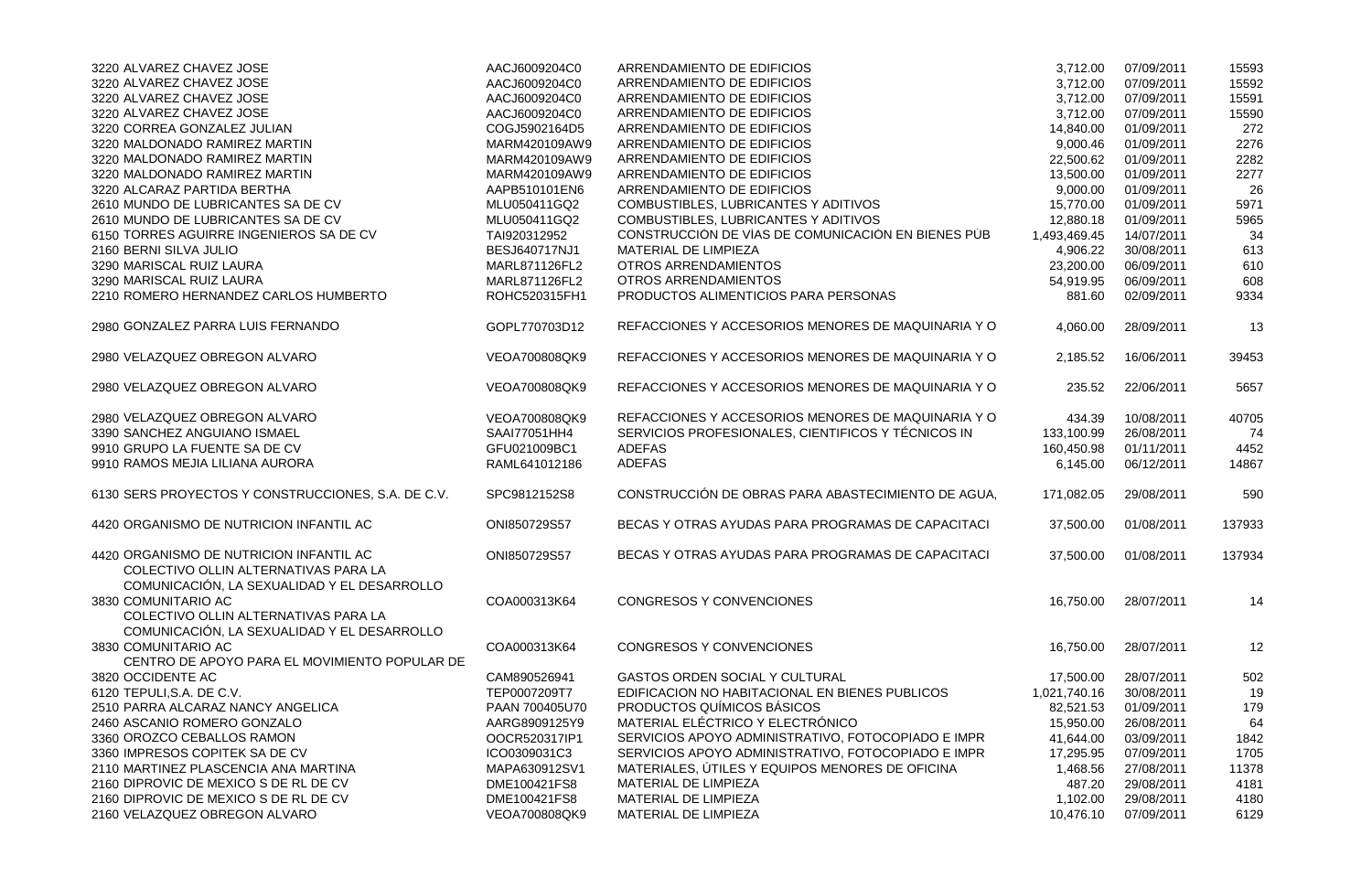| 3290 MARISCAL RUIZ LAURA                                     | MARL871126FL2        | <b>OTROS ARRENDAMIENTOS</b>                        | 18,320.00    | 08/09/2011 | 611      |
|--------------------------------------------------------------|----------------------|----------------------------------------------------|--------------|------------|----------|
| 2610 COMBUSTIBLES TLAJOMULCO S.A. DE C.V.                    | CTL050627SF1         | COMBUSTIBLES, LUBRICANTES Y ADITIVOS               | 14,612.89    | 29/08/2011 | 2790     |
| 2610 COMBUSTIBLES TLAJOMULCO S.A. DE C.V.                    | CTL050627SF1         | COMBUSTIBLES, LUBRICANTES Y ADITIVOS               | 86,809.31    | 29/08/2011 | 2794     |
| 2610 COMBUSTIBLES TLAJOMULCO S.A. DE C.V.                    | CTL050627SF1         | COMBUSTIBLES, LUBRICANTES Y ADITIVOS               | 13,219.53    | 29/08/2011 | 2792     |
| 2610 COMBUSTIBLES TLAJOMULCO S.A. DE C.V.                    | CTL050627SF1         | COMBUSTIBLES, LUBRICANTES Y ADITIVOS               | 93,243.53    | 29/08/2011 | 2793     |
| 2610 COMBUSTIBLES TLAJOMULCO S.A. DE C.V.                    | CTL050627SF1         | COMBUSTIBLES, LUBRICANTES Y ADITIVOS               | 6,577.57     | 29/08/2011 | 2791     |
| CENTRO DE APOYO PARA EL MOVIMIENTO POPULAR DE                |                      |                                                    |              |            |          |
| 3830 OCCIDENTE AC                                            | CAM890526941         | <b>CONGRESOS Y CONVENCIONES</b>                    | 10,000.00    | 28/07/2011 | 513      |
| CENTRO DE APOYO PARA EL MOVIMIENTO POPULAR DE                |                      |                                                    |              |            |          |
| 3830 OCCIDENTE AC                                            | CAM890526941         | <b>CONGRESOS Y CONVENCIONES</b>                    | 10,000.00    | 28/07/2011 | 509      |
| CENTRO DE APOYO PARA EL MOVIMIENTO POPULAR DE                |                      |                                                    |              |            |          |
| 3830 OCCIDENTE AC                                            | CAM890526941         | <b>CONGRESOS Y CONVENCIONES</b>                    | 10,000.00    | 28/07/2011 | 505      |
| CENTRO DE APOYO PARA EL MOVIMIENTO POPULAR DE                |                      |                                                    |              |            |          |
| 3830 OCCIDENTE AC                                            | CAM890526941         | <b>CONGRESOS Y CONVENCIONES</b>                    | 10,000.00    | 28/07/2011 | 506      |
| 2210 PIMIENTA CADENA CARLOS ESTEBAN                          | PICC770004424        | PRODUCTOS ALIMENTICIOS PARA PERSONAS               | 1,500.00     | 29/07/2011 | 555      |
| 2210 DE LARA SANCHEZ JOSE LUIS                               | LASL470821967        | PRODUCTOS ALIMENTICIOS PARA PERSONAS               | 1,439.00     | 01/08/2011 | 10518    |
| 2210 GONZALEZ CASTAÑEDA OMAR                                 | GOCO640224B92        | PRODUCTOS ALIMENTICIOS PARA PERSONAS               | 278.60       | 26/08/2011 | 14995    |
| 2210 GONZALEZ CASTAÑEDA OMAR                                 | GOCO640224B92        | PRODUCTOS ALIMENTICIOS PARA PERSONAS               | 855.70       | 29/08/2011 | 15104    |
| 2210 GONZALEZ CASTAÑEDA OMAR                                 | GOCO640224B92        | PRODUCTOS ALIMENTICIOS PARA PERSONAS               | 221.90       | 29/08/2011 | 15106    |
| 2210 CADENA COMERCIAL OXXO S.A. DE C.V.                      | CCO8605231N4         | PRODUCTOS ALIMENTICIOS PARA PERSONAS               | 126.50       | 29/08/2011 | 35224918 |
| CENTRO DE APOYO PARA EL MOVIMIENTO POPULAR DE                |                      |                                                    |              |            |          |
| 3830 OCCIDENTE AC                                            | CAM890526941         | <b>CONGRESOS Y CONVENCIONES</b>                    | 10,000.00    | 28/07/2011 | 512      |
| CENTRO DE APOYO PARA EL MOVIMIENTO POPULAR DE                |                      |                                                    |              |            |          |
| 3830 OCCIDENTE AC                                            | CAM890526941         | <b>CONGRESOS Y CONVENCIONES</b>                    |              | 28/07/2011 |          |
| CENTRO DE APOYO PARA EL MOVIMIENTO POPULAR DE                |                      |                                                    | 10,000.00    |            | 511      |
| 3830 OCCIDENTE AC                                            | CAM890526941         | <b>CONGRESOS Y CONVENCIONES</b>                    |              | 28/07/2011 |          |
| INSTITUTO MEXICANO PARA EL DESARROLLO                        |                      |                                                    | 10,000.00    |            | 510      |
| 3390 COMUNITARIO AC                                          |                      | SERVICIOS PROFESIONALES, CIENTIFICOS Y TÉCNICOS IN |              |            |          |
|                                                              | IMD701203143         |                                                    | 5,800.00     | 10/08/2011 | 6009     |
| INSTITUTO MEXICANO PARA EL DESARROLLO<br>3390 COMUNITARIO AC |                      |                                                    |              |            |          |
|                                                              | IMD701203143         | SERVICIOS PROFESIONALES, CIENTIFICOS Y TÉCNICOS IN | 8,700.00     | 10/08/2011 | 6005     |
| INSTITUTO MEXICANO PARA EL DESARROLLO                        |                      |                                                    |              |            |          |
| 3390 COMUNITARIO AC                                          | IMD701203143         | SERVICIOS PROFESIONALES, CIENTIFICOS Y TÉCNICOS IN | 5,800.00     | 10/08/2011 | 6008     |
| 3220 GRUAS Y MISCELANEAS TLAJOMULCO SA DE CV                 | GMT0805157E3         | ARRENDAMIENTO DE EDIFICIOS                         | 5,800.00     | 09/08/2011 | 1155     |
| 3220 GRUAS Y MISCELANEAS TLAJOMULCO SA DE CV                 | GMT0805157E3         | ARRENDAMIENTO DE EDIFICIOS                         | 5,800.00     | 06/09/2011 | 3335     |
| 3290 MARISCAL RUIZ LAURA                                     | MARL871126FL2        | <b>OTROS ARRENDAMIENTOS</b>                        | 1,200.00     | 28/08/2011 | 604      |
| 5510 SECRETARIA DE FINANZAS                                  | SFI890301DV0         | EQUIPO DE DEFENSA Y SEGURIDAD                      | 227,569.24   | 15/09/2011 | 32820618 |
| 3120 THERMOGAS, S.A. DE C.V.                                 | THE20508477          | <b>GAS</b>                                         | 3,231.72     | 30/08/2011 | 72891    |
|                                                              |                      |                                                    |              |            |          |
| 3550 PLASCENCIA VALDEZ GERMAN                                | PAVG680105FU0        | REPARACIÓN Y MANTENIMIENTO DE EQUIPO DE TRANSPORTE | 5,660.80     | 29/08/2011 | 2518     |
| 3920 DINAMISMO JURIDICO SOCIEDAD CIVIL                       | DJU080318788         | <b>IMPUESTOS Y DERECHOS</b>                        | 9,665.00     | 12/09/2011 | 1339     |
| 2610 COMBUSTIBLES TLAJOMULCO S.A. DE C.V.                    | CTL050627SF1         | COMBUSTIBLES, LUBRICANTES Y ADITIVOS               | 10,263.13    | 03/09/2011 | 2865     |
| 3580 CAABSA EAGLE S.A. DE C.V.                               | CEA940803F89         | SERVICIOS LIMPIEZA Y MANEJO DE DESECHOS            | 3,745,273.44 | 02/09/2011 |          |
| 2540 URIBE RUVALCABA LEOPOLDO RAFAEL                         | <b>UIRL491115KD6</b> | MATERIALES, ACCESORIOS Y SUMINISTROS MÉDICOS       | 123.77       | 10/08/2011 | 18518    |
| 2530 URIBE RUVALCABA LEOPOLDO RAFAEL                         | UIRL491115KD6        | MEDICINAS Y PRODUCTOS FARMACÉUTICOS                | 11,699.70    | 15/08/2011 | 18541    |
| 2530 URIBE RUVALCABA LEOPOLDO RAFAEL                         | UIRL491115KD6        | MEDICINAS Y PRODUCTOS FARMACÉUTICOS                | 17,607.00    | 26/08/2011 | 18546    |
| 6160 DOCPA INGENIERIA S.A. DE C.V.                           | DIN090205RR0         | OTRAS CONSTRUCCIONES DE IGENIERIA CIVIL U OBRA PES | 62,493.84    | 01/09/2011 | 319      |
| 6130 DOCPA INGENIERIA S.A. DE C.V.                           | DIN090205RR0         | CONSTRUCCIÓN DE OBRAS PARA ABASTECIMIENTO DE AGUA, | 110,696.63   | 01/09/2011 | 318      |
| 2530 DISTRIBUIDORA SAN GERMAN SA DE CV                       |                      | MEDICINAS Y PRODUCTOS FARMACÉUTICOS                |              |            |          |
|                                                              | DSG880428MIA         |                                                    | 4,377.50     | 01/09/2011 | 36286    |

| 18,320.00  | 08/09/2011 | 611      |
|------------|------------|----------|
| 14,612.89  | 29/08/2011 | 2790     |
| 86,809.31  | 29/08/2011 | 2794     |
| 13,219.53  | 29/08/2011 | 2792     |
| 93,243.53  | 29/08/2011 | 2793     |
| 6,577.57   | 29/08/2011 | 2791     |
| 10,000.00  | 28/07/2011 | 513      |
| 10,000.00  | 28/07/2011 | 509      |
| 10,000.00  | 28/07/2011 | 505      |
| 10,000.00  | 28/07/2011 | 506      |
| 1,500.00   | 29/07/2011 | 555      |
| 1,439.00   | 01/08/2011 | 10518    |
| 278.60     | 26/08/2011 | 14995    |
| 855.70     | 29/08/2011 | 15104    |
| 221.90     | 29/08/2011 | 15106    |
| 126.50     | 29/08/2011 | 35224918 |
| 10,000.00  | 28/07/2011 | 512      |
| 10,000.00  | 28/07/2011 | 511      |
| 10,000.00  | 28/07/2011 | 510      |
| 5,800.00   | 10/08/2011 | 6009     |
| 8,700.00   | 10/08/2011 | 6005     |
| 5,800.00   | 10/08/2011 | 6008     |
| 5,800.00   | 09/08/2011 | 1155     |
| 5,800.00   | 06/09/2011 | 3335     |
| 1,200.00   | 28/08/2011 | 604      |
| 227,569.24 | 15/09/2011 | 32820618 |
| 3,231.72   | 30/08/2011 | 72891    |
| 5,660.80   | 29/08/2011 | 2518     |
| 9,665.00   | 12/09/2011 | 1339     |
| 10,263.13  | 03/09/2011 | 2865     |
| 745,273.44 | 02/09/2011 | 2        |
| 123.77     | 10/08/2011 | 18518    |
| 11,699.70  | 15/08/2011 | 18541    |
| 17,607.00  | 26/08/2011 | 18546    |
| 62,493.84  | 01/09/2011 | 319      |
| 110,696.63 | 01/09/2011 | 318      |
| 4,377.50   | 01/09/2011 | 36286    |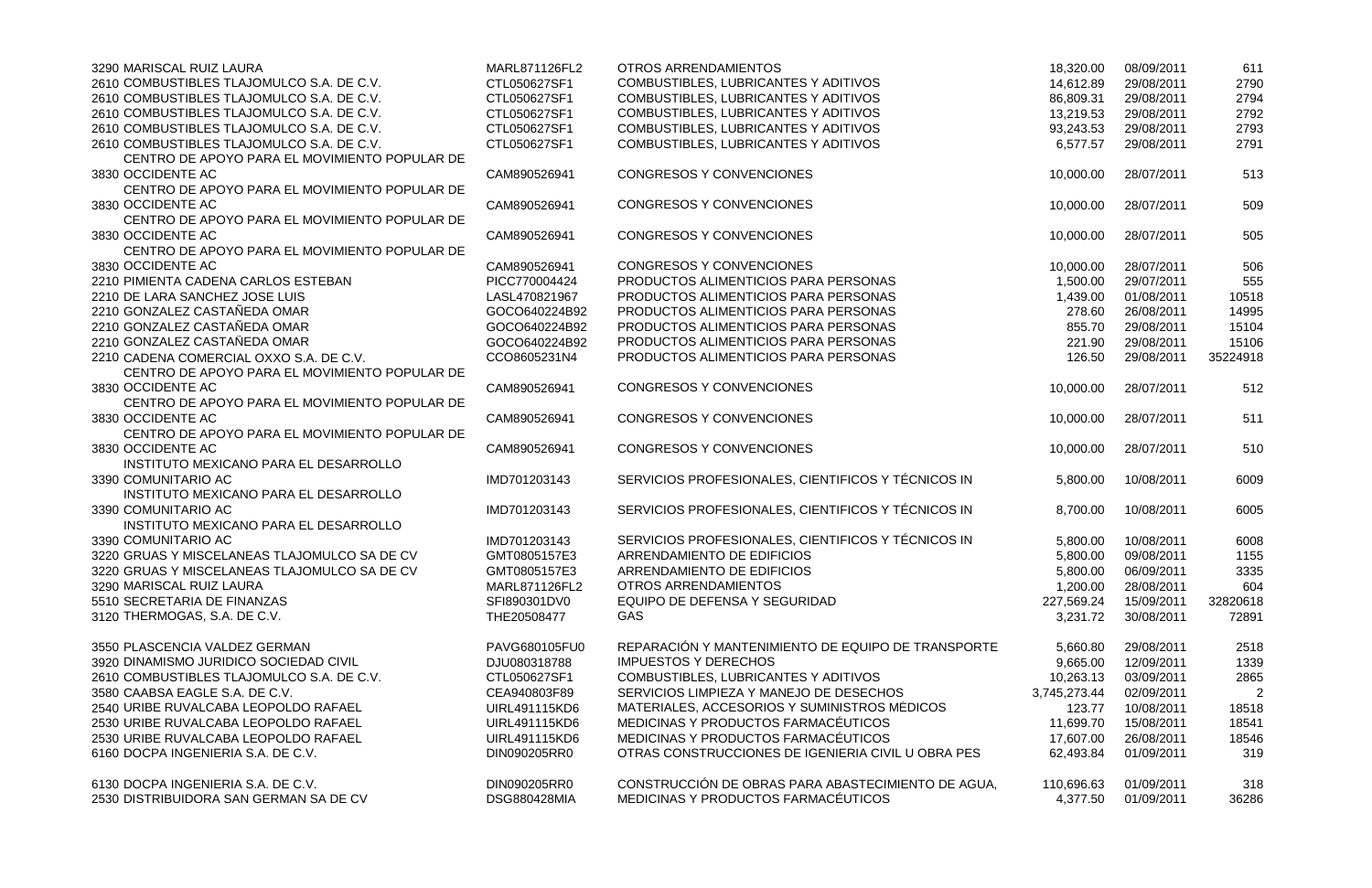| 2960 GRUPO INTERLLANTAS SA DE CV                             | GIL0309294E9                  | REFACCIONES Y ACCESORIOS MENORES DE EQUIPO DE TRAN | 2,960.32     | 25/08/2011 | 1284          |
|--------------------------------------------------------------|-------------------------------|----------------------------------------------------|--------------|------------|---------------|
| 6160 FLOTA CONSTRUCTORA SA DE CV                             | FCO840430S11                  | OTRAS CONSTRUCCIONES DE IGENIERIA CIVIL U OBRA PES | 1,824,499.33 | 01/06/2011 | 4533          |
| 6160 FLOTA CONSTRUCTORA SA DE CV                             | FCO840430S11                  | OTRAS CONSTRUCCIONES DE IGENIERIA CIVIL U OBRA PES | 575,571.07   | 15/08/2011 | 4587          |
| 3220 SOLANO MAGAÑA JOSE MANUEL                               | SOMM730308P77                 | ARRENDAMIENTO DE EDIFICIOS                         | 13,800.14    | 01/09/2011 | 31            |
| 2960 RAMIREZ PARTIDA LETICIA                                 | RALP5209127U4                 | REFACCIONES Y ACCESORIOS MENORES DE EQUIPO DE TRAN | 1,379.95     | 15/03/2011 | 8442          |
| 2960 RAMIREZ PARTIDA LETICIA                                 | RALP5209127U4                 | REFACCIONES Y ACCESORIOS MENORES DE EQUIPO DE TRAN | 636.03       | 15/03/2011 | 8595          |
| INSTITUTO MEXICANO PARA EL DESARROLLO<br>3390 COMUNITARIO AC |                               | SERVICIOS PROFESIONALES, CIENTIFICOS Y TÉCNICOS IN |              |            |               |
| 2540 MEDELLIN REED ANA LOURDES                               | IMD701203143<br>MERA841212IF3 | MATERIALES, ACCESORIOS Y SUMINISTROS MÉDICOS       | 5,800.00     | 10/08/2011 | 6011<br>1755  |
| 2530 MEDELLIN REED ANA LOURDES                               | MERA841212IF3                 | MEDICINAS Y PRODUCTOS FARMACÉUTICOS                | 3,058.92     | 05/09/2011 | 1756          |
| 2540 MEDELLIN REED ANA LOURDES                               | MERA841212IF3                 | MATERIALES, ACCESORIOS Y SUMINISTROS MÉDICOS       | 8,662.50     | 06/09/2011 | 1753          |
| 2490 VELAZQUEZ OBREGON ALVARO                                | VEOA700808QK9                 | OTROS MATERIALES Y ARTÍCULOS DE CONSTRUCCIÓN Y REP | 1,804.96     | 30/08/2011 | 6136          |
| 2530 ROAN MEDICA SA DE CV                                    |                               | MEDICINAS Y PRODUCTOS FARMACÉUTICOS                | 5,242.48     | 09/09/2011 |               |
| 2540 ROAN MEDICA SA DE CV                                    | RME091103GP1<br>RME091103GP1  | MATERIALES, ACCESORIOS Y SUMINISTROS MÉDICOS       | 5,650.00     | 26/08/2011 | 766<br>767    |
| 2550 ROAN MEDICA SA DE CV                                    |                               | MATERIALES, ACCESORIOS Y SUMINISTROS DE LABORATORI | 5,289.60     | 26/08/2011 |               |
| 2110 DIPROVIC DE MEXICO S DE RL DE CV                        | RME091103GP1                  | MATERIALES, ÚTILES Y EQUIPOS MENORES DE OFICINA    | 15,723.80    | 01/09/2011 | 775<br>4426   |
| 2110 DIPROVIC DE MEXICO S DE RL DE CV                        | DME100421FS8                  |                                                    | 591.15       | 09/09/2011 |               |
|                                                              | DME100421FS8                  | MATERIALES, ÚTILES Y EQUIPOS MENORES DE OFICINA    | 616.84       | 09/09/2011 | 4425<br>4427  |
| 2110 DIPROVIC DE MEXICO S DE RL DE CV                        | DME100421FS8                  | MATERIALES, ÚTILES Y EQUIPOS MENORES DE OFICINA    | 994.46       | 09/09/2011 |               |
| 3610 ISLAS RIVERA RUBEN                                      | IARR710709DA5                 | DIFUSIÓN POR RADIO, TELEVISIÓN Y OTROS MEDIOS DE M | 8,410.00     | 07/09/2011 | 1949          |
| 3550 PLASENCIA GUADALAJARA SA DE CV                          | PGU7703223V0                  | REPARACIÓN Y MANTENIMIENTO DE EQUIPO DE TRANSPORTE | 580.00       | 24/08/2011 | 2212          |
| 3550 PLASENCIA GUADALAJARA SA DE CV                          | PGU7703223V0                  | REPARACIÓN Y MANTENIMIENTO DE EQUIPO DE TRANSPORTE | 580.00       | 24/08/2011 | 2213          |
| 2460 DEMYC S.A. DE C.V.                                      | DEM810217G98                  | MATERIAL ELÉCTRICO Y ELECTRÓNICO                   | 7,114.69     | 09/09/2011 | 21338         |
| 3510 MENDOZA GOMEZ DAVID                                     | MEGD781004CJ6                 | CONSERVACIÓN Y MANTENIMIENTO MENOR DE INMUEBLES    | 2,320.00     | 13/09/2011 | 1350          |
| 3510 MENDOZA GOMEZ DAVID                                     | MEGD781004CJ6                 | CONSERVACIÓN Y MANTENIMIENTO MENOR DE INMUEBLES    | 22,040.00    | 13/09/2011 | 1349          |
| 6130 EG TRADING GROUP S.A DE C.V.                            | GTG970324H10                  | CONSTRUCCIÓN DE OBRAS PARA ABASTECIMIENTO DE AGUA, | 214,749.28   | 23/08/2011 | 697           |
| 3110 COMISION FEDERAL DE ELECTRICIDAD                        | CFE370814QI0                  | ENERGÍA ELÉCTRICA                                  | 627,832.00   | 14/09/2011 | <b>VARIAS</b> |
| 3110 COMISION FEDERAL DE ELECTRICIDAD                        | CFE370814QI0                  | <b>ENERGÍA ELÉCTRICA</b>                           | 191,023.00   | 14/09/2011 | <b>VARIAS</b> |
| 2530 FARYMAT, S.A. DE C.V.                                   | FAR091013FC5                  | MEDICINAS Y PRODUCTOS FARMACÉUTICOS                | 2,965.90     | 07/09/2011 | 352           |
| 2610 EFECTIVALE S.A. DE C.V.                                 | EFE8908015L3                  | COMBUSTIBLES, LUBRICANTES Y ADITIVOS               | 110,446.60   | 09/09/2011 | 29414         |
| 3220 PLAZA GAVILANES AC                                      | PGA050309DR7                  | ARRENDAMIENTO DE EDIFICIOS                         | 1,062.56     | 13/09/2011 | 1426          |
| 2210 CLUB DE GOLF SANTA ANITA SA DE CV                       | CGS69024V43                   | PRODUCTOS ALIMENTICIOS PARA PERSONAS               | 4,440.01     | 14/09/2011 | 66            |
| 6160 CABRERA ORTIZ HOGO RAFAEL                               | CAOH671024T38                 | OTRAS CONSTRUCCIONES DE IGENIERIA CIVIL U OBRA PES | 232,200.10   | 30/08/2011 | 426           |
| 3510 DEL REAL SANCHEZ IRMA                                   | RESI6212042Y9                 | CONSERVACIÓN Y MANTENIMIENTO MENOR DE INMUEBLES    | 12,165.26    | 07/09/2011 | 40461         |
| 3390 CORELLA GOMEZ PAULINA                                   | COGP8202071P7                 | SERVICIOS PROFESIONALES, CIENTIFICOS Y TÉCNICOS IN | 63,600.00    | 21/09/2011 | 122           |
| 3610 TELEVISORA DE OCCIDENTE SA DE CV                        | TOC9404287U9                  | DIFUSIÓN POR RADIO, TELEVISIÓN Y OTROS MEDIOS DE M | 2,320,000.00 | 08/09/2011 | 5671          |
| 3220 GONZALEZ GUTIERREZ TERESA                               | GOGT410827H44                 | ARRENDAMIENTO DE EDIFICIOS                         | 1,590.00     | 13/09/2011 | 26            |
| 3390 EUZEN CONSULTORES SC                                    | EZC100423D14                  | SERVICIOS PROFESIONALES, CIENTIFICOS Y TÉCNICOS IN | 179,066.66   | 14/09/2011 | 36            |
| MAJORUM GRUPO CONSTRUCTOR E INMOBILIARIO S.A. DE             |                               |                                                    |              |            |               |
| 6150 C.V.                                                    | MGC0810234A0                  | CONSTRUCCIÓN DE VÍAS DE COMUNICACIÓN EN BIENES PÚB | 6,208.30     | 04/04/2011 | 208           |
| COLECTIVO OLLIN ALTERNATIVAS PARA LA                         |                               |                                                    |              |            |               |
| COMUNICACIÓN, LA SEXUALIDAD Y EL DESARROLLO                  |                               |                                                    |              |            |               |
| 3830 COMUNITARIO AC                                          | COA000313K64                  | <b>CONGRESOS Y CONVENCIONES</b>                    | 16,750.00    | 28/07/2011 | 913           |
| CENTRO DE APOYO PARA EL MOVIMIENTO POPULAR DE                |                               |                                                    |              |            |               |
| 3830 OCCIDENTE AC                                            | CAM890526941                  | <b>CONGRESOS Y CONVENCIONES</b>                    | 17,500.00    | 28/07/2011 | 504           |
|                                                              |                               |                                                    |              |            |               |

| MAS            | 2,960.32     | 25/08/2011 | 1284          |
|----------------|--------------|------------|---------------|
|                | 1,824,499.33 | 01/06/2011 | 4533          |
| s<br>S         | 575,571.07   | 15/08/2011 | 4587          |
|                | 13,800.14    | 01/09/2011 | 31            |
| <b>AR</b>      | 1,379.95     | 15/03/2011 | 8442          |
| <b>ARS</b>     | 636.03       | 15/03/2011 | 8595          |
|                | 5,800.00     | 10/08/2011 | 6011          |
|                | 3,058.92     | 05/09/2011 | 1755          |
|                | 8,662.50     | 06/09/2011 | 1756          |
|                | 1,804.96     | 30/08/2011 | 1753          |
| ΈP             | 5,242.48     | 09/09/2011 | 6136          |
|                | 5,650.00     | 26/08/2011 | 766           |
|                | 5,289.60     | 26/08/2011 | 767           |
| R <sub>l</sub> | 15,723.80    | 01/09/2011 | 775           |
|                | 591.15       | 09/09/2011 | 4426          |
|                | 616.84       | 09/09/2011 | 4425          |
|                | 994.46       | 09/09/2011 | 4427          |
|                | 8,410.00     | 07/09/2011 | 1949          |
| RTE            | 580.00       | 24/08/2011 | 2212          |
| RTE            | 580.00       | 24/08/2011 | 2213          |
|                | 7,114.69     | 09/09/2011 | 21338         |
|                | 2,320.00     | 13/09/2011 | 1350          |
|                | 22,040.00    | 13/09/2011 | 1349          |
| UA,            | 214,749.28   | 23/08/2011 | 697           |
|                | 627,832.00   | 14/09/2011 | <b>VARIAS</b> |
|                | 191,023.00   | 14/09/2011 | <b>VARIAS</b> |
|                | 2,965.90     | 07/09/2011 | 352           |
|                | 110,446.60   | 09/09/2011 | 29414         |
|                | 1,062.56     | 13/09/2011 | 1426          |
|                | 4,440.01     | 14/09/2011 | 66            |
|                | 232,200.10   | 30/08/2011 | 426           |
|                | 12,165.26    | 07/09/2011 | 40461         |
|                | 63,600.00    | 21/09/2011 | 122           |
|                | 2,320,000.00 | 08/09/2011 | 5671          |
|                | 1,590.00     | 13/09/2011 | 26            |
|                | 179,066.66   | 14/09/2011 | 36            |
| ĴВ             | 6,208.30     | 04/04/2011 | 208           |
|                | 16,750.00    | 28/07/2011 | 913           |
|                | 17,500.00    | 28/07/2011 | 504           |
|                |              |            |               |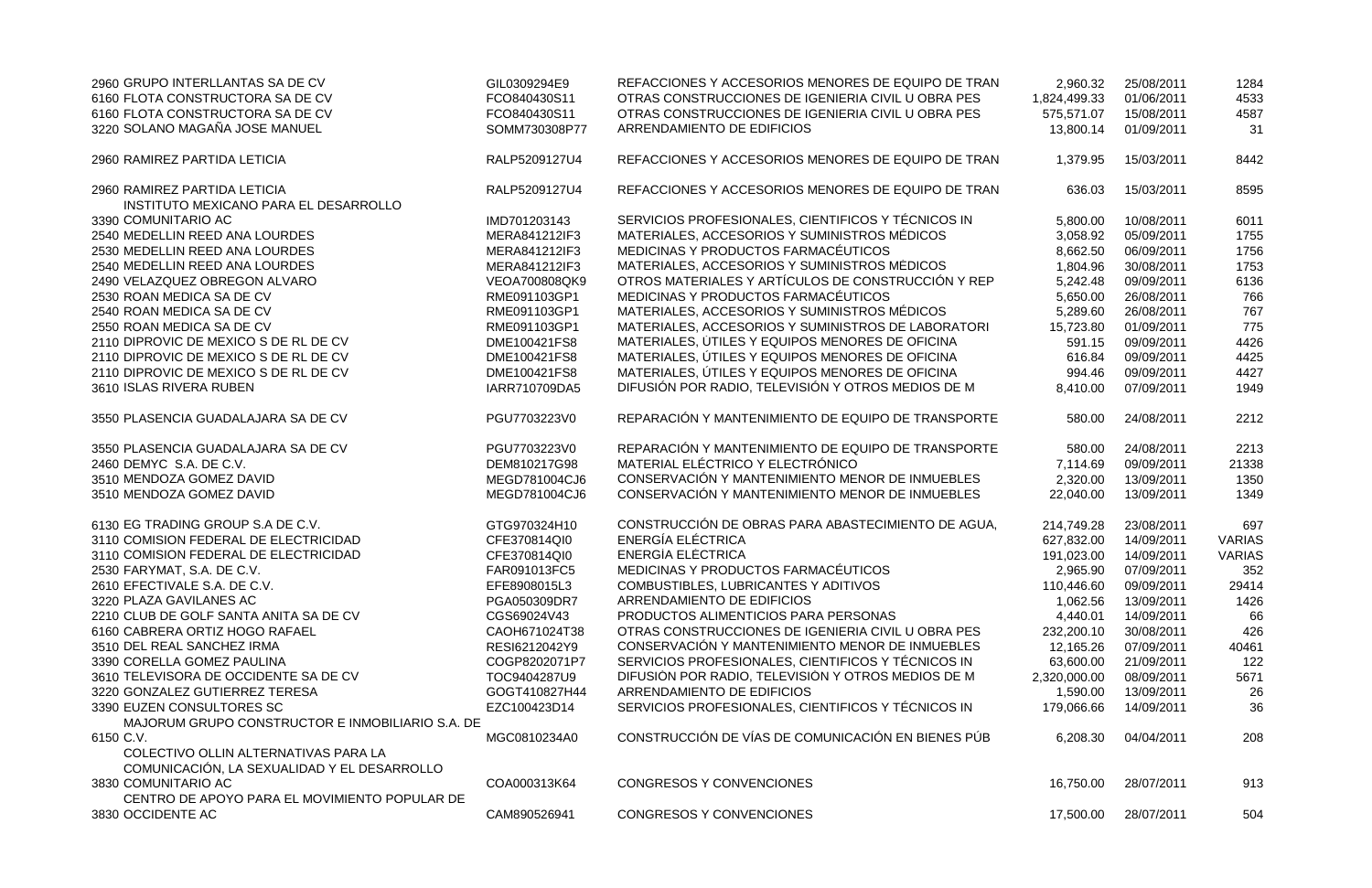| COLECTIVO OLLIN ALTERNATIVAS PARA LA              |                      |                                                    |              |            |         |
|---------------------------------------------------|----------------------|----------------------------------------------------|--------------|------------|---------|
| COMUNICACIÓN, LA SEXUALIDAD Y EL DESARROLLO       |                      |                                                    |              |            |         |
| 3830 COMUNITARIO AC                               | COA000313K64         | <b>CONGRESOS Y CONVENCIONES</b>                    | 17,447.00    | 28/07/2011 |         |
| 3610 QUADRIMAG SA DE CV                           | QUA981218CK6         | DIFUSIÓN POR RADIO, TELEVISIÓN Y OTROS MEDIOS DE M | 1,160.00     | 12/09/2011 | 7658    |
| 3610 QUADRIMAG SA DE CV                           | QUA981218CK6         | DIFUSIÓN POR RADIO, TELEVISIÓN Y OTROS MEDIOS DE M | 1,160.00     | 12/09/2011 | 7659    |
| 2210 ROMERO HERNANDEZ CARLOS HUMBERTO             | ROHC520315FH1        | PRODUCTOS ALIMENTICIOS PARA PERSONAS               | 1,136.80     | 13/09/2011 | 10189   |
| 2530 ZAÑUDO BOJORQUEZ BEATRIZ IMELDA              | ZABB690723ME8        | MEDICINAS Y PRODUCTOS FARMACÉUTICOS                | 2,927.40     | 31/08/2011 | 4921    |
| 3550 GUTIERREZ TACALO OSCAR OMAR                  | GUT0910605JIA        | REPARACIÓN Y MANTENIMIENTO DE EQUIPO DE TRANSPORTE | 1,972.00     | 06/09/2011 | 137     |
| 3550 GUTIERREZ TACALO OSCAR OMAR                  | GUT0910605JIA        | REPARACIÓN Y MANTENIMIENTO DE EQUIPO DE TRANSPORTE | 1,856.00     | 06/09/2011 | 134     |
| 3550 GUTIERREZ TACALO OSCAR OMAR                  | GUT0910605JIA        | REPARACIÓN Y MANTENIMIENTO DE EQUIPO DE TRANSPORTE | 3,074.00     | 06/09/2011 | 135     |
| 3550 GUTIERREZ TACALO OSCAR OMAR                  | GUT0910605JIA        | REPARACIÓN Y MANTENIMIENTO DE EQUIPO DE TRANSPORTE | 754.00       | 06/09/2011 | 133     |
| 3580 ECOTECNIA AMBIENTAL, S.A. DE C.V.            | EAM00090655H5        | SERVICIOS LIMPIEZA Y MANEJO DE DESECHOS            | 4,366.22     | 01/09/2011 | 8739    |
| 3580 ECOTECNIA AMBIENTAL, S.A. DE C.V.            | EAM00090655H5        | SERVICIOS LIMPIEZA Y MANEJO DE DESECHOS            | 2,492.03     | 01/09/2011 | 8740    |
| 3580 ECOTECNIA AMBIENTAL, S.A. DE C.V.            | EAM00090655H5        | SERVICIOS LIMPIEZA Y MANEJO DE DESECHOS            | 5,082.82     | 01/09/2011 | 9533    |
| 2210 DIPROVIC DE MEXICO S DE RL DE CV             | DME100421FS8         | PRODUCTOS ALIMENTICIOS PARA PERSONAS               | 652.83       | 12/09/2011 | 4459    |
| 2530 FARMACIAS DE JALISCO, S.A. DE C.V.           | FJA030804UM4         | MEDICINAS Y PRODUCTOS FARMACÉUTICOS                | 16,817.00    | 23/08/2011 | 53283   |
| 6230 GRUPO LA FUENTE SA DE CV                     | GFU021009BC1         | EDIFICACIÓN NO HABITACION PARA EL ABASTECIMIENTO D | 188,781.94   | 25/08/2011 | 4793    |
| 3220 RIVAS RUBIO ESPERANZA                        | RIRE621118AP2        | ARRENDAMIENTO DE EDIFICIOS                         | 9,142.50     | 05/09/2011 | 189     |
| 3110 COMISION FEDERAL DE ELECTRICIDAD             | CFE370814QI0         | ENERGÍA ELÉCTRICA                                  | 39,253.00    | 11/09/2011 | 418391  |
| 6120 MTQ DE MEXICO S.A. DE C.V.                   | MME011214IV5         | EDIFICACION NO HABITACIONAL EN BIENES PUBLICOS     | 1,607,505.13 | 28/07/2011 | 2897    |
| 6160 METRICA CONSTRUCTIVA SA DE CV                | MCO010510EK2         | OTRAS CONSTRUCCIONES DE IGENIERIA CIVIL U OBRA PES | 3,228,719.49 | 30/08/2011 | 770     |
| EDIFICACIONES Y REPRESENTACIONES DE LA BAJA SA DE |                      |                                                    |              |            |         |
| 6150 CV                                           | ERB0809227W8         | CONSTRUCCIÓN DE VÍAS DE COMUNICACIÓN EN BIENES PÚB | 38,809.76    | 10/08/2011 | 313     |
| 6220 NEOINGENIERIA SA DE CV                       | NEO080722M53         | EDIFICACIÓN NO HABITACION EN BIENES PROPIOS        | 232,669.41   | 01/08/2011 | 43      |
| 3960 HERRAMIENTAS ESPECIALIZADAS CON S.A. DE C.V. | HEC890809NI6         | OTROS GASTOS POR RESPONSABILIDADES                 | 32,480.00    | 13/09/2011 | 2619    |
| 2540 DISTRIBUIDORA SAN GERMAN SA DE CV            | <b>DSG880428MIA</b>  | MATERIALES, ACCESORIOS Y SUMINISTROS MÉDICOS       | 3,100.62     | 05/09/2011 | 36304   |
| 4310 UNION GANADERA REGIONAL DE JALISCO           | URG6002266T9         | SUBSIDIOS A LA PRODUCCIÓN                          | 70,000.00    | 01/03/2011 | 2216431 |
| 5780 VIVEROS RANCHO CALDERON S. DE R.L. DE C.V.   | VRC060803JH4         | <b>ÁRBOLES Y PLANTAS</b>                           | 18,805.00    | 02/09/2011 | 2510    |
| 5780 VIVEROS RANCHO CALDERON S. DE R.L. DE C.V.   | VRC060803JH4         | <b>ÁRBOLES Y PLANTAS</b>                           | 147,500.00   | 02/09/2011 | 2511    |
| 5780 VIVEROS RANCHO CALDERON S. DE R.L. DE C.V.   | VRC060803JH4         | ARBOLES Y PLANTAS                                  | 73,500.00    | 02/09/2011 | 2509    |
| 5780 VIVEROS RANCHO CALDERON S. DE R.L. DE C.V.   | VRC060803JH4         | <b>ÁRBOLES Y PLANTAS</b>                           | 21,500.00    | 14/09/2011 | 2654    |
| 2210 DIPROVIC DE MEXICO S DE RL DE CV             | DME100421FS8         | PRODUCTOS ALIMENTICIOS PARA PERSONAS               | 5,974.00     | 20/09/2011 | 4605    |
| 3390 LOGICA EN MEDIOS SA DE CV                    | LME020417SU5         | SERVICIOS PROFESIONALES, CIENTIFICOS Y TÉCNICOS IN | 18,416.16    | 15/09/2011 | 111     |
| 5190 HERNANDEZ AGUILAR JUAN CARLOS                | <b>HEAJ650527LN8</b> | OTROS MOBILIARIOS Y EQUIPOS DE ADMINISTRACIÓN      | 44,080.00    | 06/09/2011 | 1055    |
| 2540 INFRA, S.A. DE C.V.                          | INF891031LT4         | MATERIALES, ACCESORIOS Y SUMINISTROS MÉDICOS       | 414.43       | 26/08/2011 | 289121  |
| 2540 INFRA, S.A. DE C.V.                          | INF891031LT4         | MATERIALES, ACCESORIOS Y SUMINISTROS MÉDICOS       | 414.43       | 26/08/2011 | 289119  |
| 2540 INFRA, S.A. DE C.V.                          | INF891031LT4         | MATERIALES, ACCESORIOS Y SUMINISTROS MÉDICOS       | 967.01       | 26/08/2011 | 289273  |
| 2540 INFRA, S.A. DE C.V.                          | INF891031LT4         | MATERIALES, ACCESORIOS Y SUMINISTROS MEDICOS       | 1,813.97     | 31/08/2011 | 290039  |
| 2540 INFRA, S.A. DE C.V.                          | INF891031LT4         | MATERIALES, ACCESORIOS Y SUMINISTROS MÉDICOS       | 414.43       | 31/08/2011 | 290093  |
| 2540 INFRA, S.A. DE C.V.                          | INF891031LT4         | MATERIALES, ACCESORIOS Y SUMINISTROS MEDICOS       | 3,213.51     | 05/09/2011 | 290925  |
| 2540 INFRA, S.A. DE C.V.                          | INF891031LT4         | MATERIALES, ACCESORIOS Y SUMINISTROS MEDICOS       | 939.36       | 05/09/2011 | 290926  |
| 2540 INFRA, S.A. DE C.V.                          | INF891031LT4         | MATERIALES, ACCESORIOS Y SUMINISTROS MÉDICOS       | 1,675.83     | 12/08/2011 | 292332  |
| 2540 INFRA, S.A. DE C.V.                          | INF891031LT4         | MATERIALES, ACCESORIOS Y SUMINISTROS MÉDICOS       | 1,399.54     | 25/08/2011 | 288871  |
| 2540 INFRA, S.A. DE C.V.                          | INF891031LT4         | MATERIALES, ACCESORIOS Y SUMINISTROS MEDICOS       | 13,711.80    | 25/08/2011 | 288928  |
| 2540 INFRA, S.A. DE C.V.                          | INF891031LT4         | MATERIALES, ACCESORIOS Y SUMINISTROS MÉDICOS       | 524.92       | 13/09/2011 | 292796  |
| 2540 INFRA, S.A. DE C.V.                          | INF891031LT4         | MATERIALES, ACCESORIOS Y SUMINISTROS MÉDICOS       | 1,648.17     | 15/09/2011 | 293450  |

| 17,447.00                  | 28/07/2011               | 9            |
|----------------------------|--------------------------|--------------|
| 1,160.00                   | 12/09/2011               | 7658         |
| 1,160.00                   | 12/09/2011               | 7659         |
| 1,136.80                   | 13/09/2011               | 10189        |
| 2,927.40                   | 31/08/2011               | 4921         |
| 1,972.00                   | 06/09/2011               | 137          |
| 1,856.00                   | 06/09/2011               | 134          |
| 3,074.00                   | 06/09/2011               | 135          |
| 754.00                     | 06/09/2011               | 133          |
| 4,366.22                   | 01/09/2011               | 8739         |
| 2,492.03                   | 01/09/2011               | 8740         |
| 5,082.82                   | 01/09/2011               | 9533         |
| 652.83                     | 12/09/2011               | 4459         |
| 16,817.00                  | 23/08/2011               | 53283        |
| 188,781.94                 | 25/08/2011               | 4793         |
| 9,142.50                   | 05/09/2011               | 189          |
| 39,253.00                  | 11/09/2011               | 418391       |
| ,607,505.13<br>,228,719.49 | 28/07/2011<br>30/08/2011 | 2897<br>770  |
|                            |                          |              |
| 38,809.76                  | 10/08/2011               | 313          |
| 232,669.41                 | 01/08/2011               | 43           |
| 32,480.00                  | 13/09/2011               | 2619         |
| 3,100.62                   | 05/09/2011               | 36304        |
| 70,000.00                  | 01/03/2011               | 2216431      |
| 18,805.00<br>147,500.00    | 02/09/2011               | 2510<br>2511 |
| 73,500.00                  | 02/09/2011<br>02/09/2011 | 2509         |
| 21,500.00                  | 14/09/2011               | 2654         |
| 5,974.00                   | 20/09/2011               | 4605         |
| 18,416.16                  | 15/09/2011               | 111          |
| 44,080.00                  | 06/09/2011               | 1055         |
| 414.43                     | 26/08/2011               | 289121       |
| 414.43                     | 26/08/2011               | 289119       |
| 967.01                     | 26/08/2011               | 289273       |
| 1,813.97                   | 31/08/2011               | 290039       |
| 414.43                     | 31/08/2011               | 290093       |
| 3,213.51                   | 05/09/2011               | 290925       |
| 939.36                     | 05/09/2011               | 290926       |
| 1,675.83                   | 12/08/2011               | 292332       |
| 1,399.54                   | 25/08/2011               | 288871       |
| 13,711.80                  | 25/08/2011               | 288928       |
| 524.92                     | 13/09/2011               | 292796       |
| 1,648.17                   | 15/09/2011               | 293450       |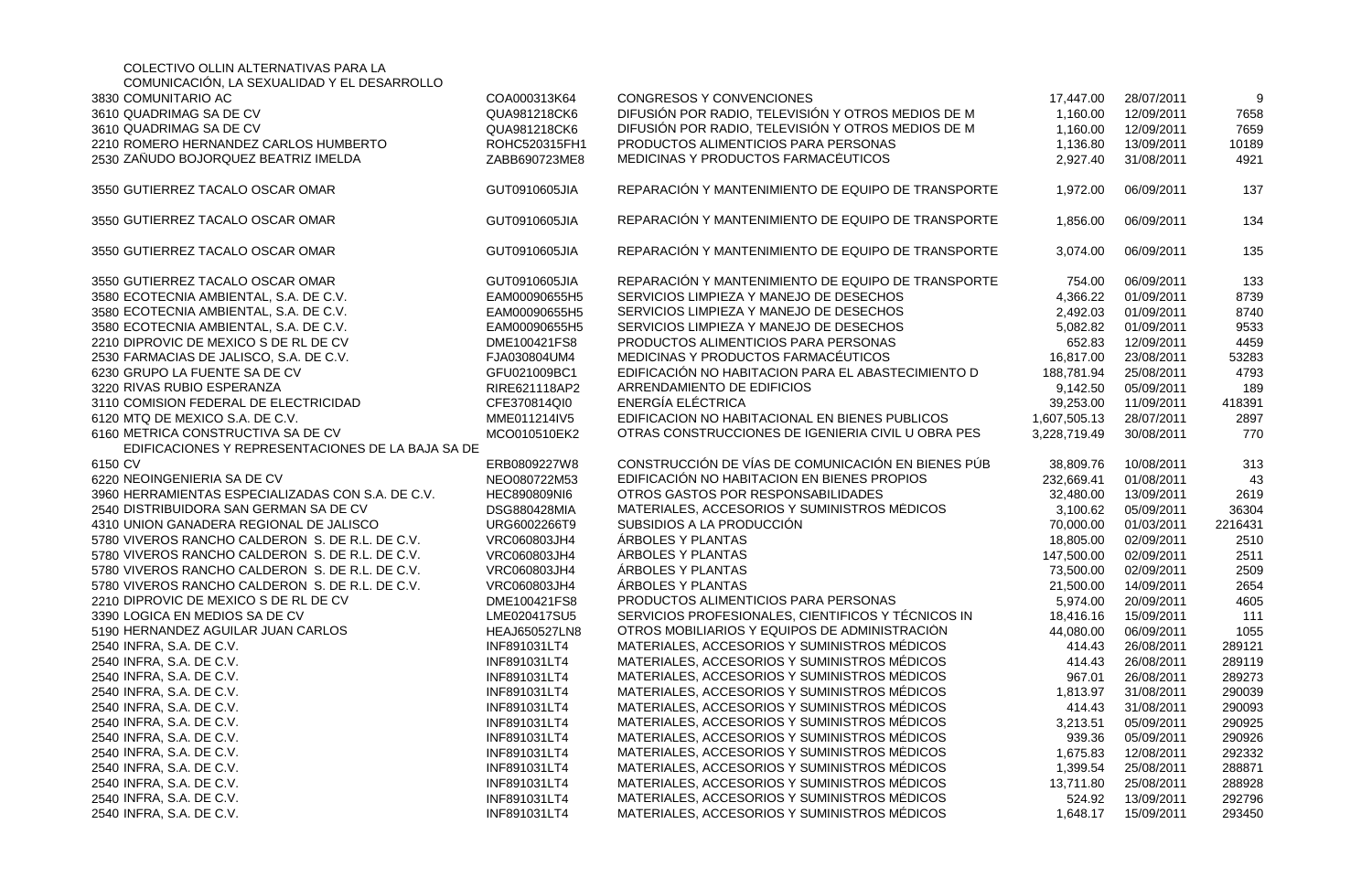| 2540 INFRA, S.A. DE C.V.<br>2530 ZAÑUDO BOJORQUEZ BEATRIZ IMELDA                       | INF891031LT4<br>ZABB690723ME8 | MATERIALES, ACCESORIOS Y SUMINISTROS MÉDICOS<br>MEDICINAS Y PRODUCTOS FARMACÉUTICOS | 1,537.68<br>5,892.80 | 30/08/2011<br>13/09/2011 | 289724<br>4946 |
|----------------------------------------------------------------------------------------|-------------------------------|-------------------------------------------------------------------------------------|----------------------|--------------------------|----------------|
| 2540 CARVAJAL SALCEDO JOSE LUIS                                                        | CASL5307236CA                 | MATERIALES, ACCESORIOS Y SUMINISTROS MÉDICOS                                        | 2,528.80             | 21/09/2011               | 15747          |
| 2540 CARVAJAL SALCEDO JOSE LUIS                                                        | CASL5307236CA                 | MATERIALES, ACCESORIOS Y SUMINISTROS MÉDICOS                                        | 16,315.40            | 31/08/2011               | 15645          |
| INSTITUTO DE CULTURA RECREACION Y DEPORTE DEL                                          |                               |                                                                                     |                      |                          |                |
| 4150 MUNICIPIO DE TLAJOMULCO DE ZUÑIGA                                                 | ICR100203SE8                  | TRANSFERENCIAS INTERNAS OTORGADAS A ENTIDADES PARA                                  | 580,000.00           | 27/09/2011               | 52             |
| 3220 RAMIREZ MARTIN BERTHA ANGELICA                                                    | RAMB4410229YV3                | ARRENDAMIENTO DE EDIFICIOS                                                          | 4,854.80             | 13/09/2011               | 2083           |
| 3310 MUZQUIZ PEÑA ARTURO                                                               | MUPA541221F27                 | SERVICIOS LEGALES, CONTABILIDAD Y RELACIONADOS                                      | 11,660.00            | 05/09/2011               | 97             |
| 3310 MUZQUIZ PEÑA ARTURO                                                               | MUPA541221F27                 | SERVICIOS LEGALES, CONTABILIDAD Y RELACIONADOS                                      | 11,660.00            | 14/09/2011               | 100            |
| 3310 MUZQUIZ PEÑA ARTURO                                                               | MUPA541221F27                 | SERVICIOS LEGALES, CONTABILIDAD Y RELACIONADOS                                      | 11,660.00            | 14/09/2011               | 103            |
| 2980 POLIREFACCIONES DE OCCIDENTE S.A. DE C.V.                                         | POC0111294V0                  | REFACCIONES Y ACCESORIOS MENORES DE MAQUINARIA Y O                                  | 1,403.60             | 15/08/2011               | 3767           |
| 4150 SISTEMA PARA EL DESARROLLO INTEGRAL DE LA FAMILIA SDI8504112H5                    |                               | TRANSFERENCIAS INTERNAS OTORGADAS A ENTIDADES PARA                                  | 651,901.00           | 20/09/2011               | 42             |
| 4150 SISTEMA PARA EL DESARROLLO INTEGRAL DE LA FAMILIA SDI8504112H5                    |                               | TRANSFERENCIAS INTERNAS OTORGADAS A ENTIDADES PARA                                  | 440,000.00           | 20/09/2011               | 43             |
| 3570 REHABILITACIONES Y SERVICIOS R& S.A. DE C.V.                                      | RSRO90609S46                  | INSTALACIÓN, REPARACIÓN Y MANTENIMIENTO DE MAQUINA                                  | 16,437.20            | 09/09/2011               | 1232           |
| 3570 REHABILITACIONES Y SERVICIOS R& S.A. DE C.V.                                      | RSRO90609S46                  | INSTALACIÓN, REPARACIÓN Y MANTENIMIENTO DE MAQUINA                                  | 50,489.00            | 09/09/2011               | 1236           |
| 3550 PLASENCIA GUADALAJARA SA DE CV                                                    | PGU7703223V0                  | REPARACIÓN Y MANTENIMIENTO DE EQUIPO DE TRANSPORTE                                  | 14,683.28            | 29/08/2011               | 2258           |
| 3570 VILLA NAPOLES MARIA GUADALUPE                                                     | <b>VING7408288HA</b>          | INSTALACIÓN, REPARACIÓN Y MANTENIMIENTO DE MAQUINA                                  | 2,146.00             | 05/09/2011               | 239            |
| 3570 VILLA NAPOLES MARIA GUADALUPE                                                     | <b>VING7408288HA</b>          | INSTALACIÓN, REPARACIÓN Y MANTENIMIENTO DE MAQUINA                                  | 17,574.00            | 05/09/2011               | 238            |
| 3570 VILLA NAPOLES MARIA GUADALUPE                                                     | <b>VING7408288HA</b>          | INSTALACIÓN, REPARACIÓN Y MANTENIMIENTO DE MAQUINA                                  | 12,423.60            | 05/09/2011               | 240            |
| 6160 EDIFICACIONES ESTRUCTURALES COBAY, S.A. DE C.V.                                   | EEC9909173A7                  | OTRAS CONSTRUCCIONES DE IGENIERIA CIVIL U OBRA PES                                  | 2,071,752.55         | 03/08/2011               | 14             |
| 6160 ALFRA INGENIEROS S.A. DE C.V.                                                     | AIN921130L47                  | OTRAS CONSTRUCCIONES DE IGENIERIA CIVIL U OBRA PES                                  | 1,940,730.49         | 31/08/2011               | 3380           |
| 3110 COMISION FEDERAL DE ELECTRICIDAD                                                  | CFE370814QI0                  | ENERGÍA ELÉCTRICA                                                                   | 693,285.00           | 14/09/2011               | <b>VARIAS</b>  |
| 3110 COMISION FEDERAL DE ELECTRICIDAD                                                  | CFE370814QI0                  | ENERGÍA ELÉCTRICA                                                                   | 882,881.00           | 14/09/2011               | <b>VARIAS</b>  |
| 3570 REHABILITACIONES Y SERVICIOS R& S.A. DE C.V.                                      | RSRO90609S46                  | INSTALACIÓN, REPARACIÓN Y MANTENIMIENTO DE MAQUINA                                  | 42,211.24            | 09/09/2011               | 1239           |
| 3570 REHABILITACIONES Y SERVICIOS R& S.A. DE C.V.                                      | RSRO90609S46                  | INSTALACIÓN, REPARACIÓN Y MANTENIMIENTO DE MAQUINA                                  | 904.80               | 09/09/2011               | 1241           |
| 3570 REHABILITACIONES Y SERVICIOS R& S.A. DE C.V.                                      | RSRO90609S46                  | INSTALACIÓN, REPARACIÓN Y MANTENIMIENTO DE MAQUINA                                  | 8,075.92             | 31/08/2011               | 1220           |
| 3570 REHABILITACIONES Y SERVICIOS R& S.A. DE C.V.                                      | RSRO90609S46                  | INSTALACIÓN, REPARACIÓN Y MANTENIMIENTO DE MAQUINA                                  | 1,264.40             | 09/09/2011               | 1231           |
| 3570 REHABILITACIONES Y SERVICIOS R& S.A. DE C.V.                                      | RSRO90609S46                  | INSTALACIÓN, REPARACIÓN Y MANTENIMIENTO DE MAQUINA                                  | 4,547.20             | 09/09/2011               | 1227           |
| 3570 REHABILITACIONES Y SERVICIOS R& S.A. DE C.V.                                      | RSRO90609S46                  | INSTALACIÓN, REPARACIÓN Y MANTENIMIENTO DE MAQUINA                                  | 3,944.00             | 09/09/2011               | 1229           |
| 3570 REHABILITACIONES Y SERVICIOS R& S.A. DE C.V.                                      | RSRO90609S46                  | INSTALACIÓN, REPARACIÓN Y MANTENIMIENTO DE MAQUINA                                  | 6,635.20             | 09/09/2011               | 1233           |
| 3570 REHABILITACIONES Y SERVICIOS R& S.A. DE C.V.                                      | RSRO90609S46                  | INSTALACIÓN, REPARACIÓN Y MANTENIMIENTO DE MAQUINA                                  | 3,531.04             | 09/09/2011               | 1226           |
| 3570 REHABILITACIONES Y SERVICIOS R& S.A. DE C.V.                                      | RSRO90609S46                  | INSTALACIÓN, REPARACIÓN Y MANTENIMIENTO DE MAQUINA                                  | 649.60               | 09/09/2011               | 1228           |
| 3570 REHABILITACIONES Y SERVICIOS R& S.A. DE C.V.                                      | RSRO90609S46                  | INSTALACIÓN, REPARACIÓN Y MANTENIMIENTO DE MAQUINA                                  | 4,394.08             | 09/09/2011               | 1234           |
| 3570 REHABILITACIONES Y SERVICIOS R& S.A. DE C.V.                                      | RSRO90609S46                  | INSTALACIÓN, REPARACIÓN Y MANTENIMIENTO DE MAQUINA                                  | 11,426.00            | 09/09/2011               | 1235           |
| 3570 REHABILITACIONES Y SERVICIOS R& S.A. DE C.V.                                      | RSRO90609S46                  | INSTALACIÓN, REPARACIÓN Y MANTENIMIENTO DE MAQUINA                                  | 4,709.60             | 09/09/2011               | 1237           |
| 3570 REHABILITACIONES Y SERVICIOS R& S.A. DE C.V.                                      | RSRO90609S46                  | INSTALACIÓN, REPARACIÓN Y MANTENIMIENTO DE MAQUINA                                  | 6,933.32             | 09/09/2011               | 1230           |
| 3570 REHABILITACIONES Y SERVICIOS R& S.A. DE C.V.                                      | RSRO90609S46                  | INSTALACIÓN, REPARACIÓN Y MANTENIMIENTO DE MAQUINA                                  | 26,597.64            | 09/09/2011               | 1240           |
| 2160 CORTE FERNANDEZ ALFONSO ARTURO                                                    | COFA680728NC7                 | <b>MATERIAL DE LIMPIEZA</b>                                                         | 3,192.32             | 12/09/2011               | 4597           |
| 2160 CORTE FERNANDEZ ALFONSO ARTURO<br>PURIFICADORA DE TLAJOMULCO LA PURISIMA, S.A. DE | COFA680728NC7                 | MATERIAL DE LIMPIEZA                                                                | 19,499.60            | 19/09/2011               | 4616           |
| 2210 C.V.                                                                              | PTP900307RU5                  | PRODUCTOS ALIMENTICIOS PARA PERSONAS                                                | 9,370.00             | 15/09/2011               | 6408           |
| 2210 ROMERO HERNANDEZ CARLOS HUMBERTO                                                  | ROHC520315FH1                 | PRODUCTOS ALIMENTICIOS PARA PERSONAS                                                | 227.36               | 20/11/2011               | 10220          |
| 2210 ROMERO HERNANDEZ CARLOS HUMBERTO                                                  | ROHC520315FH1                 | PRODUCTOS ALIMENTICIOS PARA PERSONAS                                                | 18,578.56            | 20/11/2011               | 10194          |
| 3240 IPS IMAGEN POR SISTEMAS SA DE CV                                                  | IIS100428U19                  | ARRENDAMIENTO DE EQUIPO E INSTRUMENTO MEDICO                                        | 25,520.00            | 01/09/2011               | 42             |
| 3310 SAJALE SC                                                                         | SAJ080425BX5                  | SERVICIOS LEGALES, CONTABILIDAD Y RELACIONADOS                                      | 5,975.00             | 09/09/2011               | 10971          |
| 6160 PLANEACION CONSTRUCTIVA SA DE CV                                                  | PCO821211BT2                  | OTRAS CONSTRUCCIONES DE IGENIERIA CIVIL U OBRA PES                                  | 38,050.15            | 05/09/2011               | 233            |

| 1,537.68              | 30/08/2011               | 289724       |
|-----------------------|--------------------------|--------------|
| 5,892.80              | 13/09/2011               | 4946         |
| 2,528.80              | 21/09/2011               | 15747        |
| 16,315.40             | 31/08/2011               | 15645        |
| 580,000.00            | 27/09/2011               | 52           |
| 4,854.80              | 13/09/2011               | 2083         |
| 11,660.00             | 05/09/2011               | 97           |
| 11,660.00             | 14/09/2011               | 100          |
| 11,660.00             | 14/09/2011               | 103          |
| 1,403.60              | 15/08/2011               | 3767         |
| 651,901.00            | 20/09/2011               | 42           |
| 440,000.00            | 20/09/2011               | 43           |
| 16,437.20             | 09/09/2011               | 1232         |
| 50,489.00             | 09/09/2011               | 1236         |
| 14,683.28             | 29/08/2011               | 2258         |
| 2,146.00              | 05/09/2011               | 239          |
| 17,574.00             | 05/09/2011               | 238          |
| 12,423.60             | 05/09/2011               | 240          |
| 2,071,752.55          | 03/08/2011               | 14           |
| 1,940,730.49          | 31/08/2011               | 3380         |
| 693,285.00            | 14/09/2011               | VARIAS       |
| 882,881.00            | 14/09/2011               | VARIAS       |
| 42,211.24             | 09/09/2011               | 1239         |
| 904.80                | 09/09/2011               | 1241         |
| 8,075.92              | 31/08/2011               | 1220         |
| 1,264.40              | 09/09/2011               | 1231         |
| 4,547.20              | 09/09/2011               | 1227         |
| 3,944.00              | 09/09/2011               | 1229         |
| 6,635.20              | 09/09/2011               | 1233         |
| 3,531.04              | 09/09/2011               | 1226         |
| 649.60                | 09/09/2011               | 1228         |
| 4,394.08              | 09/09/2011               | 1234         |
| 11,426.00             | 09/09/2011               | 1235         |
| 4,709.60              | 09/09/2011               | 1237         |
| 6,933.32              | 09/09/2011<br>09/09/2011 | 1230<br>1240 |
| 26,597.64<br>3,192.32 | 12/09/2011               | 4597         |
| 19,499.60             | 19/09/2011               | 4616         |
| 9,370.00              | 15/09/2011               | 6408         |
| 227.36                | 20/11/2011               | 10220        |
| 18,578.56             | 20/11/2011               | 10194        |
| 25,520.00             | 01/09/2011               | 42           |
| 5,975.00              | 09/09/2011               | 10971        |
| 38,050.15             | 05/09/2011               | 233          |
|                       |                          |              |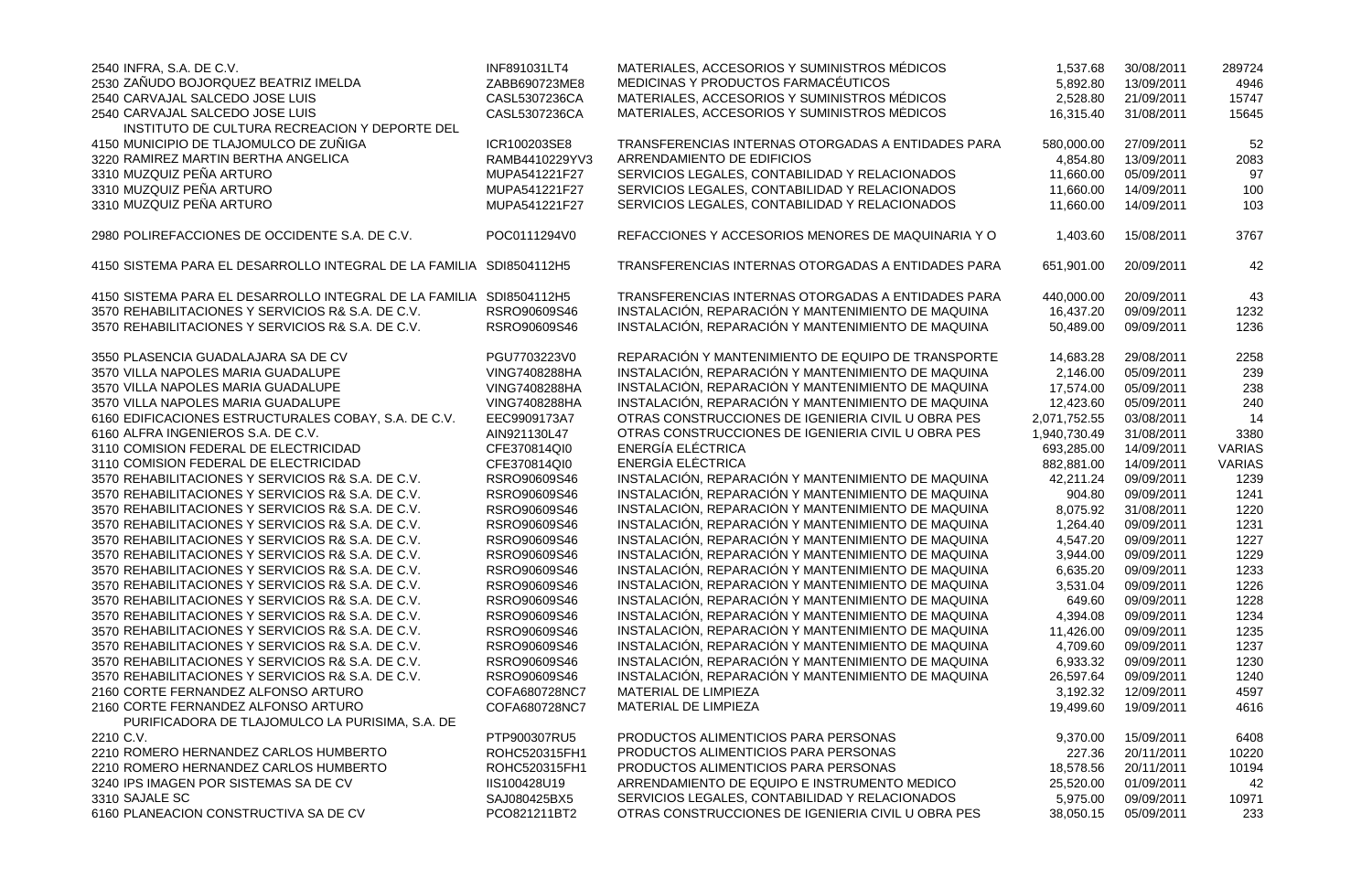| 6260 DGU CONSULTORES SC<br>6150 GRUPO TAUBE DE MEXICO S.A. DE C.V.<br>3290 MARISCAL RUIZ LAURA | DCO100219R52<br>GTM050418384<br>MARL871126FL2 | OTRAS CONSTRUCCIONES DE INGENIERIA CIVIL Y OBRA PE<br>CONSTRUCCIÓN DE VÍAS DE COMUNICACIÓN EN BIENES PÚB<br><b>OTROS ARRENDAMIENTOS</b> | 20,505.90<br>402,644.33<br>45,599.94 | 09/08/2011<br>15/07/2011<br>14/09/2011 | 116<br>318<br>612 |
|------------------------------------------------------------------------------------------------|-----------------------------------------------|-----------------------------------------------------------------------------------------------------------------------------------------|--------------------------------------|----------------------------------------|-------------------|
| 3550 MENDOZA ALVAREZ JUDITH                                                                    | MEAJ750318SF5                                 | REPARACIÓN Y MANTENIMIENTO DE EQUIPO DE TRANSPORTE                                                                                      | 16,901.20                            | 30/08/2011                             | 8203              |
| 3550 MENDOZA ALVAREZ JUDITH                                                                    | MEAJ750318SF5                                 | REPARACIÓN Y MANTENIMIENTO DE EQUIPO DE TRANSPORTE                                                                                      | 5,800.00                             | 30/08/2011                             | 8205              |
| 3550 MENDOZA ALVAREZ JUDITH                                                                    | MEAJ750318SF5                                 | REPARACIÓN Y MANTENIMIENTO DE EQUIPO DE TRANSPORTE                                                                                      | 11,484.00                            | 30/08/2011                             | 8211              |
| 3550 MENDOZA ALVAREZ JUDITH                                                                    | MEAJ750318SF5                                 | REPARACIÓN Y MANTENIMIENTO DE EQUIPO DE TRANSPORTE                                                                                      | 13,274.20                            | 30/08/2011                             | 8212              |
| 3550 MENDOZA ALVAREZ JUDITH                                                                    | MEAJ750318SF5                                 | REPARACIÓN Y MANTENIMIENTO DE EQUIPO DE TRANSPORTE                                                                                      | 12,412.00                            | 30/08/2011                             | 8207              |
| 3550 MENDOZA ALVAREZ JUDITH                                                                    | MEAJ750318SF5                                 | REPARACIÓN Y MANTENIMIENTO DE EQUIPO DE TRANSPORTE                                                                                      | 13,108.00                            | 30/08/2011                             | 8208              |
| 3550 MENDOZA ALVAREZ JUDITH                                                                    | MEAJ750318SF5                                 | REPARACIÓN Y MANTENIMIENTO DE EQUIPO DE TRANSPORTE                                                                                      | 9,767.20                             | 30/08/2011                             | 8215              |
| 3550 MENDOZA ALVAREZ JUDITH                                                                    | MEAJ750318SF5                                 | REPARACIÓN Y MANTENIMIENTO DE EQUIPO DE TRANSPORTE                                                                                      | 928.00                               | 06/09/2011                             | 8238              |
| 3550 MENDOZA ALVAREZ JUDITH                                                                    | MEAJ750318SF5                                 | REPARACIÓN Y MANTENIMIENTO DE EQUIPO DE TRANSPORTE                                                                                      | 6,728.00                             | 30/08/2011                             | 8202              |
| 3550 MENDOZA ALVAREZ JUDITH                                                                    | MEAJ750318SF5                                 | REPARACIÓN Y MANTENIMIENTO DE EQUIPO DE TRANSPORTE                                                                                      | 14,871.20                            | 30/08/2011                             | 8210              |
| 3550 MENDOZA ALVAREZ JUDITH                                                                    | MEAJ750318SF5                                 | REPARACIÓN Y MANTENIMIENTO DE EQUIPO DE TRANSPORTE                                                                                      | 17,423.20                            | 30/08/2011                             | 8209              |
| 3550 MENDOZA ALVAREZ JUDITH                                                                    | MEAJ750318SF5                                 | REPARACIÓN Y MANTENIMIENTO DE EQUIPO DE TRANSPORTE                                                                                      | 16,878.00                            | 30/08/2011                             | 8214              |
| 3550 MENDOZA ALVAREZ JUDITH                                                                    | MEAJ750318SF5                                 | REPARACIÓN Y MANTENIMIENTO DE EQUIPO DE TRANSPORTE                                                                                      | 10,208.00                            | 30/08/2011                             | 8206              |
| 3550 MENDOZA ALVAREZ JUDITH                                                                    | MEAJ750318SF5                                 | REPARACIÓN Y MANTENIMIENTO DE EQUIPO DE TRANSPORTE                                                                                      | 16,866.40                            | 30/08/2011                             | 8216              |
| 3550 MENDOZA ALVAREZ JUDITH                                                                    | MEAJ750318SF5                                 | REPARACIÓN Y MANTENIMIENTO DE EQUIPO DE TRANSPORTE                                                                                      | 1,508.00                             | 06/09/2011                             | 8235              |
| 3550 MENDOZA ALVAREZ JUDITH                                                                    | MEAJ750318SF5                                 | REPARACIÓN Y MANTENIMIENTO DE EQUIPO DE TRANSPORTE                                                                                      | 4,176.00                             | 06/09/2011                             | 8236              |
| 3550 MENDOZA ALVAREZ JUDITH                                                                    | MEAJ750318SF5                                 | REPARACIÓN Y MANTENIMIENTO DE EQUIPO DE TRANSPORTE                                                                                      | 5,220.00                             | 06/09/2011                             | 8237              |
| 3550 ARROYO RIOS GERARDO                                                                       | AORG880804DD3                                 | REPARACIÓN Y MANTENIMIENTO DE EQUIPO DE TRANSPORTE                                                                                      | 1,241.20                             | 19/08/2011                             | 755               |
| 3550 ARROYO RIOS GERARDO                                                                       | AORG880804DD3                                 | REPARACIÓN Y MANTENIMIENTO DE EQUIPO DE TRANSPORTE                                                                                      | 2,656.40                             | 19/08/2011                             | 757               |
| 3550 ARROYO RIOS GERARDO                                                                       | AORG880804DD3                                 | REPARACIÓN Y MANTENIMIENTO DE EQUIPO DE TRANSPORTE                                                                                      | 1,194.80                             | 19/08/2011                             | 756               |
| PROVEEDOR DE INSUMOS PARA LA CONSTRUCCION, S.A.<br>2420 DE C.V.                                | PIC970821V61                                  | CEMENTO Y PRODUCTOS DE CONCRETO                                                                                                         | 31,041.60                            | 06/09/2011                             | 2772              |
| PROVEEDOR DE INSUMOS PARA LA CONSTRUCCION, S.A.<br>2470 DE C.V.                                | PIC970821V61                                  | ARTÍCULOS METÁLICOS PARA LA CONSTRUCCIÓN                                                                                                | 25,666.16                            | 31/08/2011                             | 2746              |
| 2940 CHAVEZ CONTRERAS LUIS FERNANDO<br>2540 PIHCSA PARA HOSPITALES SA DE CV                    | CACL660112A87<br>PHO920924931                 | REFACCIONES Y ACCESORIOS MENORES DE EQUIPO DE CÓMP<br>MATERIALES, ACCESORIOS Y SUMINISTROS MÉDICOS                                      | 15,926.80<br>693.45                  | 12/09/2011<br>07/09/2011               | 392<br>15218      |

| 20,505.90<br>402,644.33<br>45,599.94 | 09/08/2011<br>15/07/2011<br>14/09/2011 | 116<br>318<br>612 |
|--------------------------------------|----------------------------------------|-------------------|
| 16,901.20                            | 30/08/2011                             | 8203              |
| 5,800.00                             | 30/08/2011                             | 8205              |
| 11,484.00                            | 30/08/2011                             | 8211              |
| 13,274.20                            | 30/08/2011                             | 8212              |
| 12,412.00                            | 30/08/2011                             | 8207              |
| 13,108.00                            | 30/08/2011                             | 8208              |
| 9,767.20                             | 30/08/2011                             | 8215              |
| 928.00                               | 06/09/2011                             | 8238              |
| 6,728.00                             | 30/08/2011                             | 8202              |
| 14,871.20                            | 30/08/2011                             | 8210              |
| 17,423.20                            | 30/08/2011                             | 8209              |
| 16,878.00                            | 30/08/2011                             | 8214              |
| 10,208.00                            | 30/08/2011                             | 8206              |
| 16,866.40                            | 30/08/2011                             | 8216              |
| 1,508.00                             | 06/09/2011                             | 8235              |
| 4,176.00                             | 06/09/2011                             | 8236              |
| 5,220.00                             | 06/09/2011                             | 8237              |
| 1,241.20                             | 19/08/2011                             | 755               |
| 2,656.40                             | 19/08/2011                             | 757               |
| 1,194.80                             | 19/08/2011                             | 756               |
| 31,041.60                            | 06/09/2011                             | 2772              |
| 25,666.16                            | 31/08/2011                             | 2746              |
| 15,926.80<br>693.45                  | 12/09/2011<br>07/09/2011               | 392<br>15218      |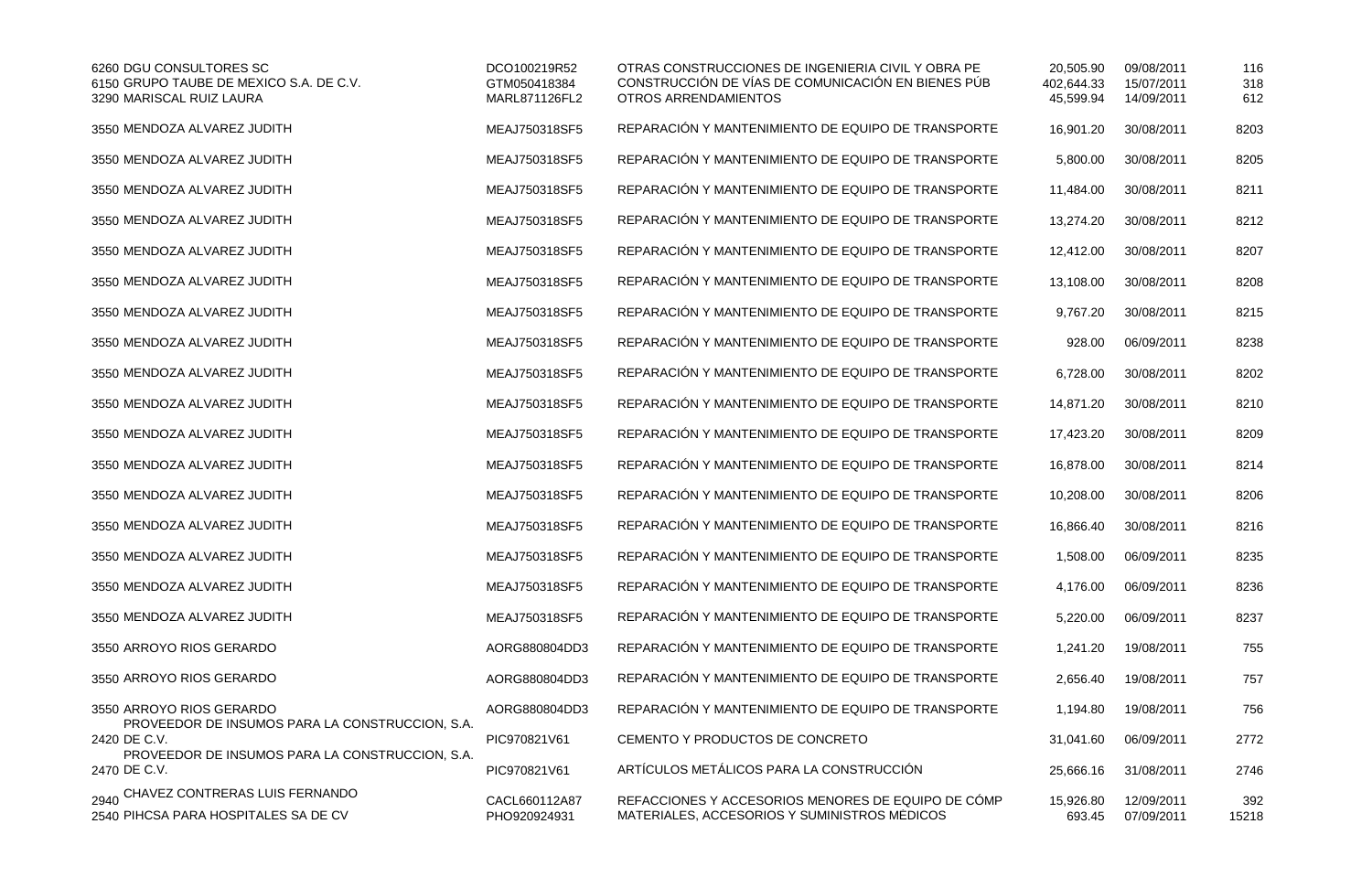| 4410 VILLALOBOS GOMEZ MONICA GRISELDA                                           | VIGM710507EW0 | AYUDAS SOCIALES A PERSONAS                         | 4,823.28  | 24/08/2011 | 223    |
|---------------------------------------------------------------------------------|---------------|----------------------------------------------------|-----------|------------|--------|
| 3550 SYC MOTORS SA DE CV                                                        | SMO810623HI5  | REPARACIÓN Y MANTENIMIENTO DE EQUIPO DE TRANSPORTE | 9,991.47  | 30/08/2011 | 11270  |
| 3550 SYC MOTORS SA DE CV                                                        | SMO810623HI5  | REPARACIÓN Y MANTENIMIENTO DE EQUIPO DE TRANSPORTE | 3,688.74  | 18/08/2011 | 10749  |
| 2160 BERNI SILVA JULIO                                                          | BESJ640717NJ1 | MATERIAL DE LIMPIEZA                               | 6,198.75  | 08/09/2011 | 679    |
| 3360 OROZCO CEBALLOS RAMON                                                      | OOCR520317IP1 | SERVICIOS APOYO ADMINISTRATIVO, FOTOCOPIADO E IMPR | 6,878.80  | 10/08/2011 | 1840   |
| 3360 OROZCO CEBALLOS RAMON                                                      | OOCR520317IP1 | SERVICIOS APOYO ADMINISTRATIVO, FOTOCOPIADO E IMPR | 6,612.00  | 13/09/2011 | 1846   |
| 3360 OROZCO CEBALLOS RAMON                                                      | OOCR520317IP1 | SERVICIOS APOYO ADMINISTRATIVO, FOTOCOPIADO E IMPR | 26,250.80 | 13/09/2011 | 1845   |
| 3580 MAS LIMPIO S.A. DE C.V.                                                    | MLI0306128K5  | SERVICIOS LIMPIEZA Y MANEJO DE DESECHOS            | 19,849.68 | 19/09/2011 | 6123   |
| 3580 MAS LIMPIO S.A. DE C.V.                                                    | MLI0306128K5  | SERVICIOS LIMPIEZA Y MANEJO DE DESECHOS            | 7,210.39  | 31/08/2011 | 6059   |
| 3550 SYC MOTORS SA DE CV                                                        | SMO810623HI5  | REPARACIÓN Y MANTENIMIENTO DE EQUIPO DE TRANSPORTE | 16,366.34 | 30/08/2011 | 11268  |
| 3520 MEZA MARQUEZ ROMAN                                                         | MEMR750825LW1 | INSTALACIÓN, REPARACIÓN Y MANTENIMIENTO DE MOBILIA | 8,236.00  | 13/09/2011 | 807    |
| 2210 DHL EXPRESS MEXICO SA DE CV                                                | DEM8601152E9  | PRODUCTOS ALIMENTICIOS PARA PERSONAS               | 191.63    | 26/08/2011 | 17582  |
| 2470 AUTOMOTRIZ ZERTUCHE SA DE CV                                               | AZE841112TH6  | ARTÍCULOS METÁLICOS PARA LA CONSTRUCCIÓN           | 311.45    | 20/03/2011 | 152025 |
| 2490 GONZALEZ PARRA JUAN MANUEL                                                 | GOPJ800628CA9 | OTROS MATERIALES Y ARTÍCULOS DE CONSTRUCCIÓN Y REP | 70.00     | 28/07/2011 | 2885   |
| 2490 PROMINENT FLUID CONTROLS DE MEXICO SA DE CV                                | PFC960325U48  | OTROS MATERIALES Y ARTÍCULOS DE CONSTRUCCIÓN Y REP | 696.00    | 12/05/2011 | 13100  |
| 2210 MENDOZA OLIVARES CARLOS ABRAHAM                                            | MEOC8301283R9 | PRODUCTOS ALIMENTICIOS PARA PERSONAS               | 700.00    | 02/08/2011 | 3489   |
| 2720 GONZALEZ GONZALEZ VICTOR MANUEL                                            | CGC110225LU6  | PRENDAS DE SEGURIDAD Y PROTECCIÓN PERSONAL         | 129.00    | 14/05/2011 | 12437  |
| 3570 CAMARENA GARCIA JOSE RAMON                                                 | CARG790306E65 | INSTALACIÓN, REPARACIÓN Y MANTENIMIENTO DE MAQUINA | 812.00    | 23/06/2011 | 658    |
| 2210 GOMEZ ALVAREZ EFRAIN                                                       | GOAE880213RK9 | PRODUCTOS ALIMENTICIOS PARA PERSONAS               | 338.85    | 20/06/2011 | 706    |
| 2210 GOMEZ DE LA TORRE EFRAIN<br>SERVICIOS Y PRODUCTOS INDUSTRIALES GROSSLER DE | GOTE5909213C3 | PRODUCTOS ALIMENTICIOS PARA PERSONAS               | 187.00    | 27/06/2011 | 17309  |
| 2490 MEXICO SA DE CV                                                            | SPI0907093B9  | OTROS MATERIALES Y ARTÍCULOS DE CONSTRUCCIÓN Y REP | 430.00    | 15/07/2011 | 228    |
| 2210 GUZMAN MEJIA ELISEO                                                        | GUME420614783 | PRODUCTOS ALIMENTICIOS PARA PERSONAS               | 397.00    | 04/08/2011 | 4063   |
| 2210 GOMEZ DE LA TORRE EFRAIN                                                   | GOTE5909213C3 | PRODUCTOS ALIMENTICIOS PARA PERSONAS               | 400.00    | 01/08/2011 | 18470  |
| 2210 GOMEZ ALVAREZ EFRAIN                                                       | GOAE880213RK9 | PRODUCTOS ALIMENTICIOS PARA PERSONAS               | 156.00    | 25/07/2011 | 724    |
| 2210 GOMEZ ALVAREZ EFRAIN                                                       | GOAE880213RK9 | PRODUCTOS ALIMENTICIOS PARA PERSONAS               | 132.99    | 16/06/2011 | 698    |
| 2210 GOMEZ ALVAREZ EFRAIN                                                       | GOAE880213RK9 | PRODUCTOS ALIMENTICIOS PARA PERSONAS               | 116.00    | 27/06/2011 | 685    |
| 2480 VALLADAREZ TORRES RAUL                                                     | VATR580601QL1 | <b>MATERIALES COMPLEMENTARIOS</b>                  | 99.99     | 05/08/2011 | 4014   |
| 2210 GOMEZ ALVAREZ EFRAIN                                                       | GOAE880213RK9 | PRODUCTOS ALIMENTICIOS PARA PERSONAS               | 155.99    | 12/07/2011 | 710    |
| 2210 PACAS PEÑA OSCAR ERNESTO                                                   | PAPO6901205P7 | PRODUCTOS ALIMENTICIOS PARA PERSONAS               | 300.00    | 28/07/2011 | 6166   |
| 2420 DOMINGUEZ GUERRERO ARACERI GUADALUPE                                       | DOGA920221P35 | CEMENTO Y PRODUCTOS DE CONCRETO                    | 417.60    | 04/08/2011 | 58     |
| 2110 OFFICE DEPOT MEXICO S.A. DE C.V.                                           | ODM950324V2A  | MATERIALES, ÚTILES Y EQUIPOS MENORES DE OFICINA    | 56.90     | 20/08/2011 | 1298   |
| 2520 FARMACIA GUADALAJARA SA DE CV                                              | FGU830930PD3  | FERTILIZANTES, PESTICIDAS Y OTROS AGROQUÍMICOS     | 127.20    | 28/06/2011 | 35575  |
| 2410 VELAZQUEZ OBREGON ALVARO                                                   | VEOA700808QK9 | PRODUCTOS MINERALES NO METÁLICOS                   | 120.00    | 30/06/2011 | 39463  |
| 2210 GOMEZ ALVAREZ EFRAIN                                                       | GOAE880213RK9 | PRODUCTOS ALIMENTICIOS PARA PERSONAS               | 143.99    | 05/07/2011 | 703    |
| 2470 DE ANDA GALVAN JAIRO                                                       | AAGJ920969G8  | ARTÍCULOS METÁLICOS PARA LA CONSTRUCCIÓN           | 190.99    | 12/07/2011 | 1829   |
| 2460 GALVAN CORONA LORENA                                                       | GACL681007789 | MATERIAL ELÉCTRICO Y ELECTRÓNICO                   | 213.01    | 15/07/2011 | 2912   |
| 2910 GONZALEZ PARRA JUAN MANUEL                                                 | GOPJ800628CA9 | <b>HERRAMIENTAS MENORES</b>                        | 139.20    | 03/08/2011 | 415    |
| 2980 GALVAN CORONA LORENA                                                       | GACL681007789 | REFACCIONES Y ACCESORIOS MENORES DE MAQUINARIA Y O | 118.00    | 19/07/2011 | 2932   |
| 2420 DE ANDA GALVAN JAIRO                                                       | AAGJ920969G8  | CEMENTO Y PRODUCTOS DE CONCRETO                    | 216.00    | 26/07/2011 | 1928   |
| 2420 GONZALEZ PARRA JUAN MANUEL                                                 | GOPJ800628CA9 | CEMENTO Y PRODUCTOS DE CONCRETO                    | 214.02    | 28/07/2011 | 402    |
| 2490 PLOMERIA INDUSTRIAL DE GUADALAJARA SA DE CV                                | PIG077273T8   | OTROS MATERIALES Y ARTÍCULOS DE CONSTRUCCIÓN Y REP | 1,332.08  | 27/07/2011 | 9788   |
| 2210 GOMEZ ALVAREZ EFRAIN                                                       | GOAE880213RK9 | PRODUCTOS ALIMENTICIOS PARA PERSONAS               | 402.00    | 04/08/2011 | 732    |
| 2980 GALVAN CORONA LORENA                                                       | GACL681007789 | REFACCIONES Y ACCESORIOS MENORES DE MAQUINARIA Y O | 148.01    | 11/07/2011 | 2891   |
| 2420 DE ANDA GALVAN JAIRO                                                       | AAGJ920969G8  | CEMENTO Y PRODUCTOS DE CONCRETO                    | 432.00    | 03/08/2011 | 1988   |
|                                                                                 |               |                                                    |           |            |        |

| 4,823.28  | 24/08/2011 | 223    |
|-----------|------------|--------|
| 9,991.47  | 30/08/2011 | 11270  |
| 3,688.74  | 18/08/2011 | 10749  |
| 6,198.75  | 08/09/2011 | 679    |
| 6,878.80  | 10/08/2011 | 1840   |
| 6,612.00  | 13/09/2011 | 1846   |
| 26,250.80 | 13/09/2011 | 1845   |
| 19,849.68 | 19/09/2011 | 6123   |
| 7,210.39  | 31/08/2011 | 6059   |
| 16,366.34 | 30/08/2011 | 11268  |
| 8,236.00  | 13/09/2011 | 807    |
| 191.63    | 26/08/2011 | 17582  |
| 311.45    | 20/03/2011 | 152025 |
| 70.00     | 28/07/2011 | 2885   |
| 696.00    | 12/05/2011 | 13100  |
| 700.00    | 02/08/2011 | 3489   |
| 129.00    | 14/05/2011 | 12437  |
| 812.00    | 23/06/2011 | 658    |
| 338.85    | 20/06/2011 | 706    |
| 187.00    | 27/06/2011 | 17309  |
| 430.00    | 15/07/2011 | 228    |
| 397.00    | 04/08/2011 | 4063   |
| 400.00    | 01/08/2011 | 18470  |
| 156.00    | 25/07/2011 | 724    |
| 132.99    | 16/06/2011 | 698    |
| 116.00    | 27/06/2011 | 685    |
| 99.99     | 05/08/2011 | 4014   |
| 155.99    | 12/07/2011 | 710    |
| 300.00    | 28/07/2011 | 6166   |
| 417.60    | 04/08/2011 | 58     |
| 56.90     | 20/08/2011 | 1298   |
| 127.20    | 28/06/2011 | 35575  |
| 120.00    | 30/06/2011 | 39463  |
| 143.99    | 05/07/2011 | 703    |
| 190.99    | 12/07/2011 | 1829   |
| 213.01    | 15/07/2011 | 2912   |
| 139.20    | 03/08/2011 | 415    |
| 118.00    | 19/07/2011 | 2932   |
| 216.00    | 26/07/2011 | 1928   |
| 214.02    | 28/07/2011 | 402    |
| 1,332.08  | 27/07/2011 | 9788   |
| 402.00    | 04/08/2011 | 732    |
| 148.01    | 11/07/2011 | 2891   |
| 432.00    | 03/08/2011 | 1988   |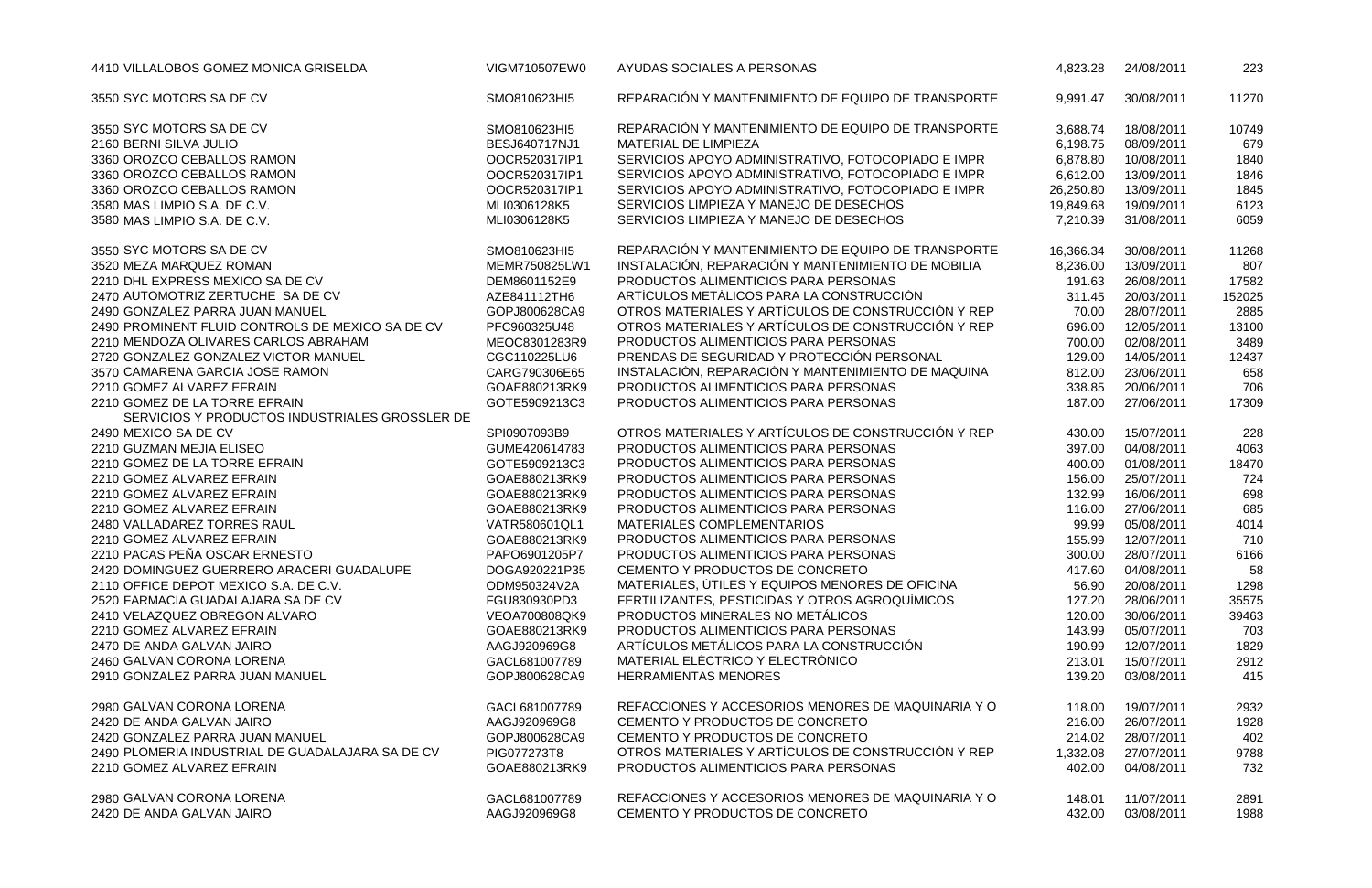| 2210 GOMEZ ALVAREZ EFRAIN<br>2210 GOMEZ ALVAREZ EFRAIN                                 | GOAE880213RK9<br>GOAE880213RK9 | PRODUCTOS ALIMENTICIOS PARA PERSONAS<br>PRODUCTOS ALIMENTICIOS PARA PERSONAS                   | 338.99<br>468.00      | 14/07/2011<br>09/08/2011 | 712<br>736    |
|----------------------------------------------------------------------------------------|--------------------------------|------------------------------------------------------------------------------------------------|-----------------------|--------------------------|---------------|
| PROVEEDOR DE INSUMOS PARA LA CONSTRUCCION, S.A.                                        |                                |                                                                                                |                       |                          |               |
| 2470 DE C.V.                                                                           | PIC970821V61                   | ARTÍCULOS METÁLICOS PARA LA CONSTRUCCIÓN                                                       | 525.00                | 09/08/2011               | 2499          |
| 2980 GONZALEZ JAUREGUI MIGUEL                                                          | GOJM530917JF8                  | REFACCIONES Y ACCESORIOS MENORES DE MAQUINARIA Y O                                             | 165.33                | 08/08/2011               | 2978          |
| 2160 GRUPO FERRETERIA CALZADA, S.A. DE C.V.                                            | GFC080612KG3                   | MATERIAL DE LIMPIEZA                                                                           | 1,087.60              | 08/08/2011               | 584           |
| 2420 DE ANDA GALVAN JAIRO                                                              | AAGJ920969G8                   | CEMENTO Y PRODUCTOS DE CONCRETO                                                                | 108.00                | 08/08/2011               | 2033          |
| 2210 PIMIENTA CADENA CARLOS ESTEBAN                                                    | PICC770004424                  | PRODUCTOS ALIMENTICIOS PARA PERSONAS                                                           | 1,700.00              | 18/08/2011               | 558           |
| 3720 MORENO HERNANDEZ FRANCISCO JAVIER                                                 | MOHF540722UA4                  | <b>PASAJES TERRESTRES</b>                                                                      | 200.00                | 16/08/2011               | 687           |
| 3750 OPERADORA VIPS S DE RL DE CV                                                      | OVI800131GQ6                   | VIÁTICOS EN EL PAÍS                                                                            | 71.00                 | 15/08/2011               | 142506        |
| 3750 OPERADORA VIPS S DE RL DE CV                                                      | OVI800131GQ6                   | VIÁTICOS EN EL PAÍS                                                                            | 99.00                 | 16/08/2011               | 142539        |
| 3750 RESTAURANT Y TAQUERIA I R S A                                                     | RT1770622C39                   | VIÁTICOS EN EL PAÍS                                                                            | 88.00                 | 15/08/2011               | 158966        |
| 2210 DHL EXPRESS MEXICO SA DE CV<br>DESARROLLADORA CENTRO ADMINISTRATIVO               | DEM8601152E9                   | PRODUCTOS ALIMENTICIOS PARA PERSONAS                                                           | 191.63                | 26/08/2011               | 17582         |
| 6320 TLAJOMULCO SAPI DE CV                                                             | DCA110222CF8                   | EJECUCIÓN DE PROYECTOS PRODUCTIVOS NO INCLUIDOS EN                                             | 1,092,298.88          | 12/09/2011               | -1            |
| 2910 ORTIZ GONZALEZ JAVIER                                                             | OIGJ471114NC7                  | <b>HERRAMIENTAS MENORES</b>                                                                    | 15,196.00             | 08/09/2011               | 9936          |
| 2540 ELECTRO PAPER SA DE CV                                                            | EPA981014SG4                   | MATERIALES, ACCESORIOS Y SUMINISTROS MÉDICOS                                                   | 18,788.75             | 26/09/2011               | 2794          |
| 2540 URIBE RUVALCABA LEOPOLDO RAFAEL                                                   | UIRL491115KD6                  | MATERIALES, ACCESORIOS Y SUMINISTROS MÉDICOS                                                   | 16,704.00             | 12/09/2011               | 18597         |
| PROVEEDOR DE INSUMOS PARA LA CONSTRUCCION, S.A.                                        |                                |                                                                                                |                       |                          |               |
| 2490 DE C.V.                                                                           | PIC970821V61                   | OTROS MATERIALES Y ARTÍCULOS DE CONSTRUCCIÓN Y REP                                             | 5,937.46              | 26/09/2011               | 2945          |
| PROVEEDOR DE INSUMOS PARA LA CONSTRUCCION, S.A.                                        |                                |                                                                                                |                       |                          |               |
| 5670 DE C.V.                                                                           | PIC970821V61                   | HERRAMIENTAS Y MÁQUINAS-HERRAMIENTA                                                            | 67,942.82             | 20/09/2011               | 2903          |
| 3140 PEGASO PCS SA DE CV                                                               | PPC980624U16                   | <b>TELEFONÍA TRADICIONAL</b>                                                                   | 1,354.00              | 04/09/2011               | 5769884       |
| 3550 ARROYO RIOS GERARDO                                                               | AORG880804DD3                  | REPARACIÓN Y MANTENIMIENTO DE EQUIPO DE TRANSPORTE                                             | 1,334.00              | 02/09/2011               | 772           |
| 3550 ARROYO RIOS GERARDO                                                               | AORG880804DD3                  | REPARACIÓN Y MANTENIMIENTO DE EQUIPO DE TRANSPORTE                                             | 3,178.40              | 19/08/2011               | 754           |
| 6160 PLANEACION CONSTRUCTIVA SA DE CV                                                  | PCO821211BT2                   | OTRAS CONSTRUCCIONES DE IGENIERIA CIVIL U OBRA PES                                             | 45,657.08             | 05/09/2011               | 234           |
| 3330 PERSPECTIVE GLOBAL DE MEXICO S. DE R.L. DE C.V.                                   | PGM031023SR1                   | SERVICIOS CONSULTORÍA ADMINISTRATIVA, PROCESOS, TÉ                                             | 13,920.00             | 23/09/2011               | 383           |
| 6230 HERRERA VAZQUEZ JULIO CESAR                                                       | HEVJ730412C76                  | EDIFICACIÓN NO HABITACION PARA EL ABASTECIMIENTO D                                             | 161,562.38            | 15/09/2011               | 258           |
| 2520 PANTOJA AGRICOLA S.A. DE C.V.                                                     | PAG9902172M9                   | FERTILIZANTES, PESTICIDAS Y OTROS AGROQUÍMICOS                                                 | 1,680.00              | 22/09/2011               | 2106          |
| 3110 COMISION FEDERAL DE ELECTRICIDAD                                                  | CFE370814QI0                   | <b>ENERGÍA ELÉCTRICA</b>                                                                       | 101,333.00            | 14/09/2011               | <b>VARIAS</b> |
| 3110 COMISION FEDERAL DE ELECTRICIDAD                                                  | CFE370814QI0                   | <b>ENERGÍA ELÉCTRICA</b>                                                                       | 264,621.13            | 15/09/2011               | <b>VARIAS</b> |
| 3110 COMISION FEDERAL DE ELECTRICIDAD                                                  | CFE370814QI0                   | <b>ENERGÍA ELÉCTRICA</b>                                                                       | 809,219.03            | 15/09/2011               | <b>VARIAS</b> |
| 3110 COMISION FEDERAL DE ELECTRICIDAD                                                  | CFE370814QI0                   | ENERGÍA ELÉCTRICA                                                                              | 1,180,823.61          | 15/09/2011               | <b>VARIAS</b> |
| 3110 COMISION FEDERAL DE ELECTRICIDAD                                                  | CFE370814QI0                   | <b>ENERGÍA ELÉCTRICA</b>                                                                       | 1,125,133.00          | 13/09/2011               | <b>VARIAS</b> |
| 3110 COMISION FEDERAL DE ELECTRICIDAD                                                  | CFE370814QI0                   | <b>ENERGÍA ELÉCTRICA</b>                                                                       | 126,897.00            | 11/10/2011               | 211571        |
| 3110 COMISION FEDERAL DE ELECTRICIDAD                                                  | CFE370814QI0                   | <b>ENERGÍA ELÉCTRICA</b>                                                                       | 21,312.00             | 11/09/2011               | 307240        |
| <b>GRANDE DE MEXICO CONSTRUCTORA E INMOBILIARIA</b>                                    |                                |                                                                                                |                       |                          |               |
| 6120 S.A. DE C.V.                                                                      | GMC9109243T3                   | EDIFICACION NO HABITACIONAL EN BIENES PUBLICOS                                                 | 1,597,085.95          | 11/08/2011               | 1490          |
| 3150 RADIOMOVIL DIPSA, S.A. DE C.V.<br>PROVEEDOR DE INSUMOS PARA LA CONSTRUCCION, S.A. | RDI841003QJ4                   | <b>TELEFONÍA CELULAR</b>                                                                       | 3,120.00              | 29/09/2011               | 3448          |
| 2910 DE C.V.                                                                           |                                |                                                                                                |                       |                          |               |
| 3360 PEREZ LOPEZ KARLA ELIZABETH                                                       |                                |                                                                                                |                       |                          |               |
| 3360 PEREZ LOPEZ KARLA ELIZABETH                                                       | PIC970821V61                   | <b>HERRAMIENTAS MENORES</b>                                                                    | 47,850.00             | 17/09/2011               | 2880          |
|                                                                                        | PELK7412032                    | SERVICIOS APOYO ADMINISTRATIVO, FOTOCOPIADO E IMPR                                             | 132,633.53            | 09/09/2011               | 1774          |
|                                                                                        | PELK7412032                    | SERVICIOS APOYO ADMINISTRATIVO, FOTOCOPIADO E IMPR                                             | 238,548.78            | 09/09/2011               | 1773          |
| 3420 PROFESIONALES EN GESTION TRIBUTARIA S.C.                                          | PGT100519CY8                   | SERVICIOS COBRANZA, INVESTIGACIÓN CREDITICIA Y SIM                                             | 149,477.25            | 29/09/2011               | 127           |
| 3420 PROFESIONALES EN GESTION TRIBUTARIA S.C.<br>2470 VELAZQUEZ OBREGON ALVARO         | PGT100519CY8<br>VEOA700808QK9  | SERVICIOS COBRANZA, INVESTIGACIÓN CREDITICIA Y SIM<br>ARTÍCULOS METÁLICOS PARA LA CONSTRUCCIÓN | 60,661.99<br>1,226.97 | 29/09/2011<br>01/08/2011 | 128<br>5909   |

| 338.99<br>468.00 | 14/07/2011<br>09/08/2011 | 712<br>736    |
|------------------|--------------------------|---------------|
|                  |                          |               |
| 525.00           | 09/08/2011               | 2499          |
| 165.33           | 08/08/2011               | 2978          |
| 1,087.60         | 08/08/2011               | 584           |
| 108.00           | 08/08/2011               | 2033          |
| 1,700.00         | 18/08/2011               | 558           |
| 200.00           | 16/08/2011               | 687           |
| 71.00            | 15/08/2011               | 142506        |
| 99.00            | 16/08/2011               | 142539        |
| 88.00            | 15/08/2011               | 158966        |
| 191.63           | 26/08/2011               | 17582         |
|                  |                          |               |
| 1,092,298.88     | 12/09/2011               | 1             |
| 15,196.00        | 08/09/2011               | 9936          |
| 18,788.75        | 26/09/2011               | 2794          |
| 16,704.00        | 12/09/2011               | 18597         |
| 5,937.46         | 26/09/2011               | 2945          |
| 67,942.82        | 20/09/2011               | 2903          |
| 1,354.00         | 04/09/2011               | 5769884       |
| 1,334.00         | 02/09/2011               | 772           |
| 3,178.40         | 19/08/2011               | 754           |
| 45,657.08        | 05/09/2011               | 234           |
| 13,920.00        | 23/09/2011               | 383           |
| 161,562.38       | 15/09/2011               | 258           |
| 1,680.00         | 22/09/2011               | 2106          |
|                  | 14/09/2011               | <b>VARIAS</b> |
| 101,333.00       |                          |               |
| 264,621.13       | 15/09/2011               | VARIAS        |
| 809,219.03       | 15/09/2011               | VARIAS        |
| 1,180,823.61     | 15/09/2011               | VARIAS        |
| 1,125,133.00     | 13/09/2011               | VARIAS        |
| 126,897.00       | 11/10/2011               | 211571        |
| 21,312.00        | 11/09/2011               | 307240        |
| 1,597,085.95     | 11/08/2011               | 1490          |
| 3,120.00         | 29/09/2011               | 3448          |
| 47,850.00        | 17/09/2011               | 2880          |
| 132,633.53       | 09/09/2011               | 1774          |
| 238,548.78       | 09/09/2011               | 1773          |
| 149,477.25       | 29/09/2011               | 127           |
|                  | 29/09/2011               | 128           |
| 60,661.99        |                          |               |
| 1,226.97         | 01/08/2011               | 5909          |
| 724.40           | 25/08/2011               | 6048          |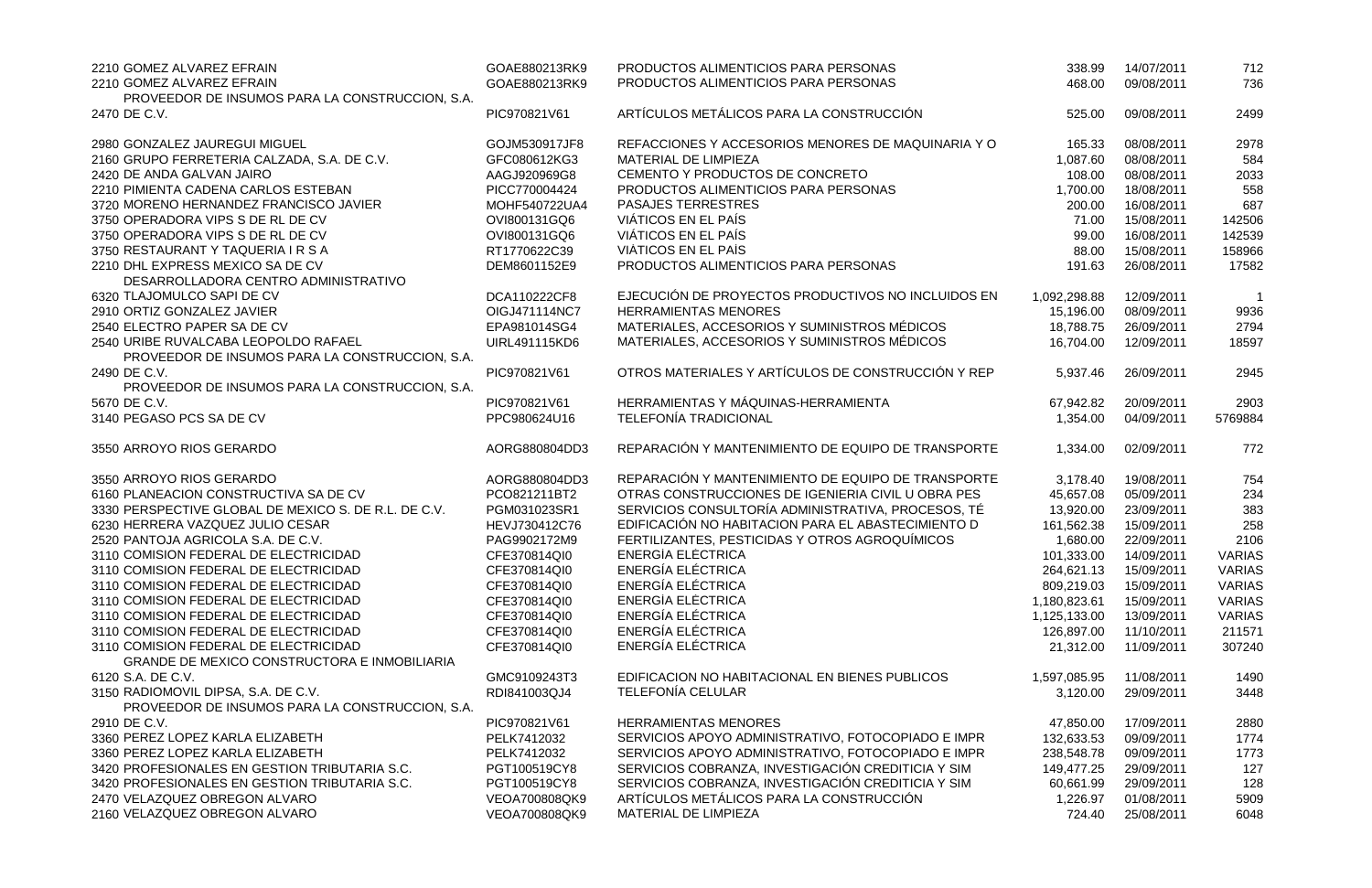| 2410 VELAZQUEZ OBREGON ALVARO                                                                     | VEOA700808QK9        | PRODUCTOS MINERALES NO METÁLICOS                   | 1,717.73   | 25/08/2011 | 6049      |
|---------------------------------------------------------------------------------------------------|----------------------|----------------------------------------------------|------------|------------|-----------|
| 2420 VELAZQUEZ OBREGON ALVARO                                                                     | VEOA700808QK9        | CEMENTO Y PRODUCTOS DE CONCRETO                    | 687.30     | 25/08/2011 | 6050      |
| 2910 VELAZQUEZ OBREGON ALVARO                                                                     | VEOA700808QK9        | <b>HERRAMIENTAS MENORES</b>                        | 66,050.40  | 31/08/2011 | 6113      |
| 2410 VELAZQUEZ OBREGON ALVARO                                                                     | VEOA700808QK9        | PRODUCTOS MINERALES NO METÁLICOS                   | 15,196.00  | 09/09/2011 | 6131      |
| 2410 VELAZQUEZ OBREGON ALVARO                                                                     | VEOA700808QK9        | PRODUCTOS MINERALES NO METÁLICOS                   | 69,368.00  | 09/09/2011 | 6133      |
| 2160 VELAZQUEZ OBREGON ALVARO                                                                     | VEOA700808QK9        | MATERIAL DE LIMPIEZA                               | 1,999.84   | 18/08/2011 | 6030      |
| 2470 VELAZQUEZ OBREGON ALVARO                                                                     | VEOA700808QK9        | ARTÍCULOS METÁLICOS PARA LA CONSTRUCCIÓN           | 21,721.81  | 14/09/2011 | 6141      |
| 2470 VELAZQUEZ OBREGON ALVARO                                                                     | VEOA700808QK9        | ARTÍCULOS METÁLICOS PARA LA CONSTRUCCIÓN           | 18,772.28  | 14/09/2011 | 6142      |
| 2470 VELAZQUEZ OBREGON ALVARO                                                                     | VEOA700808QK9        | ARTÍCULOS METÁLICOS PARA LA CONSTRUCCIÓN           | 15,998.49  | 14/09/2011 | 6143      |
| 2520 VELAZQUEZ OBREGON ALVARO                                                                     | VEOA700808QK9        | FERTILIZANTES, PESTICIDAS Y OTROS AGROQUÍMICOS     | 7,904.24   | 14/09/2011 | 6145      |
| 2520 VELAZQUEZ OBREGON ALVARO                                                                     | VEOA700808QK9        | FERTILIZANTES, PESTICIDAS Y OTROS AGROQUÍMICOS     | 31,248.08  | 14/09/2011 | 6147      |
| 2420 VELAZQUEZ OBREGON ALVARO                                                                     | VEOA700808QK9        | CEMENTO Y PRODUCTOS DE CONCRETO                    | 167,910.00 | 15/09/2011 | 6149      |
| 2540 FARYMAT, S.A. DE C.V.                                                                        | FAR091013FC5         | MATERIALES, ACCESORIOS Y SUMINISTROS MÉDICOS       | 924.05     | 22/09/2011 | 383       |
| 2540 URIBE RUVALCABA LEOPOLDO RAFAEL                                                              | <b>UIRL491115KD6</b> | MATERIALES, ACCESORIOS Y SUMINISTROS MÉDICOS       | 1,191.32   | 06/09/2011 | 18589     |
| 2530 PELFER S.A. DE C.V.                                                                          | PEL980828MJ0         | MEDICINAS Y PRODUCTOS FARMACÉUTICOS                | 400.75     | 08/09/2011 | 76032     |
| 2540 PELFER S.A. DE C.V.                                                                          | PEL980828MJ0         | MATERIALES, ACCESORIOS Y SUMINISTROS MÉDICOS       | 2,994.09   | 20/09/2011 | 76153     |
| 2910 POLIREFACCIONES DE OCCIDENTE S.A. DE C.V.                                                    | POC0111294V0         | <b>HERRAMIENTAS MENORES</b>                        | 1,345.60   | 09/09/2011 | 3790      |
| 3550 PLASENCIA GUADALAJARA SA DE CV                                                               | PGU7703223V0         | REPARACIÓN Y MANTENIMIENTO DE EQUIPO DE TRANSPORTE | 2,400.01   | 30/08/2011 | 2269      |
| 2540 ALFEJ MEDICAL ITEMS S DE RL                                                                  | AMI090923B30         | MATERIALES, ACCESORIOS Y SUMINISTROS MÉDICOS       | 1,700.56   | 23/09/2011 | 191       |
| 3550 SYC MOTORS SA DE CV                                                                          | SMO810623HI5         | REPARACIÓN Y MANTENIMIENTO DE EQUIPO DE TRANSPORTE | 4,250.00   | 30/08/2011 | 11267     |
| 2470 POLIREFACCIONES DE OCCIDENTE S.A. DE C.V.                                                    | POC0111294V0         | ARTÍCULOS METÁLICOS PARA LA CONSTRUCCIÓN           | 3,299.04   | 09/09/2011 | 3789      |
| 3420 PROFESIONALES EN GESTION TRIBUTARIA S.C.                                                     | PGT100519CY8         | SERVICIOS COBRANZA, INVESTIGACIÓN CREDITICIA Y SIM | 17,400.00  | 19/09/2011 | 126       |
| 3420 PROFESIONALES EN GESTION TRIBUTARIA S.C.                                                     | PGT100519CY8         | SERVICIOS COBRANZA, INVESTIGACIÓN CREDITICIA Y SIM | 864,263.80 | 19/09/2011 | 125       |
| 2210 DELGADILLO FLORES GERARDO JAIME                                                              | DEFG620929NV3        | PRODUCTOS ALIMENTICIOS PARA PERSONAS               | 1,055.05   | 16/08/2011 | 10231     |
| 2540 RUIZ LEAL LETICIA MARIA LUISA                                                                | <b>RULL560622JEA</b> | MATERIALES, ACCESORIOS Y SUMINISTROS MÉDICOS       | 8,497.29   | 26/09/2011 | 270       |
| 2540 PIHCSA PARA HOSPITALES SA DE CV                                                              | PHO920924931         | MATERIALES, ACCESORIOS Y SUMINISTROS MÉDICOS       | 2,464.19   | 22/09/2011 | 15295     |
| 2940 NABD LATINO AMERICA SA DE CV                                                                 | NLA040629UF6         | REFACCIONES Y ACCESORIOS MENORES DE EQUIPO DE CÓMP | 16,685.44  | 26/09/2011 | 700       |
| 2530 PELFER S.A. DE C.V.                                                                          | PEL980828MJ0         | MEDICINAS Y PRODUCTOS FARMACÉUTICOS                | 10,489.00  | 03/09/2011 | 75985     |
| 2550 MEDELLIN REED ANA LOURDES                                                                    | MERA841212IF3        | MATERIALES, ACCESORIOS Y SUMINISTROS DE LABORATORI | 3,364.00   | 26/09/2011 | 1803      |
| 2540 MEDELLIN REED ANA LOURDES                                                                    | MERA841212IF3        | MATERIALES, ACCESORIOS Y SUMINISTROS MÉDICOS       | 5,066.30   | 23/09/2011 | 1801      |
| 3410 CADENA COMERCIAL OXXO S.A. DE C.V.                                                           | CCO8605231N4         | <b>SERVICIO FINANCIEROS Y BANCARIOS</b>            | 741.45     | 26/09/2011 | 36886491  |
| 3410 CADENA COMERCIAL OXXO S.A. DE C.V.                                                           | CCO8605231N4         | SERVICIO FINANCIEROS Y BANCARIOS                   | 342.75     | 05/07/2011 | 32208436  |
| 3410 CADENA COMERCIAL OXXO S.A. DE C.V.                                                           | CCO8605231N4         | SERVICIO FINANCIEROS Y BANCARIOS                   | 342.75     | 04/08/2011 | 33915840  |
| 3410 CADENA COMERCIAL OXXO S.A. DE C.V.                                                           | CCO8605231N4         | SERVICIO FINANCIEROS Y BANCARIOS                   | 3,100.75   | 07/09/2011 | 35922913  |
| 6160 EDIFICACIONES ESTRUCTURALES COBAY, S.A. DE C.V.                                              | EEC9909173A7         | OTRAS CONSTRUCCIONES DE IGENIERIA CIVIL U OBRA PES | 391,551.17 | 05/08/2011 | 17        |
| 3550 MENDOZA ALVAREZ JUDITH                                                                       | MEAJ750318SF5        | REPARACIÓN Y MANTENIMIENTO DE EQUIPO DE TRANSPORTE | 20,764.00  | 30/08/2011 | 8217      |
| 6130 AQUA VAC INGENIERIA SANITARIA, S.A. DE C.V.<br>CENTRO DE APOYO PARA EL MOVIMIENTO POPULAR DE | AVI070525L24         | CONSTRUCCIÓN DE OBRAS PARA ABASTECIMIENTO DE AGUA, | 210,279.49 | 15/08/2011 | 837       |
| 3830 OCCIDENTE AC                                                                                 | CAM890526941         | <b>CONGRESOS Y CONVENCIONES</b>                    | 17,500.00  | 28/07/2011 | 503       |
| 2140 NUEVA WALMART DE MEXICO S. DE R.L. DE C.V.                                                   | NWM9709244W4         | MATERIALES, ÚTILES Y EQUIPOS MENORES DE TECNOLOGÍA | 380.00     | 15/09/2011 | 941       |
| 2140 FARMACIA GUADALAJARA SA DE CV                                                                | FGU830930PD3         | MATERIALES, ÚTILES Y EQUIPOS MENORES DE TECNOLOGÍA | 175.80     | 14/07/1905 | 2022      |
| 3110 COMISION FEDERAL DE ELECTRICIDAD                                                             | CFE370814QI0         | ENERGÍA ELÉCTRICA                                  | 80.00      | 11/09/2011 | 474070709 |
| 3140 PEGASO PCS SA DE CV                                                                          | PPC980624U16         | <b>TELEFONÍA TRADICIONAL</b>                       | 424.00     | 04/09/2011 | 5526355   |
| 3120 THERMOGAS, S.A. DE C.V.                                                                      | THE20508477          | <b>GAS</b>                                         | 713.40     | 01/09/2011 | 73421     |

| 1,717.73   | 25/08/2011 | 6049      |
|------------|------------|-----------|
| 687.30     | 25/08/2011 | 6050      |
| 66,050.40  | 31/08/2011 | 6113      |
| 15,196.00  | 09/09/2011 | 6131      |
| 69,368.00  | 09/09/2011 | 6133      |
| 1,999.84   | 18/08/2011 | 6030      |
| 21,721.81  | 14/09/2011 | 6141      |
| 18,772.28  | 14/09/2011 | 6142      |
| 15,998.49  | 14/09/2011 | 6143      |
| 7,904.24   | 14/09/2011 | 6145      |
| 31,248.08  | 14/09/2011 | 6147      |
| 167,910.00 | 15/09/2011 | 6149      |
| 924.05     | 22/09/2011 | 383       |
| 1,191.32   | 06/09/2011 | 18589     |
| 400.75     | 08/09/2011 | 76032     |
| 2,994.09   | 20/09/2011 | 76153     |
| 1,345.60   | 09/09/2011 | 3790      |
| 2,400.01   | 30/08/2011 | 2269      |
| 1,700.56   | 23/09/2011 | 191       |
| 4,250.00   | 30/08/2011 | 11267     |
| 3,299.04   | 09/09/2011 | 3789      |
| 17,400.00  | 19/09/2011 | 126       |
| 864,263.80 | 19/09/2011 | 125       |
| 1,055.05   | 16/08/2011 | 10231     |
| 8,497.29   | 26/09/2011 | 270       |
| 2,464.19   | 22/09/2011 | 15295     |
| 16,685.44  | 26/09/2011 | 700       |
| 10,489.00  | 03/09/2011 | 75985     |
| 3,364.00   | 26/09/2011 | 1803      |
| 5,066.30   | 23/09/2011 | 1801      |
| 741.45     | 26/09/2011 | 36886491  |
| 342.75     | 05/07/2011 | 32208436  |
| 342.75     | 04/08/2011 | 33915840  |
| 3,100.75   | 07/09/2011 | 35922913  |
| 391,551.17 | 05/08/2011 | 17        |
| 20,764.00  | 30/08/2011 | 8217      |
| 210,279.49 | 15/08/2011 | 837       |
| 17,500.00  | 28/07/2011 | 503       |
| 380.00     | 15/09/2011 | 941       |
| 175.80     | 14/07/1905 | 2022      |
| 80.00      | 11/09/2011 | 474070709 |
| 424.00     | 04/09/2011 | 5526355   |
| 713.40     | 01/09/2011 | 73421     |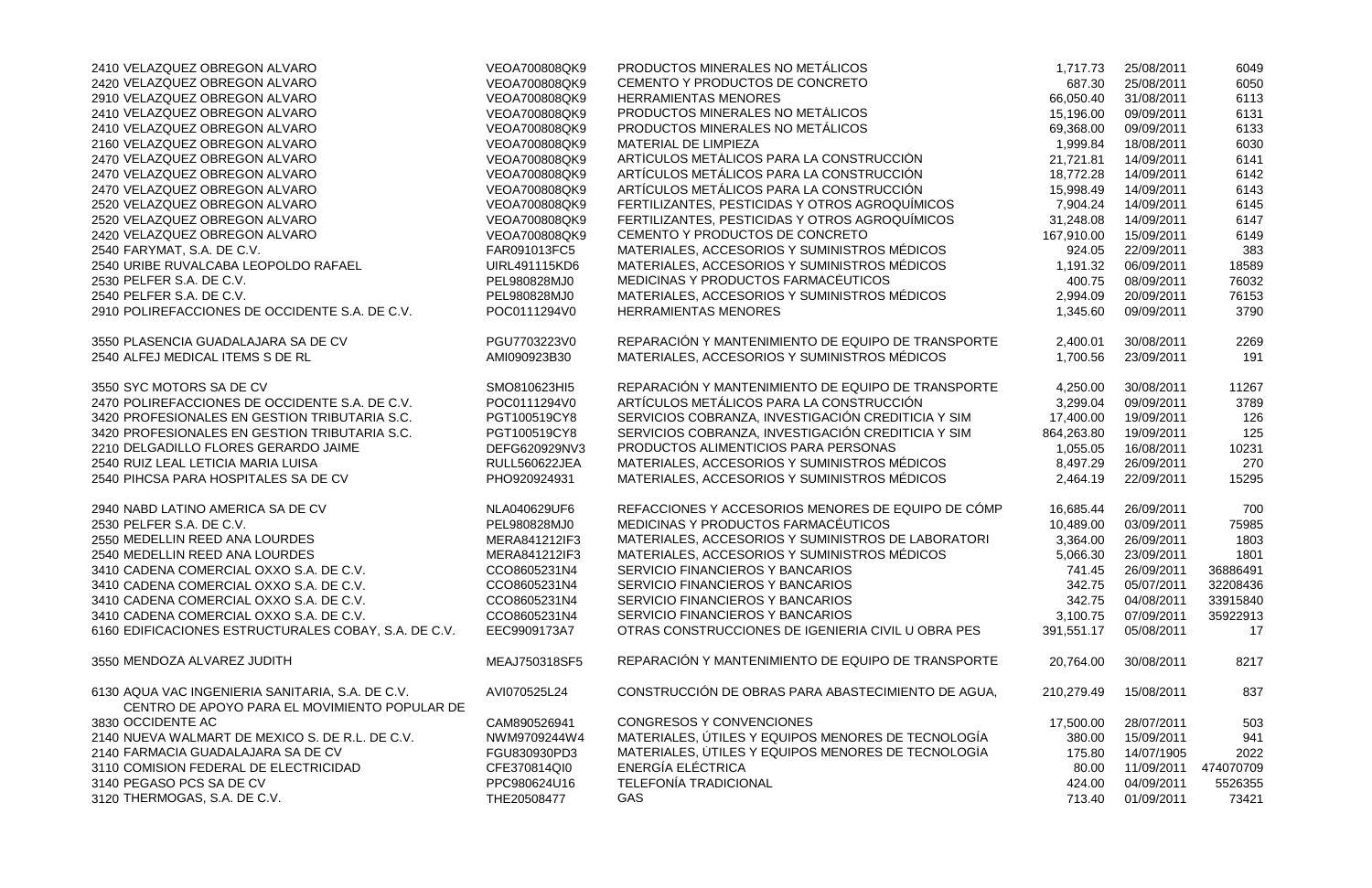| 6130 BIRMEK CONSTRUCCIONES S.A. DE C.V.          | BCO070129512        | CONSTRUCCIÓN DE OBRAS PARA ABASTECIMIENTO DE AGUA,                                                       | 75,000.00              | 11/08/2011               | 47    |
|--------------------------------------------------|---------------------|----------------------------------------------------------------------------------------------------------|------------------------|--------------------------|-------|
| 6120 BIRMEK CONSTRUCCIONES S.A. DE C.V.          | BCO070129512        | EDIFICACION NO HABITACIONAL EN BIENES PUBLICOS                                                           | 131,661.26             | 26/08/2011               | 50    |
| CIE CONSTRUCCION DE INFRAESTRUCTURA Y            |                     |                                                                                                          |                        |                          |       |
| 6160 EDIFICACION S. DE R.L. DE C.V.              | CCI080418IH5        | OTRAS CONSTRUCCIONES DE IGENIERIA CIVIL U OBRA PES                                                       | 442,485.64             | 07/09/2011               | 874   |
| CIE CONSTRUCCION DE INFRAESTRUCTURA Y            |                     |                                                                                                          |                        |                          |       |
| 6120 EDIFICACION S. DE R.L. DE C.V.              | CCI080418IH5        | EDIFICACION NO HABITACIONAL EN BIENES PUBLICOS                                                           | 659,185.42             | 25/08/2011               | 1805  |
| 6130 BIRMEK CONSTRUCCIONES S.A. DE C.V.          | BCO070129512        | CONSTRUCCIÓN DE OBRAS PARA ABASTECIMIENTO DE AGUA,                                                       | 132,750.00             | 11/08/2011               | 46    |
| 6120 CONSTRUCTORA IKAL, S.A. DE C.V.             | <b>CLK870112MUO</b> | EDIFICACION NO HABITACIONAL EN BIENES PUBLICOS                                                           | 386,026.81             | 30/08/2011               | 2460  |
| 6220 TAG SOLUCIONES INTEGRALES SA DE CV          | TSI0906015A9        | EDIFICACIÓN NO HABITACION EN BIENES PROPIOS                                                              | 1,839,823.00           | 08/09/2011               | 126   |
| 3250 FINANCIERA BAJIO, S.A. DE C.V.              | FBA000223D36        | ARRENDAMIENTO EQUIPO TRANSPORTE                                                                          | 247,711.44             | 01/09/2011               | 5667  |
| 3250 FINANCIERA BAJIO, S.A. DE C.V.              | FBA000223D36        | ARRENDAMIENTO EQUIPO TRANSPORTE                                                                          | 54,442.50              | 01/09/2011               | 5668  |
| 3250 FINANCIERA BAJIO, S.A. DE C.V.              | FBA000223D36        | ARRENDAMIENTO EQUIPO TRANSPORTE                                                                          | 170,904.16             | 01/09/2011               | 5669  |
| 3250 FINANCIERA BAJIO, S.A. DE C.V.              | FBA000223D36        | ARRENDAMIENTO EQUIPO TRANSPORTE                                                                          | 121,586.72             | 01/09/2011               | 5670  |
| 3250 FINANCIERA BAJIO, S.A. DE C.V.              | FBA000223D36        | ARRENDAMIENTO EQUIPO TRANSPORTE                                                                          | 55,260.20              | 01/09/2011               | 5671  |
| 3250 FINANCIERA BAJIO, S.A. DE C.V.              | FBA000223D36        | ARRENDAMIENTO EQUIPO TRANSPORTE                                                                          | 154,487.28             | 01/09/2011               | 5672  |
| 3250 FINANCIERA BAJIO, S.A. DE C.V.              | FBA000223D36        | ARRENDAMIENTO EQUIPO TRANSPORTE                                                                          | 98,613.00              | 01/09/2011               | 5673  |
| 3250 FINANCIERA BAJIO, S.A. DE C.V.              | FBA000223D36        | ARRENDAMIENTO EQUIPO TRANSPORTE                                                                          | 117,893.00             | 01/09/2011               | 5674  |
| 3250 FINANCIERA BAJIO, S.A. DE C.V.              | FBA000223D36        | ARRENDAMIENTO EQUIPO TRANSPORTE                                                                          | 43,314.72              | 01/09/2011               | 5675  |
| 6160 FLOTA CONSTRUCTORA SA DE CV                 | FCO840430S11        | OTRAS CONSTRUCCIONES DE IGENIERIA CIVIL U OBRA PES                                                       | 817,579.14             | 13/05/2011               | 4463  |
| 3550 SEGUROS BANORTE GENERALI SA DE CV           | SBG971124PI2        | REPARACIÓN Y MANTENIMIENTO DE EQUIPO DE TRANSPORTE                                                       | 3,564.00               | 17/03/2011               | 4182  |
| 3390 CENTRO DE REFERENCIA ESPECIALIZADA SA DE CV | CRE0004265E3        | SERVICIOS PROFESIONALES, CIENTIFICOS Y TÉCNICOS IN                                                       | 13,720.00              | 14/09/2011               | 14559 |
| 3390 CENTRO DE REFERENCIA ESPECIALIZADA SA DE CV | CRE0004265E3        | SERVICIOS PROFESIONALES, CIENTIFICOS Y TÉCNICOS IN                                                       | 14,323.00              | 14/09/2011               | 14560 |
| 3390 CENTRO DE REFERENCIA ESPECIALIZADA SA DE CV | CRE0004265E3        | SERVICIOS PROFESIONALES, CIENTIFICOS Y TÉCNICOS IN                                                       | 18,700.00              | 14/09/2011               | 14561 |
| 3390 CENTRO DE REFERENCIA ESPECIALIZADA SA DE CV | CRE0004265E3        | SERVICIOS PROFESIONALES, CIENTIFICOS Y TÉCNICOS IN                                                       | 1,880.00               | 14/09/2011               | 14562 |
| 3390 CENTRO DE REFERENCIA ESPECIALIZADA SA DE CV | CRE0004265E3        | SERVICIOS PROFESIONALES, CIENTIFICOS Y TÉCNICOS IN                                                       | 23,538.00              | 14/09/2011               | 14556 |
| 3390 CENTRO DE REFERENCIA ESPECIALIZADA SA DE CV | CRE0004265E3        | SERVICIOS PROFESIONALES, CIENTIFICOS Y TÉCNICOS IN                                                       | 22,682.00              | 14/09/2011               | 14557 |
| 3390 CENTRO DE REFERENCIA ESPECIALIZADA SA DE CV | CRE0004265E3        | SERVICIOS PROFESIONALES, CIENTIFICOS Y TÉCNICOS IN                                                       | 18,457.00              | 14/09/2011               | 14558 |
| 3390 CENTRO DE REFERENCIA ESPECIALIZADA SA DE CV | CRE0004265E3        | SERVICIOS PROFESIONALES, CIENTIFICOS Y TÉCNICOS IN                                                       | 36,686.00              | 14/09/2011               | 14549 |
| 3390 CENTRO DE REFERENCIA ESPECIALIZADA SA DE CV | CRE0004265E3        | SERVICIOS PROFESIONALES, CIENTIFICOS Y TÉCNICOS IN                                                       |                        |                          | 14553 |
| 3390 CENTRO DE REFERENCIA ESPECIALIZADA SA DE CV | CRE0004265E3        | SERVICIOS PROFESIONALES, CIENTIFICOS Y TÉCNICOS IN                                                       | 21,839.00              | 14/09/2011<br>14/09/2011 | 14554 |
| 3390 CENTRO DE REFERENCIA ESPECIALIZADA SA DE CV |                     | SERVICIOS PROFESIONALES, CIENTIFICOS Y TÉCNICOS IN                                                       | 37,177.00<br>14.065.00 |                          |       |
|                                                  | CRE0004265E3        |                                                                                                          |                        | 14/09/2011               | 14546 |
| 3390 CENTRO DE REFERENCIA ESPECIALIZADA SA DE CV | CRE0004265E3        | SERVICIOS PROFESIONALES, CIENTIFICOS Y TÉCNICOS IN                                                       | 22,764.00              | 14/09/2011               | 14547 |
| 3390 CENTRO DE REFERENCIA ESPECIALIZADA SA DE CV | CRE0004265E3        | SERVICIOS PROFESIONALES, CIENTIFICOS Y TÉCNICOS IN<br>SERVICIOS PROFESIONALES, CIENTIFICOS Y TÉCNICOS IN | 16,751.00              | 14/09/2011               | 14548 |
| 3390 CENTRO DE REFERENCIA ESPECIALIZADA SA DE CV | CRE0004265E3        |                                                                                                          | 18,668.99              | 14/09/2011               | 14544 |
| 3390 CENTRO DE REFERENCIA ESPECIALIZADA SA DE CV | CRE0004265E3        | SERVICIOS PROFESIONALES, CIENTIFICOS Y TÉCNICOS IN                                                       | 19,342.00              | 14/09/2011               | 14545 |
| 3390 CENTRO DE REFERENCIA ESPECIALIZADA SA DE CV | CRE0004265E3        | SERVICIOS PROFESIONALES, CIENTIFICOS Y TÉCNICOS IN                                                       | 2,538.01               | 14/09/2011               | 14550 |
| 3390 CENTRO DE REFERENCIA ESPECIALIZADA SA DE CV | CRE0004265E3        | SERVICIOS PROFESIONALES, CIENTIFICOS Y TÉCNICOS IN                                                       | 10,304.01              | 14/09/2011               | 14535 |
| 3390 CENTRO DE REFERENCIA ESPECIALIZADA SA DE CV | CRE0004265E3        | SERVICIOS PROFESIONALES, CIENTIFICOS Y TÉCNICOS IN                                                       | 34,879.01              | 14/09/2011               | 14539 |
| 3390 CENTRO DE REFERENCIA ESPECIALIZADA SA DE CV | CRE0004265E3        | SERVICIOS PROFESIONALES, CIENTIFICOS Y TÉCNICOS IN                                                       | 27,826.01              | 14/09/2011               | 14540 |
| 3390 CENTRO DE REFERENCIA ESPECIALIZADA SA DE CV | CRE0004265E3        | SERVICIOS PROFESIONALES, CIENTIFICOS Y TÉCNICOS IN                                                       | 77,112.04              | 14/09/2011               | 14541 |
| 3390 CENTRO DE REFERENCIA ESPECIALIZADA SA DE CV | CRE0004265E3        | SERVICIOS PROFESIONALES, CIENTIFICOS Y TÉCNICOS IN                                                       | 799.99                 | 14/09/2011               | 14566 |
| 3390 CENTRO DE REFERENCIA ESPECIALIZADA SA DE CV | CRE0004265E3        | SERVICIOS PROFESIONALES, CIENTIFICOS Y TÉCNICOS IN                                                       | 9,222.00               | 14/09/2011               | 14534 |
| 3390 CENTRO DE REFERENCIA ESPECIALIZADA SA DE CV | CRE0004265E3        | SERVICIOS PROFESIONALES, CIENTIFICOS Y TÉCNICOS IN                                                       | 18,815.01              | 14/09/2011               | 14563 |
| 3390 CENTRO DE REFERENCIA ESPECIALIZADA SA DE CV | CRE0004265E3        | SERVICIOS PROFESIONALES, CIENTIFICOS Y TÉCNICOS IN                                                       | 8,582.00               | 14/09/2011               | 14564 |
| 3390 CENTRO DE REFERENCIA ESPECIALIZADA SA DE CV | CRE0004265E3        | SERVICIOS PROFESIONALES, CIENTIFICOS Y TÉCNICOS IN                                                       | 12,192.00              | 14/09/2011               | 14565 |
| 3390 CENTRO DE REFERENCIA ESPECIALIZADA SA DE CV | CRE0004265E3        | SERVICIOS PROFESIONALES, CIENTIFICOS Y TÉCNICOS IN                                                       | 5,015.00               | 14/09/2011               | 14551 |
| 3390 CENTRO DE REFERENCIA ESPECIALIZADA SA DE CV | CRE0004265E3        | SERVICIOS PROFESIONALES, CIENTIFICOS Y TÉCNICOS IN                                                       | 3,529.00               | 14/09/2011               | 14555 |

| 75,000.00    | 11/08/2011 | 47    |
|--------------|------------|-------|
| 131,661.26   | 26/08/2011 | 50    |
|              | 07/09/2011 | 874   |
| 442,485.64   |            |       |
| 659,185.42   | 25/08/2011 | 1805  |
| 132,750.00   | 11/08/2011 | 46    |
| 386,026.81   | 30/08/2011 | 2460  |
| 1,839,823.00 | 08/09/2011 | 126   |
| 247,711.44   | 01/09/2011 | 5667  |
| 54,442.50    | 01/09/2011 | 5668  |
| 170,904.16   | 01/09/2011 | 5669  |
| 121,586.72   | 01/09/2011 | 5670  |
| 55,260.20    | 01/09/2011 | 5671  |
| 154,487.28   | 01/09/2011 | 5672  |
| 98,613.00    | 01/09/2011 | 5673  |
| 117,893.00   | 01/09/2011 | 5674  |
| 43,314.72    | 01/09/2011 | 5675  |
| 817,579.14   | 13/05/2011 | 4463  |
| 3,564.00     | 17/03/2011 | 4182  |
| 13,720.00    | 14/09/2011 | 14559 |
| 14,323.00    | 14/09/2011 | 14560 |
| 18,700.00    | 14/09/2011 | 14561 |
| 1,880.00     | 14/09/2011 | 14562 |
| 23,538.00    | 14/09/2011 | 14556 |
| 22,682.00    | 14/09/2011 | 14557 |
| 18,457.00    | 14/09/2011 | 14558 |
| 36,686.00    | 14/09/2011 | 14549 |
| 21,839.00    | 14/09/2011 | 14553 |
| 37,177.00    | 14/09/2011 | 14554 |
| 14,065.00    | 14/09/2011 | 14546 |
| 22,764.00    | 14/09/2011 | 14547 |
| 16,751.00    | 14/09/2011 | 14548 |
| 18,668.99    | 14/09/2011 | 14544 |
| 19,342.00    | 14/09/2011 | 14545 |
| 2,538.01     | 14/09/2011 | 14550 |
| 10,304.01    | 14/09/2011 | 14535 |
| 34,879.01    | 14/09/2011 | 14539 |
| 27,826.01    | 14/09/2011 | 14540 |
| 77,112.04    | 14/09/2011 | 14541 |
| 799.99       | 14/09/2011 | 14566 |
| 9,222.00     | 14/09/2011 | 14534 |
| 18,815.01    | 14/09/2011 | 14563 |
| 8,582.00     | 14/09/2011 | 14564 |
| 12,192.00    | 14/09/2011 | 14565 |
| 5,015.00     | 14/09/2011 | 14551 |
| 3,529.00     | 14/09/2011 | 14555 |